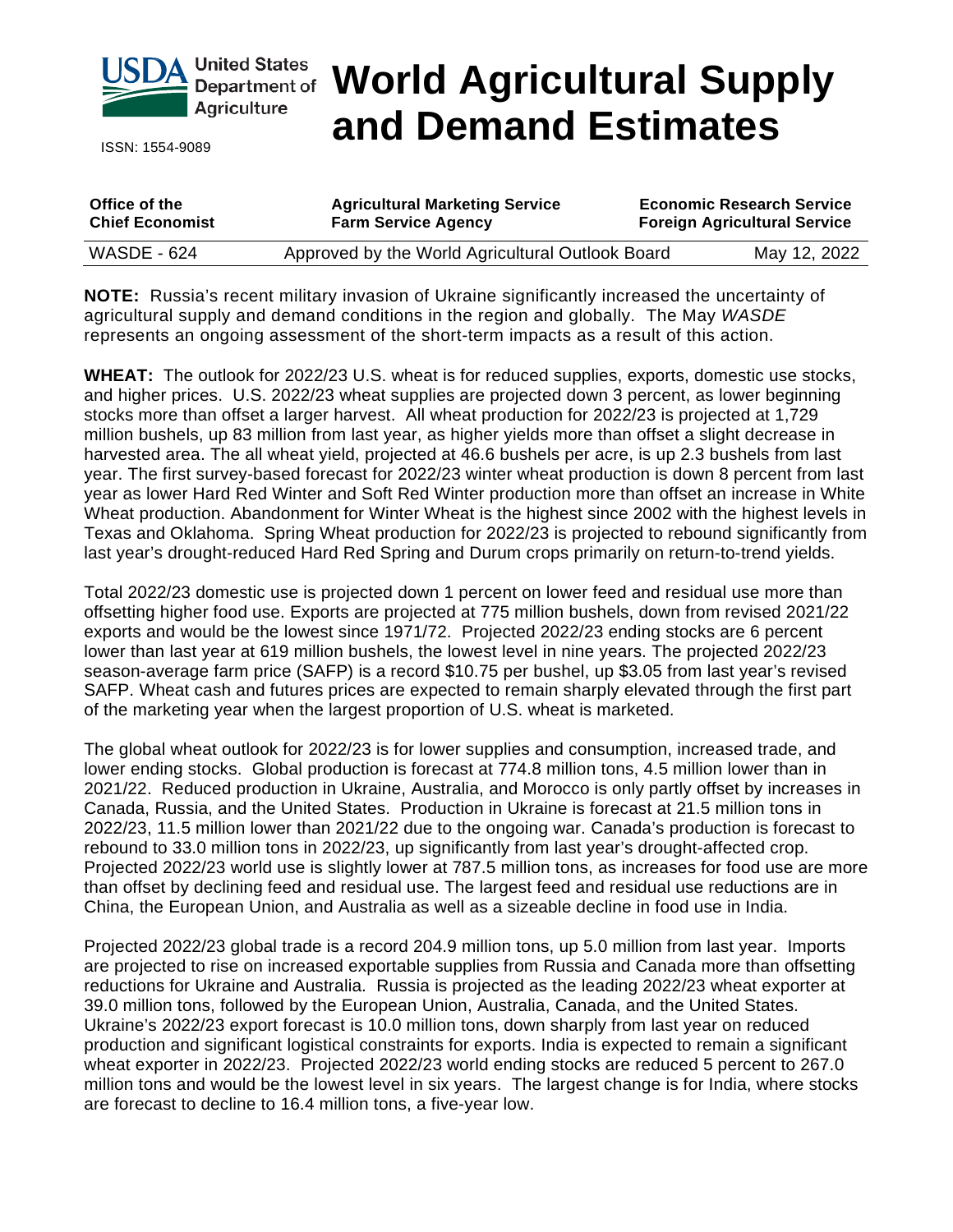**COARSE GRAINS:** The 2022/23 U.S. corn outlook is for lower production, domestic use, exports, ending stocks, and higher prices. The corn crop is projected at 14.5 billion bushels, down 4.3 percent from last year. The corn yield is projected at 177.0 bushels per acre, 4.0 bushels below the weather adjusted trend presented at USDA's Agricultural Outlook Forum in February. The very slow start to this year's planting in the major corn producing States and the likelihood that progress by mid-May will remain well behind normal reduce yield prospects. Despite beginning stocks that are up relative to a year ago, total corn supplies are forecast to decline 2.7 percent to 15.9 billion bushels.

Total U.S. corn use in 2022/23 is forecast to fall 2.5 percent on declines in domestic use and exports. Food, seed, and industrial (FSI) use is virtually unchanged at 6.8 billion bushels. Corn used for ethanol is unchanged relative to a year ago on expectations of flat U.S. motor gasoline consumption. Sorghum FSI is unchanged but higher than the minimum seen in recent years as China is expected to continue to source sorghum from other exporters in addition to the United States. Corn feed and residual use is down 4.9 percent relative to a year ago, reflecting a smaller crop, higher expected season-average farm prices received by producers, and a decline in grain consuming animal units.

U.S. corn exports are forecast to decline 4.0 percent in 2022/23 as lower supplies and robust domestic demand limit prospects. Even with record exports projected for Argentina and Brazil, a 550-million-bushel drop in exports for Ukraine due to the ongoing conflict is the primary catalyst for a decline in world trade. With expectations of robust global demand in the face of high prices, the U.S. share of global corn trade is up slightly relative to a year ago.

With total U.S. corn supply falling more than use, 2022/23 U.S. ending stocks are down 80 million bushels from last year. Stocks relative to use at 9.3 percent would be below a year ago and lower than the 14.4 percent average seen during 2015/16 to 2019/20. The season-average corn price received by producers is projected at \$6.75 per bushel, up 85 cents from a year ago and if realized the highest since \$6.89 reached during 2012/13.

The global coarse grain outlook for 2022/23 is for lower production and use, and smaller ending stocks. World corn production is forecast to decline from last year's record high, mostly reflecting reductions for Ukraine, the United States, the EU, and China that are partially offset by increases for Brazil, Argentina, Serbia, and South Africa. World corn use is expected to decline 1.2 percent, with foreign consumption down 0.9 percent. World corn imports are projected to fall 2.3 percent, with the largest year-over-year declines for China, Canada, the EU, Brazil, and the United Kingdom. Notable increases in corn imports include Vietnam, Iran, and Bangladesh. Global corn ending stocks are down 1.4 percent to 305.1 million tons, mostly reflecting expected declines for China and the United States that are partially offset by increases for Brazil, Serbia, and Ukraine.

For China, total coarse grain imports for 2022/23 are forecast at 37.9 million tons, down 5.0 million from a year ago and below the record 50.5 million reached during 2020/21. China's internal market prices for energy feedstuffs remain higher than the world market, despite a surge in prices among major exporting countries. Corn imports are expected to decline 5.0 million tons to 18.0 million with a decline in imports from Ukraine. Barley imports are projected at 10.0 million tons and sorghum at 9.5 million.

**RICE:** The 2022/23 outlook for U.S. rice is for reduced supplies, exports, domestic use, and ending stocks. Total 2022/23 supplies are projected at 258.2 million cwt, down 4 percent from a year earlier on lower production and beginning stocks more than offsetting record imports. All rice production is projected at 182.7 million cwt, down 5 percent from 2021/22 on reduced harvested area and yield. The projected all rice yield is 7,596 pounds per acre, down 113 pounds from last year's record with a reduction in relatively higher-yielding California acreage, as indicated in the NASS *Prospective Plantings* report. Projected all rice imports are 38.0 million cwt, up from the revised 34.5 million for 2021/22. Continued strong demand for Asian aromatic varieties and reduced domestic supplies are factors behind the increase. Domestic and residual use for 2022/23 is projected lower at 143.0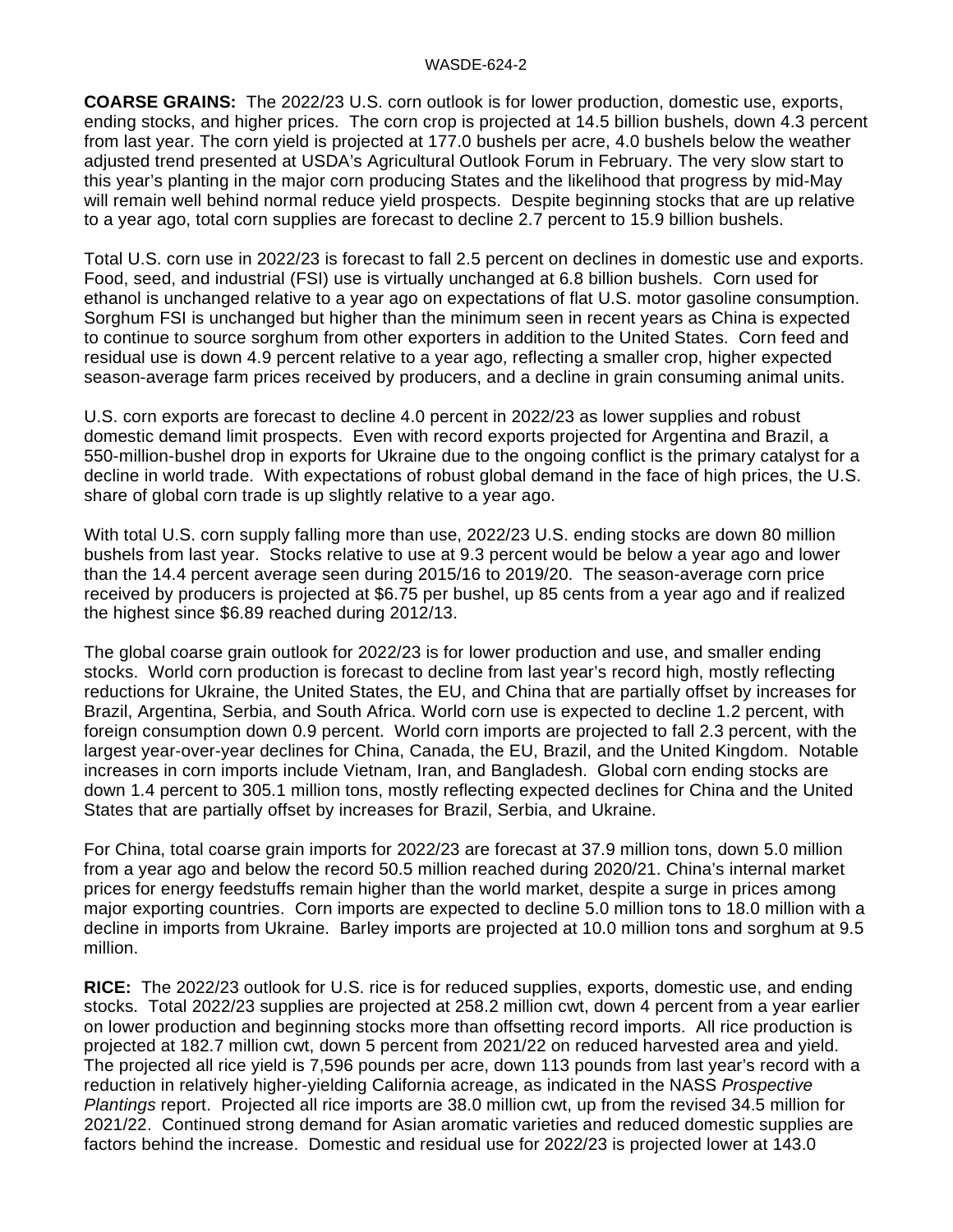million cwt on reduced supplies. Exports are projected at 82.0 million cwt, down from the revised 85.0 million for 2021/22 with U.S. rice increasingly uncompetitive due to higher prices. All rice 2022/23 ending stocks are projected at 33.2 million cwt, down 11 percent from last year. The 2022/23 all rice season-average farm price (SAFP) is projected at a record \$17.80 per cwt, up \$2.10 from the 2021/22 revised SAFP. The increase for 2022/23 is primarily the result of a record longgrain SAFP and a record California medium- and short-grain SAFP.

The global rice outlook for 2022/23 is for record production, consumption, and trade but with reduced ending stocks. Production is projected at a record 514.6 million tons, up slightly from the 2021/22 record with greater output expected from China, India, and Bangladesh, the three largest global rice producers. World rice consumption is projected at a record 518.4 million tons, up nearly 8.0 million from 2021/22 with most of the increase coming from India and China. Global trade is projected at 54.2 million tons, up 1.5 million from 2021/22 as higher exports are expected from several of the major Asia exporters, with India again projected as the leading global exporter and Thailand remaining a distant second. Projected 2022/23 world ending stocks are 186.3 million tons, down 3.8 million from the 2021/22 record, mostly on a reduction for China.

**OILSEEDS:** The 2022/23 outlook for U.S. soybeans is for higher supplies, crush, exports, and ending stocks compared with 2021/22. The soybean crop is projected at 4.64 billion bushels, up 5 percent from last year's crop mainly on higher harvested area. With slightly lower beginning stocks, soybean supplies are projected at 4.89 billion bushels, up 4 percent from 2021/22. Total U.S. oilseed production for 2022/23 is projected at 136.6 million tons, up 6.1 million from 2021/22 mainly on higher soybean production. Production forecasts are also higher for canola and sunflowerseed.

The U.S. soybean crush for 2022/23 is projected at 2.26 billion bushels, up 40 million from the 2021/22 forecast. Domestic soybean meal disappearance is forecast to increase 2 percent from 2021/22 with low soybean meal prices relative to corn. U.S. soybean meal exports are forecast at 14.4 million short tons, leaving the U.S share of global trade near the prior 5-year average. With increased supplies, U.S. soybean exports are forecast at 2.2 billion bushels, up 60 million from the revised 2021/22 projection. Despite reduced soybean supplies available for export from South America for the first half of the 2022/23 marketing year, an anticipated record harvest and sharply higher exports beginning in early 2023 is expected to leave the U.S. with a lower share of global trade in 2022/23. U.S. ending stocks for 2022/23 are projected at 310 million bushels, up 75 million from the revised 2021/22 forecast.

The 2022/23 U.S. season-average soybean price is forecast at \$14.40 per bushel compared with \$13.25 per bushel in 2021/22. Soybean meal prices are forecast down \$20 per short ton from 2021/22 to \$400 per short ton and soybean oil prices are forecast down 5 cents to average 70 cents per pound, as oilseed and product supplies rebound in foreign markets.

Global oilseed production for 2022/23 is projected at 647.1 million tons, rising 50.3 million from last marketing year when droughts impacted South American soybean production and the Canadian canola crop. Global soybean production is forecast up 45.3 million tons to 394.7 million, with Brazil accounting for over half of the increase, up 24 million tons to a record 149 million. Argentina's soybean crop is expected to reach 51 million tons and Paraguay 10 million. Partly offsetting higher global soybean and canola production is lower oilseed production for Ukraine.

Global protein meal consumption is expected to grow 3 percent in 2022/23, recovering from slow growth in the past two marketing years. Nearly half of the gains are in China where soybean crush is forecast to increase 6 million tons from 2021/22 to 95 million. Exportable supplies of oilseed meals and oils are expected to recover, with higher 2022/23 crush for Canada and South America, which offset declines in sunflower products out of Ukraine. Further, palm oil exports are expected to increase for Indonesia after slower-than-normal shipments and export restrictions in the prior marketing year.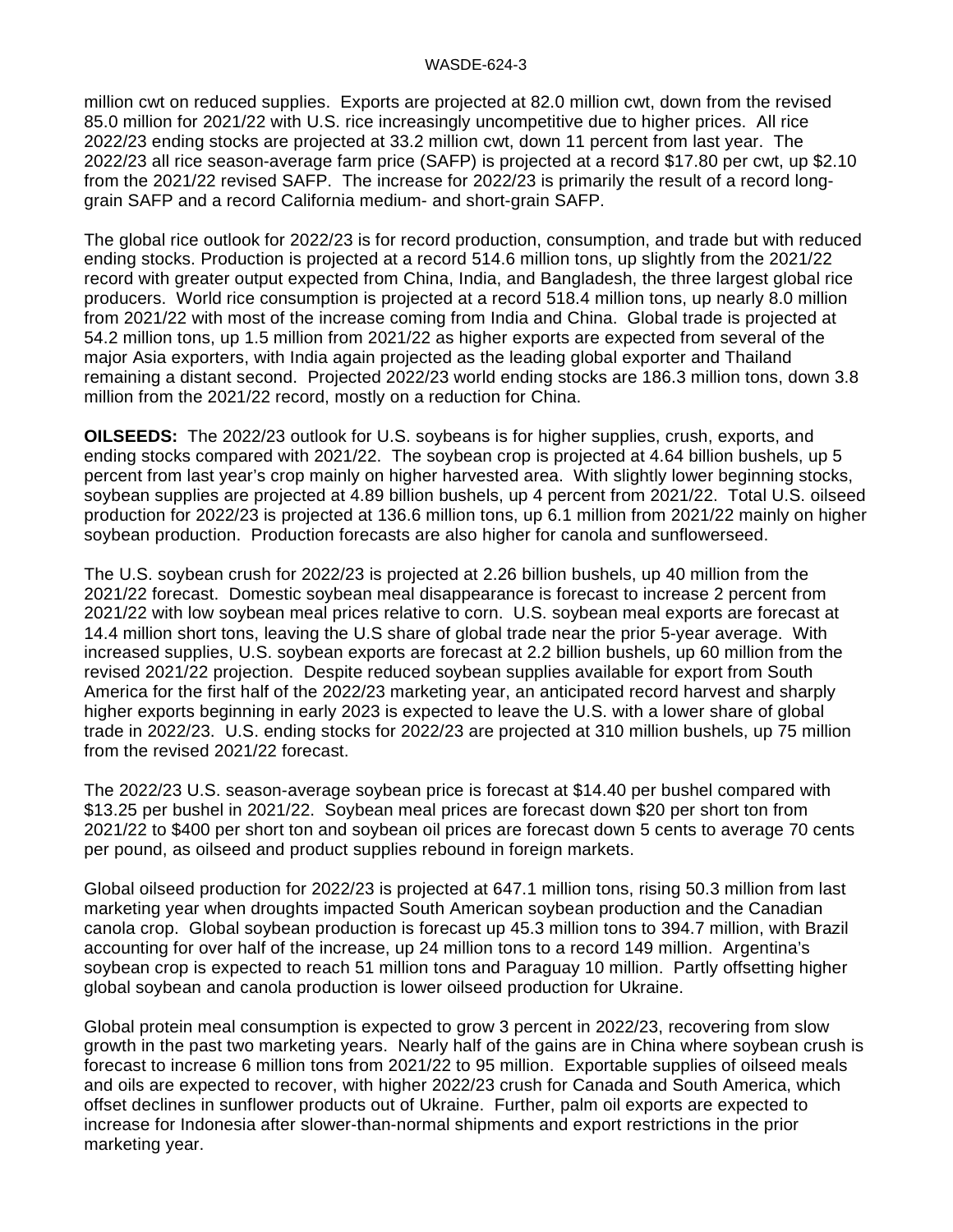Global 2022/23 soybean exports are expected to increase 9 percent to 170.0 million tons after last year's drought-related declines in South America. China accounts for about half of the trade growth, with 2022/23 imports rising 7 million tons to 99 million. Global soybean ending stocks are projected at 99.6 million tons, up 14.4 million, with most of the increase in Brazil, Argentina, and the United States.

Other notable soybean changes include back year revisions to China's domestic consumption growth to better reflect per capita consumption and population growth. Soybean imports for China in 2021/22 are raised 1 million tons to 92 million. Global 2021/22 ending stocks are lowered with lower Chinese stocks, a reduction in Argentina's soybean production, and lower U.S. stocks.

**SUGAR:** U.S. sugarbeet production for 2022/23 is projected at 33.652 million tons with yield forecast at 30.23 tons/acre and area harvested projected at 1.113 million acres. Assuming average regional levels of beet pile shrink and slicing recovery, beet sugar production for the August-July crop year is projected at 4.922 million short tons, raw value (STRV). Sugar production from the 2022 crop in the August-September period is projected at 600,000 STRV, a drop of 78,461 from last month due to a very slow pace of plantings this year. The net effect of August-September production projected for both 2022 and 2023 (5-year average of 678,461) is to increase fiscal year 2022/23 production over the crop year to 5.000 million STRV. While beet sugar production for crop year 2021/22 is only marginally changed based on processors' data, the fiscal year 2021/22 total is reduced to 5.254 million due to the lower anticipated production in 2022 August and September. Cane sugar production for 2022/23 is projected at 4.040 million STRV. Production levels in Florida, Louisiana, and Texas are expected to be close to 2021/22 levels. For 2021/22, Florida cane production is increased by 4,358 STRV to 1.942 million on processors' reporting.

TRQ imports for 2022/23 are projected at 1.379 million STRV with levels set at minimum levels consistent with the WTO and FTA bindings and with TRQ shortfall projected at 99,208. Re-export imports are projected at 250,000 STRV and high-tier tariff imports at 50,000 STRV. Imports from Mexico for 2022/23 are projected at 1.323 million STRV. For 2021/22, TRQ imports are up 159,625 STRV to 1.727 million on the reallocation of the TRQ shortfall. Shortfall for 2021/22 is now estimated at 70,548 STRV. Re-export imports are increased 50,000 STRV to 300,000 on pace to date. Imports from Mexico are up by 170,000 STRV to reflect the recent increase in the "Other Sugar" Export Limit made by the Department of Commerce at the request of USDA. High-tier tariff imports for 2021/22 are increased by 31,833 STRV on recent imports of raw sugar paying the high duty.

Deliveries for 2021/22 are increased by 85,000 STRV to 12.450 million on a very strong pace for the first 6 months of the fiscal year, especially by beet processors and direct importers of refined sugar. Deliveries for 2022/23 are at the same levels as estimated for 2021/22. Ending stocks for 2021/22 are estimated at 1.813 million STRV, implying a stocks-to-use ratio of 14.40 percent, up from 12.53 percent last month. Ending stocks for 2022/23 are residually projected at 1.266 million STRV for an ending stocks-to-use ratio of 10.05 percent.

Mexico production for 2022/23 is projected at 6.000 million metric tons (MT). Area harvested is projected at 795,000 hectares, yield at 67.76 MT/hectare, and recovery at 11.14 percent. Production of less-than-99.2 pol raw sugar, or "Other Sugar" as defined in the AD/CVD Suspension Agreements, is projected at 792,868 MT. This production level corresponds to the 13.2-percent 5-year average of low pol sugar as a proportion of total sugar production. This sugar is for shipment to the U.S. market and is projected to constitute 70 percent of total exports to the United States, or 1.133 million MT. Deliveries, imports, and ending stocks are expected to be close to 2021/22 levels. Exports are residually projected at 1.628 million MT, with 495,804 going to destinations other than the United States under license.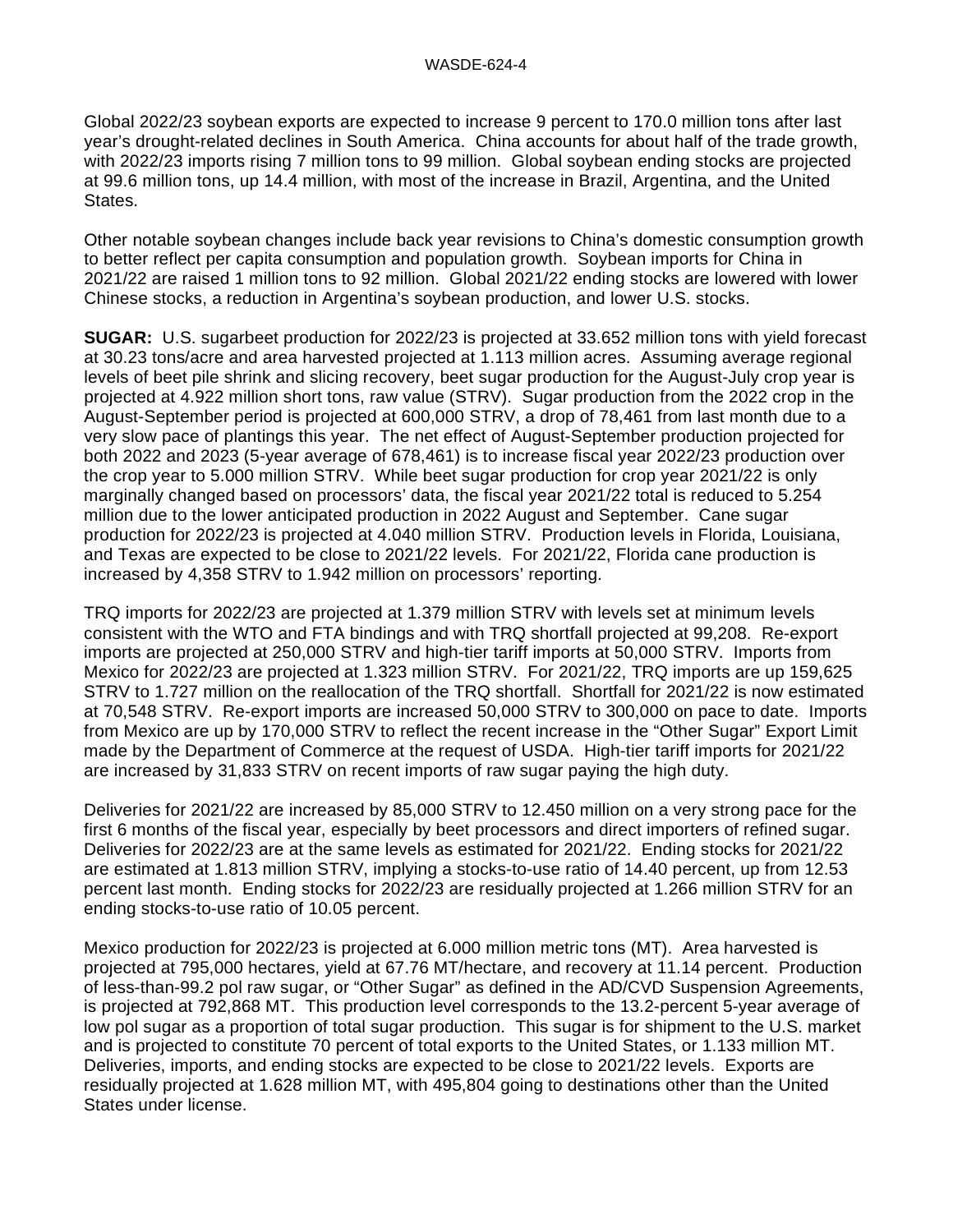#### WASDE-624-5

**LIVESTOCK, POULTRY, AND DAIRY:** Total U.S. red meat and poultry production for 2023 is forecast below 2022, as lower beef production more than offsets higher pork and poultry production. For 2023, beef production is forecast lower with expected declines in both fed and non-fed cattle supplies. Pork production is forecast higher with increased farrowings and continued growth in productivity. Higher forecast broiler production reflects moderating feed costs and improved productivity. Turkey production is projected higher as the sector recovers from the 2022 Highly Pathogenic Avian Influenza (HPAI) outbreaks. Egg production is likewise forecast higher with post-HPAI flock rebuilding.

Total red meat and poultry production forecasts for 2022 are raised from last month. Higher beef and broiler production more than offset a reduction in pork and turkey production. Beef production is raised, with more cattle placed in feedlots sooner than normally expected due to drought conditions, supporting higher annual fed cattle slaughter. Additionally, cow slaughter is forecast higher. Pork production is reduced on lighter expected carcass weights. Based on recent slaughter and hatchery data, the broiler production forecast is raised while the turkey production forecast is lowered. Egg production is lowered on reduced expected laying flocks.

For 2023, beef exports are down from 2022 on lower beef production and higher prices. Beef imports are lower on tight global supplies. Pork imports are slightly higher compared to 2022 and exports are slightly lower. Broiler exports are forecast higher on increased production and lower prices, and turkey exports are forecast slightly higher on increased supplies and a resumption of pre-HPAI trade patterns.

For 2022, beef and broiler exports are raised while pork and turkey exports are lowered based on recent trade data.

For 2023, cattle prices are forecast above 2022 on tighter supplies. Hog, broiler, and turkey prices are forecast lower with increased production. The egg price is forecast lower with higher expected production.

The 2022 cattle price forecast is raised on recent data and tighter expected fed cattle supplies later in the year. Hog prices are lowered on prices to date and weaker demand, while broiler and turkey prices are raised on stronger prices to date and continued demand strength.

Milk production for 2023 is forecast above 2022 driven by gains in milk per cow, with the milk cow herd expected to average close to 2022 levels. Exports on a fat basis are forecast lower, largely on lower expected butter sales. On a skim-solids basis, exports are forecast higher with gains expected in cheese, skim milk powder, and whey sales. Imports are projected to grow on a skim-solids basis with higher imports of a number of dairy products, but are unchanged on a fat basis. The Class III price is forecast lower on weaker cheese and whey prices. The Class IV price is forecast lower as well, with projections lower than 2022 for butter and non-fat dry milk. The 2023 all milk price is forecast at \$23.55 per cwt.

The 2022 milk production forecast is raised from the previous month, with higher milk cow inventories more than offsetting slower growth in milk per cow. Fat-basis exports are raised from the previous month mainly on stronger butter and cheese shipments. The skim-solids basis export forecast is lowered on weaker skim milk powder and whey exports. Fat basis and skim-solids basis import forecasts are raised from last month on higher expected imports of a number of dairycontaining products. Cheese and butter prices are raised from the previous month on strong demand, but non-fat dry milk and whey prices are lowered. The Class III price is unchanged and Class IV is lowered. The 2022 all milk price is forecast at \$25.75.

**COTTON:** Despite an expected 1-million-acre year-to-year increase in U.S. area planted to cotton,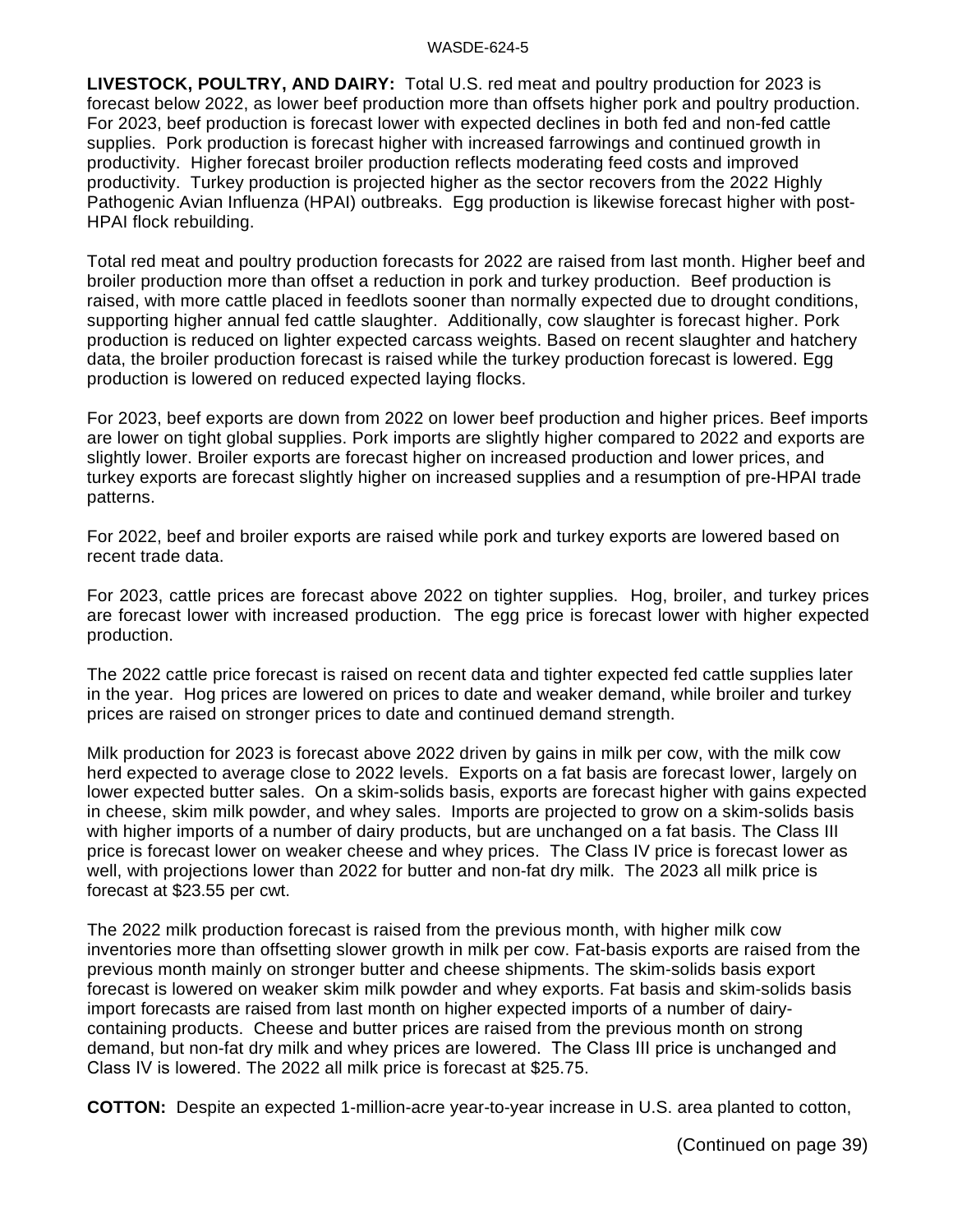## **INTERAGENCY COMMODITY ESTIMATES COMMITTEES**



*Note: The World Agricultural Outlook Board reviews and approves the World Agricultural Supply and Demand Estimates (WASDE) report. The Board's analysts chair the Interagency Commodity Estimates Committees (ICECs) that prepare the monthly report.* 

**Wheat:** Mark Simone, ICEC Chair, WAOB, [mark.simone@usda.gov](mailto:mark.simone@usda.gov) Andrew Sowell, ERS; Rachel Trego, FAS; Pete Riley, FPAC.

**Rice:** Mark Simone, ICEC Chair, WAOB, [mark.simone@usda.gov](mailto:mark.simone@usda.gov) Nathan Childs, ERS; Rachel Trego, FAS; Pete Riley, FPAC.

**Feed Grains:** Michael Jewison, ICEC Chair, WAOB, [michael.jewison2@usda.gov](mailto:michael.jewison2@usda.gov) Michael McConnell, ERS; Yoonhee Macke, FAS; Sharon Raszap, FPAC.

**Oilseeds:** Keith Menzie, ICEC Chair, WAOB, [keith.menzie@usda.gov](mailto:keith.menzie@usda.gov) Maria Bukowski, ERS; Bill George, FAS; Gustavo Ferreira, FPAC.

**Cotton:** Stephen MacDonald, ICEC Chair, WAOB, [stephen.macdonald3@usda.gov](mailto:stephen.macdonald3@usda.gov) Leslie Meyer, ERS; Graham Soley, FAS; Kent Lanclos, FPAC.

**Sugar:** Stephen Haley, ICEC Chair, WAOB, [stephen.haley2@usda.gov](mailto:stephen.haley2@usda.gov)  Vida Abadam, ERS; Souleymane Diaby, FAS; Barbara Fecso, FPAC.

**Meat Animals:** Shayle Shagam, ICEC Chair, WAOB, [shayle.shagam@usda.gov](mailto:shayle.shagam@usda.gov) Sherry Wise, AMS; Mildred Haley, ERS; Jacob Vuillemin, FAS; Georgi Gabrielyan, FPAC.

**Poultry:** Shayle Shagam, ICEC Chair, WAOB, [shayle.shagam@usda.gov](mailto:shayle.shagam@usda.gov) Peyton Ferrier, AMS; Grace Grossen, ERS; Claire Mezoughem, FAS; Georgi Gabrielyan, FPAC.

**Dairy:** Shayle Shagam, ICEC Chair, WAOB, [shayle.shagam@usda.gov](mailto:shayle.shagam@usda.gov) Carolyn Liebrand, AMS; Angel Teran, ERS; Paul Kiendl, FAS; Georgi Gabrielyan, FPAC.

**In 2022 the WASDE report will be released on Jun 10, Jul 12, Aug 12, Sep 12, Oct 12, Nov 9, and Dec 9.**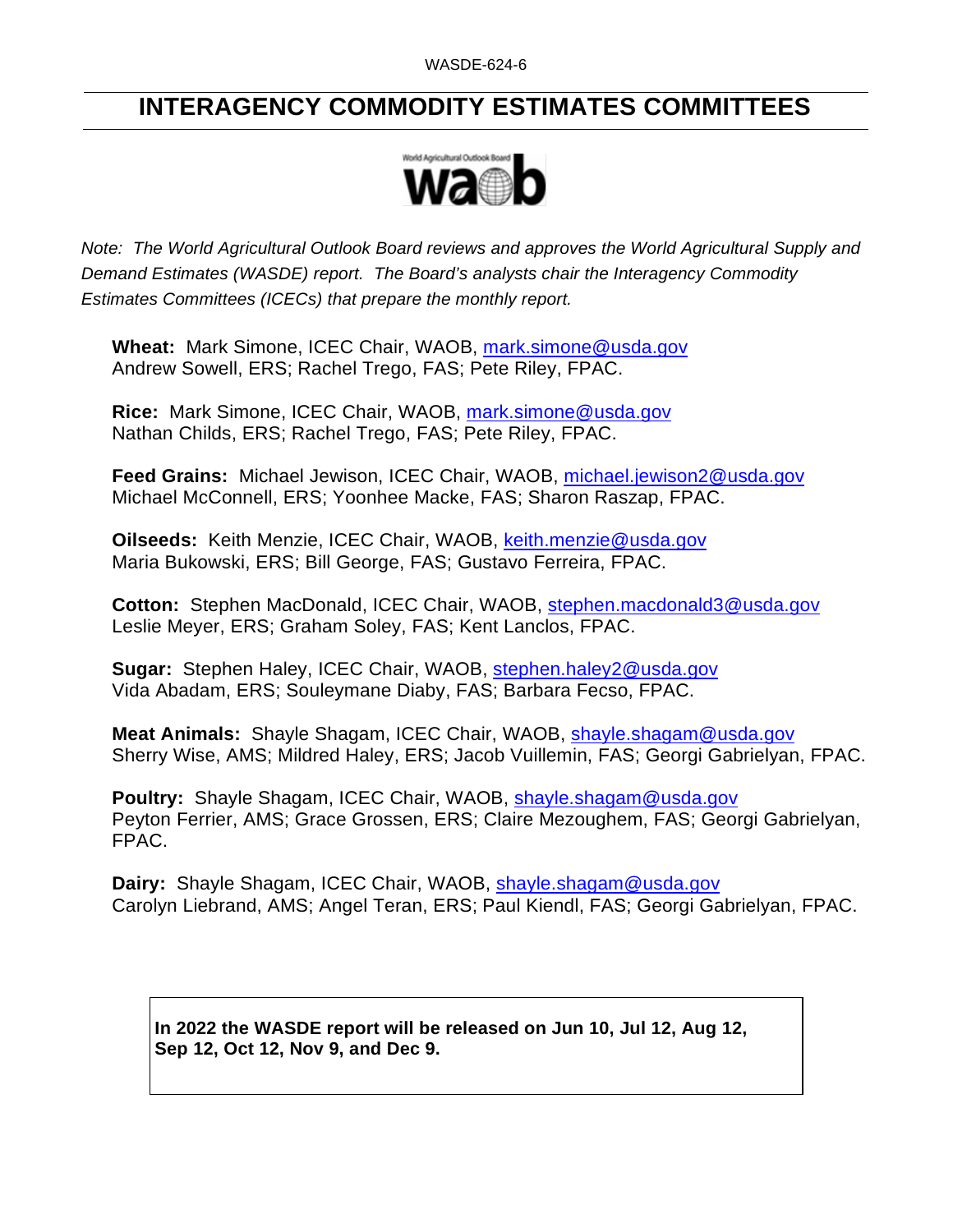## TABLE OF CONTENTS

## Page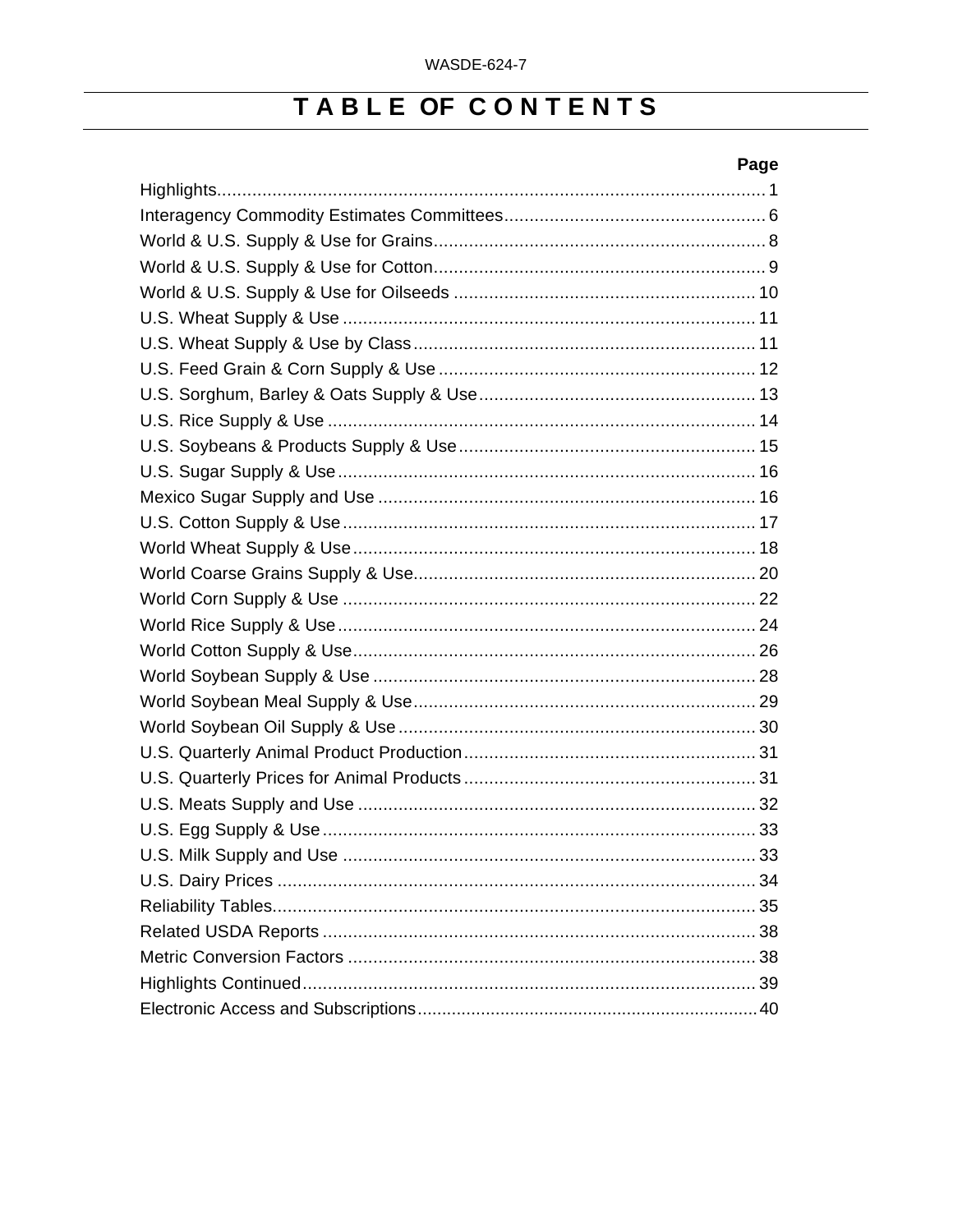| World                |                           |            | Output               | Total<br>Supply      | Trade 2/            | Total<br>Use $3/$    | Ending<br><b>Stocks</b> |
|----------------------|---------------------------|------------|----------------------|----------------------|---------------------|----------------------|-------------------------|
| Total Grains 4/      | 2020/21<br>2021/22 (Est.) |            | 2724.13<br>2793.56   | 3541.55<br>3595.20   | 488.27<br>500.18    | 2739.91<br>2790.99   | 801.64<br>804.21        |
|                      | 2022/23 (Proj.)           | Apr<br>May | <b>NA</b><br>2765.33 | <b>NA</b><br>3569.54 | <b>NA</b><br>487.29 | <b>NA</b><br>2785.91 | <b>NA</b><br>783.63     |
| Wheat                | 2020/21<br>2021/22 (Est.) |            | 775.72<br>779.29     | 1073.64<br>1070.51   | 203.34<br>199.89    | 782.42<br>790.79     | 291.22<br>279.72        |
|                      | 2022/23 (Proj.)           | Apr<br>May | <b>NA</b><br>774.83  | <b>NA</b><br>1054.55 | NA<br>204.89        | <b>NA</b><br>787.52  | <b>NA</b><br>267.02     |
| Coarse Grains 5/     | 2020/21<br>2021/22 (Est.) |            | 1439.10<br>1501.42   | 1776.53<br>1824.03   | 234.00<br>247.66    | 1453.92<br>1489.60   | 322.61<br>334.42        |
|                      | 2022/23 (Proj.) Apr       | May        | <b>NA</b><br>1475.87 | NA<br>1810.30        | <b>NA</b><br>228.20 | NA<br>1479.95        | <b>NA</b><br>330.35     |
| Rice, milled         | 2020/21<br>2021/22 (Est.) |            | 509.31<br>512.86     | 691.38<br>700.67     | 50.93<br>52.64      | 503.57<br>510.60     | 187.81<br>190.07        |
|                      | 2022/23 (Proj.)           | Apr<br>May | <b>NA</b><br>514.63  | NA<br>704.70         | <b>NA</b><br>54.20  | <b>NA</b><br>518.44  | <b>NA</b><br>186.26     |
| <b>United States</b> |                           |            |                      |                      |                     |                      |                         |
| Total Grains 4/      | 2020/21<br>2021/22 (Est.) |            | 429.86<br>449.59     | 516.87<br>514.17     | 107.45<br>95.97     | 351.02<br>360.09     | 58.40<br>58.11          |
|                      | 2022/23 (Proj.)           | Apr<br>May | <b>NA</b><br>434.96  | <b>NA</b><br>500.26  | <b>NA</b><br>92.08  | <b>NA</b><br>352.87  | <b>NA</b><br>55.31      |
| Wheat                | 2020/21<br>2021/22 (Est.) |            | 49.75<br>44.79       | 80.46<br>70.38       | 26.99<br>21.91      | 30.48<br>30.65       | 23.00<br>17.82          |
|                      | 2022/23 (Proj.)           | Apr<br>May | <b>NA</b><br>47.05   | NA<br>68.14          | NA<br>21.09         | NA<br>30.21          | <b>NA</b><br>16.84      |
| Coarse Grains 5/     | 2020/21<br>2021/22 (Est.) |            | 372.89<br>398.71     | 427.19<br>435.22     | 77.48<br>71.36      | 315.70<br>324.76     | 34.01<br>39.10          |
|                      | 2022/23 (Proj.) Apr       | May        | <b>NA</b><br>382.10  | <b>NA</b><br>423.92  | NA<br>68.39         | <b>NA</b><br>318.12  | <b>NA</b><br>37.41      |
| Rice, milled         | 2020/21<br>2021/22 (Est.) |            | 7.22<br>6.09         | 9.22<br>8.57         | 2.98<br>2.70        | 4.85<br>4.68         | 1.39<br>1.19            |
|                      | 2022/23 (Proj.)           | Apr<br>May | <b>NA</b><br>5.80    | $\rm NA$<br>8.20     | NA<br>2.60          | NA<br>4.54           | <b>NA</b><br>1.05       |

#### **World and U.S Supply and Use for Grains 1/ Million Metric Tons**

1/ Aggregate of local marketing years. 2/ Based on export estimate. See individual commodity tables for treatment of export/import imbalances. 3/ Total use for the United States is equal to domestic consumption only (excludes exports). 4/ Wheat, coarse grains, and milled rice. 5/ Corn, sorghum, barley, oats, rye, millet, and mixed grains (for U.S. excludes millet and mixed grains).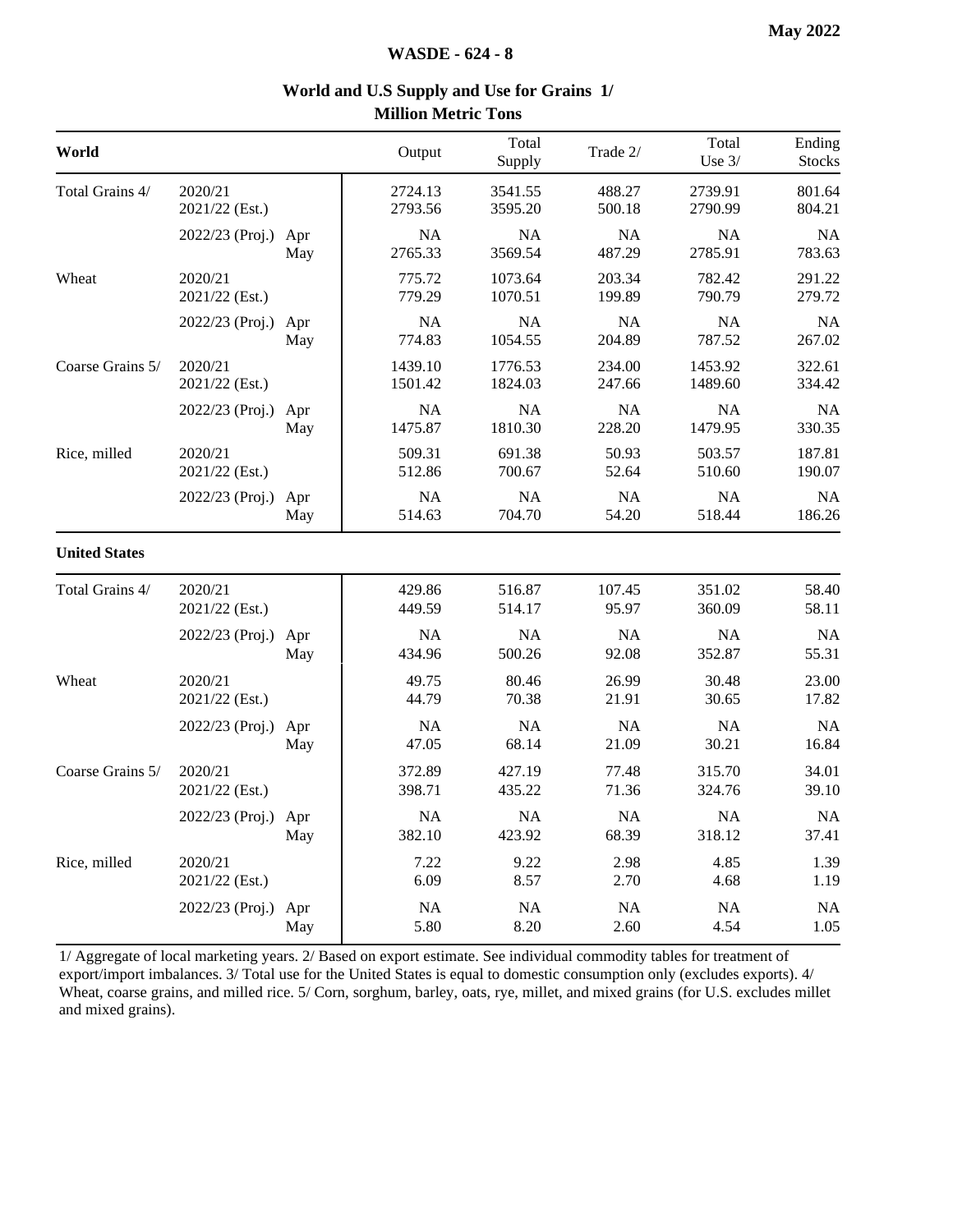|                 |         | Output               | Total                |                  | Total                | Ending           |
|-----------------|---------|----------------------|----------------------|------------------|----------------------|------------------|
|                 |         |                      | Supply               | Trade 2/         | Use                  | <b>Stocks</b>    |
| 2021/22 (Est.)  |         | 2,294.27<br>2,343.97 | 3,024.68<br>3,081.03 | 380.82<br>404.22 | 2,388.89<br>2,430.90 | 743.24<br>746.10 |
| 2022/23 (Proj.) | Apr     | <b>NA</b>            | <b>NA</b>            | <b>NA</b>        | <b>NA</b>            | <b>NA</b>        |
|                 | May     | 2,330.37             | 3,069.27             | 395.20           | 2,433.04             | 728.32           |
| 2020/21         |         | 725.97               | 993.18               | 176.36           | 751.94               | 268.22           |
| 2021/22 (Est.)  |         | 734.50               | 1,000.13             | 177.98           | 760.15               | 261.89           |
| 2022/23 (Proj.) | Apr     | <b>NA</b>            | <b>NA</b>            | <b>NA</b>        | NA                   | <b>NA</b>        |
|                 | May     | 727.78               | 986.41               | 183.80           | 757.31               | 250.19           |
| 2020/21         |         | 1,066.21             | 1,349.34             | 156.52           | 1,138.22             | 288.60           |
| 2021/22 (Est.)  |         | 1,102.71             | 1,388.81             | 176.29           | 1,164.84             | 295.33           |
| 2022/23 (Proj.) | Apr     | <b>NA</b>            | <b>NA</b>            | <b>NA</b>        | NA                   | <b>NA</b>        |
|                 | May     | 1,093.77             | 1,386.37             | 159.81           | 1,161.83             | 292.93           |
| 2020/21         |         | 502.09               | 682.16               | 47.95            | 498.72               | 186.42           |
| 2021/22 (Est.)  |         | 506.77               | 692.09               | 49.94            | 505.92               | 188.88           |
| 2022/23 (Proj.) | Apr     | <b>NA</b>            | <b>NA</b>            | <b>NA</b>        | NA                   | <b>NA</b>        |
|                 | May     | 508.83               | 696.50               | 51.60            | 513.90               | 185.20           |
|                 | 2020/21 |                      |                      |                  |                      |                  |

#### **World and U.S. Supply and Use for Grains, Continued 1/ Million Metric Tons**

1/ Aggregate of local marketing years. 2/ Based on export estimate. See individual commodity tables for treatment of export/import imbalances. 3/ Total foreign is equal to world minus United States. 4/ Wheat, coarse grains, and milled rice. 5/ Corn, sorghum, barley, oats, rye, millet, and mixed grains.

#### **World and U.S. Supply and Use for Cotton 1/ Million 480-lb. Bales**

|                      |                           |            |                     | Total               |                    | Total               | Ending             |
|----------------------|---------------------------|------------|---------------------|---------------------|--------------------|---------------------|--------------------|
|                      |                           |            | Output              | Supply              | Trade 2/           | Use $3/$            | <b>Stocks</b>      |
| World                | 2020/21<br>2021/22 (Est.) |            | 111.48<br>118.45    | 209.13<br>206.52    | 48.51<br>45.54     | 121.69<br>122.94    | 88.07<br>83.65     |
|                      | 2022/23 (Proj.)           | Apr<br>May | <b>NA</b><br>121.06 | <b>NA</b><br>204.71 | <b>NA</b><br>47.56 | <b>NA</b><br>121.99 | <b>NA</b><br>82.82 |
| <b>United States</b> | 2020/21<br>2021/22 (Est.) |            | 14.61<br>17.52      | 21.86<br>20.68      | 16.37<br>14.75     | 2.40<br>2.55        | 3.15<br>3.40       |
|                      | 2022/23 (Proj.)           | Apr<br>May | <b>NA</b><br>16.50  | <b>NA</b><br>19.91  | NA.<br>14.50       | <b>NA</b><br>2.50   | <b>NA</b><br>2.90  |
| Foreign 4/           | 2020/21<br>2021/22 (Est.) |            | 96.87<br>100.92     | 187.27<br>185.84    | 32.14<br>30.79     | 119.29<br>120.39    | 84.92<br>80.25     |
|                      | 2022/23 (Proj.)           | Apr<br>May | <b>NA</b><br>104.56 | <b>NA</b><br>184.80 | <b>NA</b><br>33.06 | <b>NA</b><br>119.49 | <b>NA</b><br>79.92 |

1/ Marketing year beginning August 1. 2/ Based on export estimate. 3/ Includes mill use only. 4/ Total Foreign is equal to world minus United States. See global cotton tables for treatment of export/import imbalances.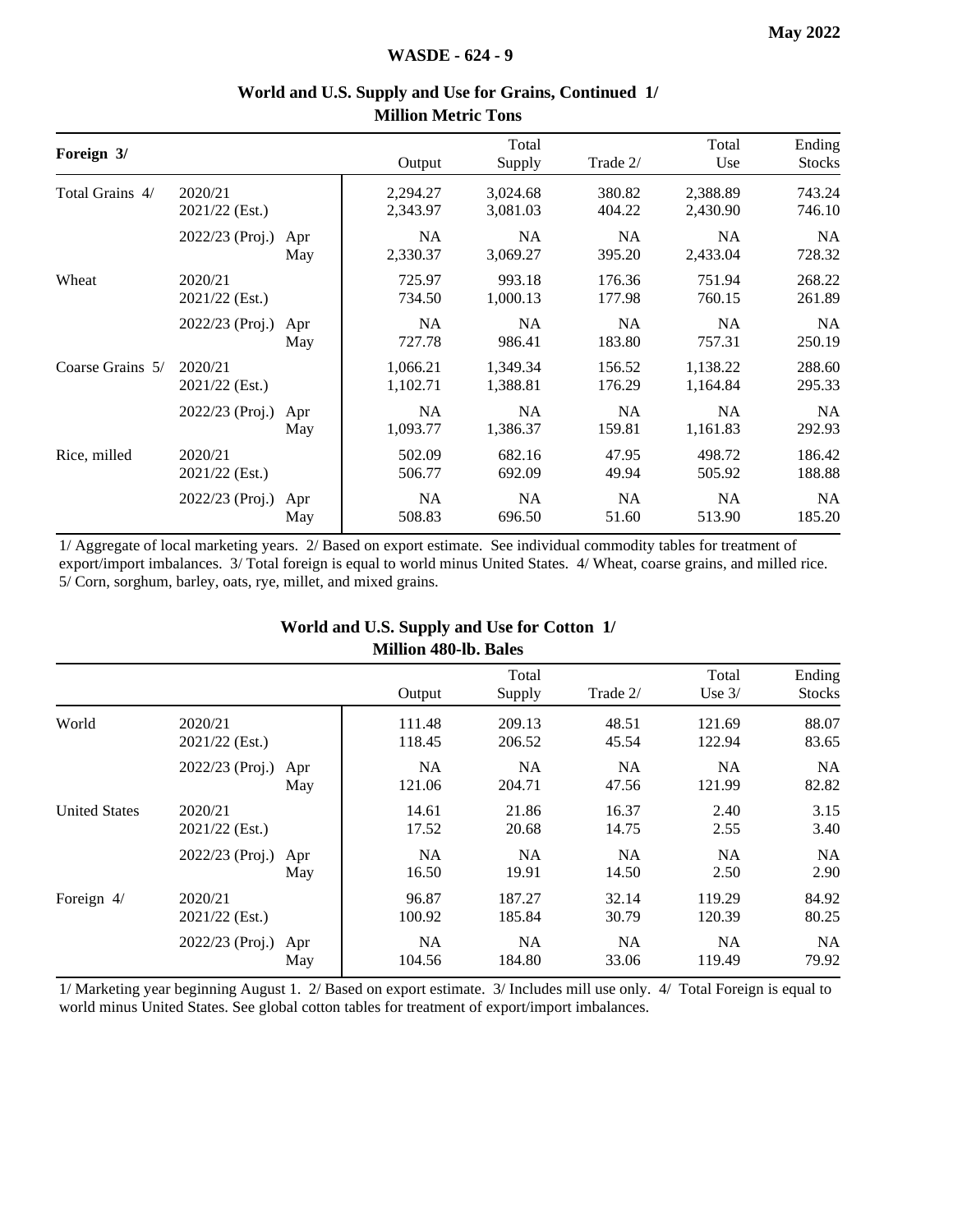| World                |                           |            | Output              | Total<br>Supply     | Trade               | Total<br>Use $2/$   | Ending<br><b>Stocks</b> |
|----------------------|---------------------------|------------|---------------------|---------------------|---------------------|---------------------|-------------------------|
| Oilseeds             | 2020/21<br>2021/22 (Est.) |            | 606.64<br>596.87    | 718.60<br>711.89    | 191.41<br>177.97    | 508.00<br>510.31    | 115.02<br>103.16        |
|                      | 2022/23 (Proj.)           | Apr<br>May | <b>NA</b><br>647.15 | NA<br>750.31        | <b>NA</b><br>196.35 | NA<br>528.05        | <b>NA</b><br>119.06     |
| Oilmeals             | 2020/21<br>2021/22 (Est.) |            | 348.17<br>348.81    | 368.24<br>367.29    | 96.71<br>94.02      | 344.28<br>344.62    | 18.48<br>17.36          |
|                      | 2022/23 (Proj.)           | Apr<br>May | <b>NA</b><br>361.98 | NA<br>379.33        | NA<br>97.32         | NA<br>354.91        | <b>NA</b><br>18.26      |
| Vegetable Oils       | 2020/21<br>2021/22 (Est.) |            | 206.55<br>211.71    | 235.69<br>239.13    | 85.31<br>81.77      | 205.02<br>208.36    | 27.42<br>27.14          |
|                      | 2022/23 (Proj.)           | Apr<br>May | <b>NA</b><br>217.72 | NA<br>244.86        | NA<br>88.15         | <b>NA</b><br>212.91 | <b>NA</b><br>28.13      |
| <b>United States</b> |                           |            |                     |                     |                     |                     |                         |
| Oilseeds             | 2020/21<br>2021/22 (Est.) |            | 124.52<br>130.54    | 141.69<br>140.23    | 62.64<br>59.24      | 62.66<br>64.13      | 8.64<br>8.03            |
|                      | 2022/23 (Proj.)           | Apr<br>May | <b>NA</b><br>136.60 | NA<br>145.77        | NA<br>60.89         | NA<br>65.75         | <b>NA</b><br>10.14      |
| Oilmeals             | 2020/21<br>2021/22 (Est.) |            | 48.25<br>49.30      | 53.01<br>53.22      | 12.71<br>12.93      | 39.92<br>39.85      | 0.39<br>0.44            |
|                      | 2022/23 (Proj.)           | Apr<br>May | NA<br>50.64         | NA<br>54.92         | NA<br>13.30         | NA<br>41.08         | <b>NA</b><br>0.54       |
| Vegetable Oils       | 2020/21<br>2021/22 (Est.) |            | 12.70<br>13.10      | 18.86<br>19.61      | 1.04<br>1.03        | 16.53<br>17.32      | 1.29<br>1.26            |
|                      | 2022/23 (Proj.) Apr       | May        | <b>NA</b><br>13.43  | NA<br>20.09         | <b>NA</b><br>0.87   | NA<br>18.06         | <b>NA</b><br>1.16       |
| Foreign 3/           |                           |            |                     |                     |                     |                     |                         |
| Oilseeds             | 2020/21<br>2021/22 (Est.) |            | 482.12<br>466.33    | 576.91<br>571.66    | 128.78<br>118.74    | 445.35<br>446.17    | 106.39<br>95.14         |
|                      | 2022/23 (Proj.) Apr       | May        | NA<br>510.54        | NA<br>604.53        | NA<br>135.46        | NA<br>462.31        | <b>NA</b><br>108.92     |
| Oilmeals             | 2020/21<br>2021/22 (Est.) |            | 299.93<br>299.52    | 315.23<br>314.07    | 84.00<br>81.09      | 304.36<br>304.77    | 18.09<br>16.92          |
|                      | 2022/23 (Proj.)           | Apr<br>May | <b>NA</b><br>311.34 | <b>NA</b><br>324.42 | <b>NA</b><br>84.02  | <b>NA</b><br>313.83 | <b>NA</b><br>17.72      |
| Vegetable Oils       | 2020/21<br>2021/22 (Est.) |            | 193.84<br>198.61    | 216.83<br>219.52    | 84.28<br>80.74      | 188.49<br>191.04    | 26.13<br>25.88          |
|                      | 2022/23 (Proj.)           | Apr<br>May | NA<br>204.29        | $\rm NA$<br>224.76  | NA<br>87.27         | NA<br>194.85        | <b>NA</b><br>26.97      |

#### **World and U.S. Supply and Use for Oilseeds 1/ (Million Metric Tons)**

1/ Aggregate of local marketing years with Brazil and Argentina on an Oct.-Sept. year. 2/ Crush only for oilseeds. 3/ Total Foreign is equal to World minus United States.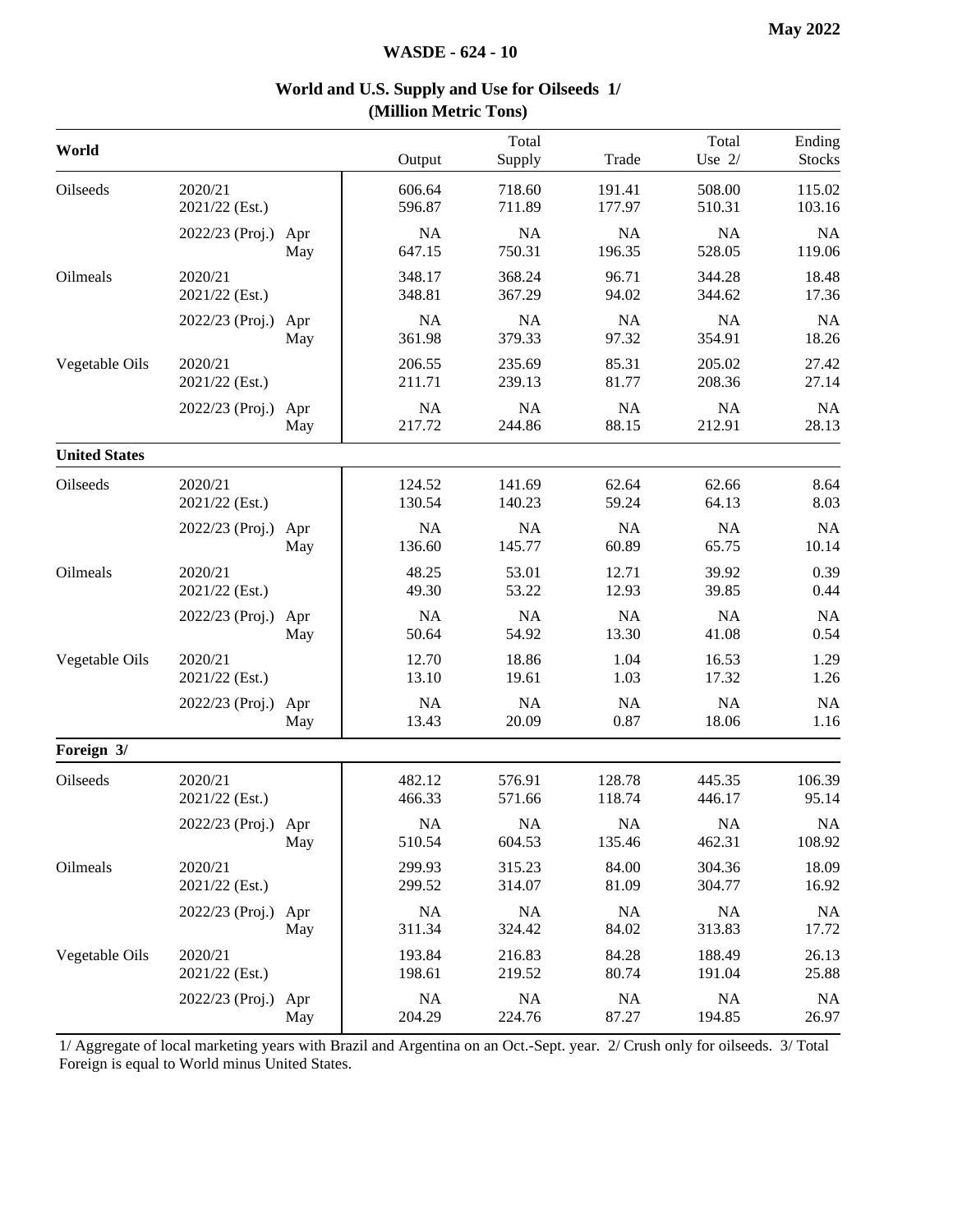|                                     | 2020/21 | 2021/22 Est. | 2022/23 Proj.          | 2022/23 Proj. |
|-------------------------------------|---------|--------------|------------------------|---------------|
|                                     |         |              | Apr                    | May           |
|                                     |         |              | <b>Million Acres</b>   |               |
| Area Planted                        | 44.5    | 46.7         | <b>NA</b>              | $47.4*$       |
| Area Harvested                      | 36.8    | 37.2         | <b>NA</b>              | $37.1*$       |
|                                     |         |              | <b>Bushels</b>         |               |
| Yield per Harvested Acre            | 49.7    | 44.3         | NA                     | $46.6*$       |
|                                     |         |              | <b>Million Bushels</b> |               |
| <b>Beginning Stocks</b>             | 1,028   | 845          | <b>NA</b>              | 655           |
| Production                          | 1,828   | 1,646        | <b>NA</b>              | 1,729         |
| <b>Imports</b>                      | 100     | 95           | <b>NA</b>              | 120           |
| Supply, Total                       | 2,957   | 2,586        | <b>NA</b>              | 2,504         |
| Food                                | 961     | 962          | <b>NA</b>              | 964           |
| Seed                                | 64      | 64           | <b>NA</b>              | 66            |
| Feed and Residual                   | 95      | 100          | <b>NA</b>              | 80            |
| Domestic, Total                     | 1,120   | 1,126        | <b>NA</b>              | 1,110         |
| <b>Exports</b>                      | 992     | 805          | <b>NA</b>              | 775           |
| Use, Total                          | 2,111   | 1,931        | <b>NA</b>              | 1,885         |
| <b>Ending Stocks</b>                | 845     | 655          | <b>NA</b>              | 619           |
| Avg. Farm Price $(\frac{5}{bu})$ 2/ | 5.05    | 7.70         | <b>NA</b>              | 10.75         |

#### **U.S. Wheat Supply and Use 1/**

**U.S. Wheat by Class: Supply and Use**

| Year beginning June 1 |                         | Hard Red<br>Winter | Hard Red<br>Spring | Soft Red<br>Winter | White                  | Durum | Total |       |
|-----------------------|-------------------------|--------------------|--------------------|--------------------|------------------------|-------|-------|-------|
|                       |                         |                    |                    |                    | <b>Million Bushels</b> |       |       |       |
| $2021/22$ (Est.)      | <b>Beginning Stocks</b> |                    | 428                | 235                | 85                     | 70    | 27    | 845   |
|                       | Production              |                    | 749                | 297                | 361                    | 201   | 37    | 1,646 |
|                       | Supply, Total 3/        |                    | 1,182              | 572                | 451                    | 276   | 105   | 2,586 |
|                       | Domestic Use            |                    | 502                | 250                | 229                    | 80    | 66    | 1,126 |
|                       | <b>Exports</b>          |                    | 320                | 210                | 115                    | 145   | 15    | 805   |
|                       | Use, Total              |                    | 822                | 460                | 344                    | 225   | 81    | 1,931 |
|                       | Ending Stocks, Total    | May                | 361                | 112                | 107                    | 51    | 24    | 655   |
|                       | Ending Stocks, Total    | Apr                | 366                | 124                | 112                    | 51    | 25    | 678   |

Note: Totals may not add due to rounding. 1/ Marketing year beginning June 1. 2/ Marketing-year weighted average price received by farmers. 3/ Includes imports. \* Planted acres reported in the March 31, 2022, "Prospective Plantings." Harvested acres and yield for other spring wheat and Durum are projected using 10-year harvested-to-planted ratios by state and 1985- 2021 yield trends by state (except for Arizona and California Durum). Winter wheat harvested acres and yield reported in the May 12, 2022,"Crop Production." \*\* Wheat-by-class projections for 2022/23 will first be published in the July 12, 2022, WASDE.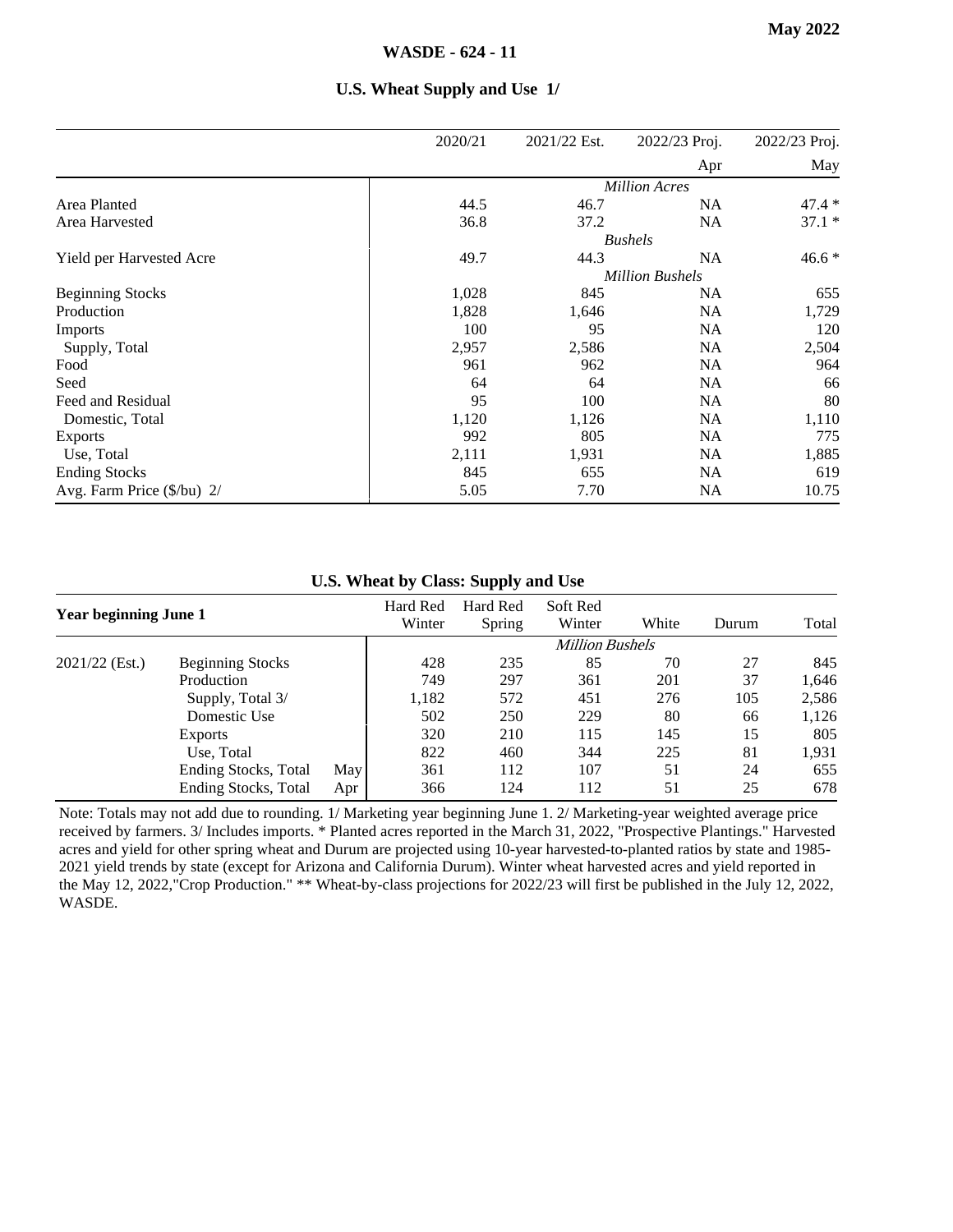|                            | 2020/21 | 2021/22 Est.         | 2022/23 Proj.              | 2022/23 Proj. |  |  |
|----------------------------|---------|----------------------|----------------------------|---------------|--|--|
| <b>FEED GRAINS</b>         |         |                      | Apr                        | May           |  |  |
|                            |         |                      | <b>Million Acres</b>       |               |  |  |
| Area Planted               | 102.3   | 105.9                | <b>NA</b>                  | $101.2*$      |  |  |
| Area Harvested             | 90.6    | 94.5                 | <b>NA</b>                  | $90.5*$       |  |  |
|                            |         |                      | <b>Metric Tons</b>         |               |  |  |
| Yield per Harvested Acre   | 4.11    | 4.22                 | <b>NA</b>                  | 4.22          |  |  |
|                            |         |                      | <b>Million Metric Tons</b> |               |  |  |
| <b>Beginning Stocks</b>    | 51.8    | 34.0                 | NA                         | 39.1          |  |  |
| Production                 | 372.6   | 398.5                | <b>NA</b>                  | 381.8         |  |  |
| Imports                    | 2.2     | 2.2                  | <b>NA</b>                  | 2.5           |  |  |
| Supply, Total              | 426.6   | 434.7                | <b>NA</b>                  | 423.3         |  |  |
| Feed and Residual          | 146.3   | 147.1                | <b>NA</b>                  | 139.6         |  |  |
| Food, Seed & Industrial    | 168.9   | 177.2                | <b>NA</b>                  | 178.0         |  |  |
| Domestic, Total            | 315.2   | 324.3                | <b>NA</b>                  | 317.5         |  |  |
| <b>Exports</b>             | 77.5    | 71.4                 | <b>NA</b>                  | 68.4          |  |  |
| Use, Total                 | 392.6   | 395.6                | NA                         | 385.9         |  |  |
| <b>Ending Stocks</b>       | 34.0    | 39.1                 | NA                         | 37.4          |  |  |
| <b>CORN</b>                |         |                      |                            |               |  |  |
|                            |         | <b>Million Acres</b> |                            |               |  |  |
| Area Planted               | 90.7    | 93.4                 | NA                         | 89.5 *        |  |  |
| Area Harvested             | 82.3    | 85.4                 | NA                         | $81.7*$       |  |  |
|                            |         |                      | <b>Bushels</b>             |               |  |  |
| Yield per Harvested Acre   | 171.4   | 177.0                | <b>NA</b>                  | $177.0*$      |  |  |
|                            |         |                      | <b>Million Bushels</b>     |               |  |  |
| <b>Beginning Stocks</b>    | 1,919   | 1,235                | <b>NA</b>                  | 1,440         |  |  |
| Production                 | 14,111  | 15,115               | <b>NA</b>                  | 14,460        |  |  |
| Imports                    | 24      | 25                   | NA                         | 25            |  |  |
| Supply, Total              | 16,055  | 16,375               | NA                         | 15,925        |  |  |
| Feed and Residual          | 5,598   | 5,625                | NA                         | 5,350         |  |  |
| Food, Seed & Industrial 2/ | 6,470   | 6,810                | <b>NA</b>                  | 6,815         |  |  |
| Ethanol & by-products 3/   | 5,033   | 5,375                | <b>NA</b>                  | 5,375         |  |  |
| Domestic, Total            | 12,068  | 12,435               | <b>NA</b>                  | 12,165        |  |  |
| <b>Exports</b>             | 2,753   | 2,500                | <b>NA</b>                  | 2,400         |  |  |
| Use, Total                 | 14,821  | 14,935               | <b>NA</b>                  | 14,565        |  |  |
| <b>Ending Stocks</b>       | 1,235   | 1,440                | <b>NA</b>                  | 1,360         |  |  |
| Avg. Farm Price (\$/bu) 4/ | 4.53    | 5.90                 | NA                         | 6.75          |  |  |

#### **U.S. Feed Grain and Corn Supply and Use 1/**

Note: Totals may not add due to rounding. 1/ Marketing year beginning September 1 for corn and sorghum; June 1 for barley and oats. 2/ For a breakout of FSI corn uses, see Feed Outlook table 5 or access the data on the Web through the Feed Grains Database at www.ers.usda.gov/data-products/feed-grains-database.aspx. 3/ Corn processed in ethanol plants to produce ethanol and by-products including distillers' grains, corn gluten feed, corn gluten meal, and corn oil. 4/ Marketingyear weighted average price received by farmers. \* Planted acres reported in the March 31, 2022, "Prospective Plantings." For corn, harvested acres projected based on historical abandonment and use for silage. The yield projection is based on a weather-adjusted trend, estimated using the 1988-2021 time period, assuming normal summer growing season weather but lowered to reflect the slow pace of planting progress as of early May.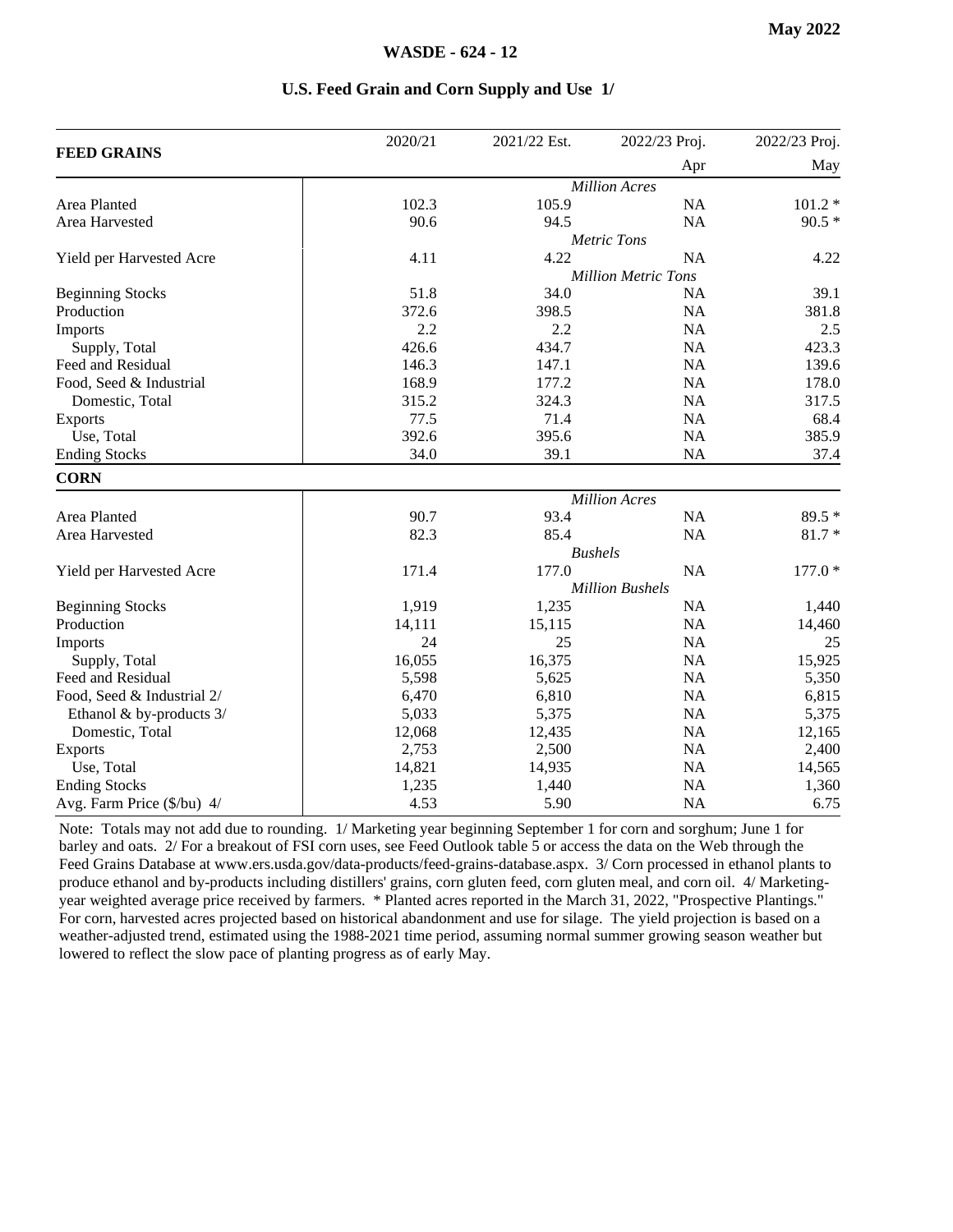#### **U.S. Sorghum, Barley, and Oats Supply and Use 1/**

| <b>SORGHUM</b>              | 2020/21          | 2021/22 Est.   | 2022/23 Proj.          | 2022/23 Proj. |
|-----------------------------|------------------|----------------|------------------------|---------------|
|                             |                  |                | Apr                    | May           |
|                             |                  |                | <b>Million Bushels</b> |               |
| Area Planted (mil. acres)   | 5.9              | 7.3            | NA                     | $6.2*$        |
| Area Harvested (mil. acres) | 5.1              | 6.5            | NA                     | $5.5*$        |
| Yield (bushels/acre)        | 73.2             | 69.0           | NA                     | $69.3*$       |
| <b>Beginning Stocks</b>     | 30               | 20             | NA                     | 33            |
| Production                  | 373              | 448            | NA                     | 381           |
| Imports                     | $\boldsymbol{0}$ | $\overline{0}$ | NA                     | $\mathbf{0}$  |
| Supply, Total               | 403              | 468            | NA                     | 414           |
| Feed and Residual           | 92               | 115            | NA                     | 85            |
| Food, Seed & Industrial     | 7                | 20             | <b>NA</b>              | 20            |
| <b>Total Domestic</b>       | 99               | 135            | NA                     | 105           |
| Exports                     | 284              | 300            | <b>NA</b>              | 285           |
| Use, Total                  | 383              | 435            | NA                     | 390           |
| <b>Ending Stocks</b>        | 20               | 33             | NA                     | 24            |
| Avg. Farm Price (\$/bu) 2/  | 5.04             | 5.95           | NA                     | 6.65          |
| <b>BARLEY</b>               |                  |                |                        |               |
| Area Planted (mil. acres)   | 2.7              | 2.7            | NA                     | $2.9*$        |
| Area Harvested (mil. acres) | 2.2              | 1.9            | <b>NA</b>              | $2.4 *$       |
| Yield (bushels/acre)        | 77.2             | 60.4           | NA                     | $75.4*$       |
| <b>Beginning Stocks</b>     | 80               | 71             | NA                     | 57            |
| Production                  | 171              | 118            | NA                     | 181           |
| Imports                     | 7                | 12             | NA                     | 9             |
| Supply, Total               | 258              | 201            | NA                     | 247           |
| Feed and Residual           | 26               | 20             | NA                     | 15            |
| Food, Seed & Industrial     | 147              | 115            | NA                     | 145           |
| <b>Total Domestic</b>       | 172              | 135            | NA                     | 160           |
| <b>Exports</b>              | 14               | 9              | NA                     | 7             |
| Use, Total                  | 186              | 144            | NA                     | 167           |
| <b>Ending Stocks</b>        | 71               | 57             | NA                     | 80            |
| Avg. Farm Price (\$/bu) 2/  | 4.75             | 5.30           | NA                     | 7.35          |
| <b>OATS</b>                 |                  |                |                        |               |
| Area Planted (mil. acres)   | 3.0              | 2.6            | NA                     | $2.5*$        |
| Area Harvested (mil. acres) | 1.0              | 0.7            | NA                     | $0.9 *$       |
| Yield (bushels/acre)        | 65.1             | 61.3           | NA                     | $65.6*$       |
| <b>Beginning Stocks</b>     | 37               | 38             | NA                     | 28            |
| Production                  | 66               | 40             | NA                     | 59            |
| Imports                     | 85               | 78             | <b>NA</b>              | 95            |
| Supply, Total               | 188              | 156            | <b>NA</b>              | 182           |
| Feed and Residual           | 68               | 45             | <b>NA</b>              | 65            |
| Food, Seed & Industrial     | 78               | 80             | <b>NA</b>              | 81            |
| <b>Total Domestic</b>       | 147              | 125            | <b>NA</b>              | 146           |
| Exports                     | 3                | 3              | NA                     | 2             |
| Use, Total                  | 150              | 128            | NA                     | 148           |
| <b>Ending Stocks</b>        | 38               | 28             | NA                     | 34            |
| Avg. Farm Price (\$/bu) 2/  | 2.77             | 4.40           | <b>NA</b>              | 5.70          |
|                             |                  |                |                        |               |

Note: Totals may not add due to rounding. 1/ Marketing year beginning September 1 for sorghum; June 1 for barley and oats. 2/ Marketing-year weighted average price received by farmers. \* Planted acres reported in the March 31, 2022, "Prospective Plantings." Harvested area for sorghum, barley and oats based on historical average harvested-to-planted ratios. For sorghum the projected yield is the median yield for 2002-2021. For barley and oats, projected yields are based on the 1992-2021 linear trends. Yields shown reflect production rounding.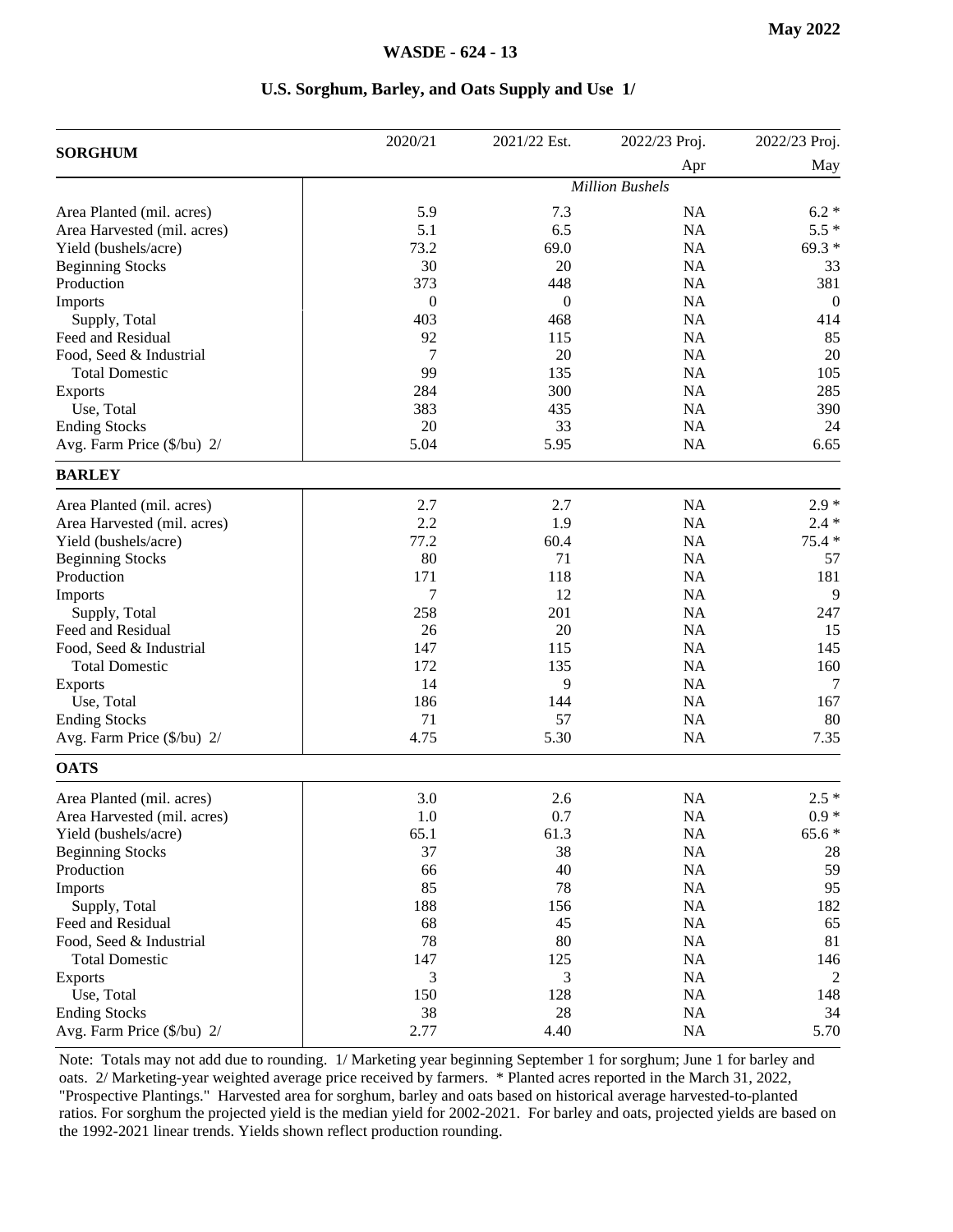#### **WASDE - 624 - 14**

#### **U.S. Rice Supply and Use 1/ (Rough Equivalent of Rough and Milled Rice)**

|                                                          | 2020/21 | 2021/22 Est. | 2022/23 Proj.         | 2022/23 Proj. |
|----------------------------------------------------------|---------|--------------|-----------------------|---------------|
| <b>TOTAL RICE</b>                                        |         |              | Apr                   | May           |
|                                                          |         |              | <b>Million Acres</b>  |               |
| Area Planted                                             | 3.04    | 2.53         | NA                    | $2.45*$       |
| Area Harvested                                           | 2.99    | 2.49         | NA                    | $2.41*$       |
|                                                          |         |              | Pounds                |               |
| Yield per Harvested Acre                                 | 7,619   | 7,709        | NA                    | 7,596 *       |
|                                                          |         |              | Million Hundredweight |               |
| Beginning Stocks 2/                                      | 28.7    | 43.7         | <b>NA</b>             | 37.5          |
| Production                                               | 227.5   | 191.8        | NA                    | 182.7         |
| Imports                                                  | 34.1    | 34.5         | NA                    | 38.0          |
| Supply, Total                                            | 290.2   | 270.0        | NA                    | 258.2         |
| Domestic & Residual 3/                                   | 152.7   | 147.5        | NA                    | 143.0         |
| Exports, Total 4/                                        | 93.9    | 85.0         | NA                    | 82.0          |
| Rough                                                    | 34.6    | 33.0         | <b>NA</b>             | 34.0          |
| Milled (rough equiv.)                                    | 59.3    | 52.0         | NA                    | 48.0          |
| Use, Total                                               | 246.6   | 232.5        | <b>NA</b>             | 225.0         |
| <b>Ending Stocks</b>                                     | 43.7    | 37.5         | NA                    | 33.2          |
| Avg. Milling Yield (%) 5/                                | 70.00   | 70.00        | <b>NA</b>             | 70.00         |
| Avg. Farm Price (\$/cwt) 6/                              | 14.40   | 15.70        | <b>NA</b>             | 17.80         |
| <b>LONG-GRAIN RICE</b>                                   |         |              |                       |               |
| Harvested Acres (mil.)                                   | 2.30    | 1.94         |                       |               |
| Yield (pounds/acre)                                      | 7,422   | 7,471        |                       |               |
| <b>Beginning Stocks</b>                                  | 16.9    | 29.7         | NA                    | 21.4          |
| Imports                                                  | 27.4    | 28.0         | NA                    | 30.0          |
| Production                                               | 170.8   | 144.6        | <b>NA</b>             | 140.9         |
| Supply, Total 7/                                         | 215.1   | 202.4        | <b>NA</b>             | 192.3         |
| Domestic & Residual 3/                                   | 120.2   | 117.0        | NA                    | 113.0         |
| Exports 8/                                               | 65.1    | 64.0         | NA                    | 61.0          |
| Use, Total                                               | 185.3   | 181.0        | NA                    | 174.0         |
| <b>Ending Stocks</b>                                     | 29.7    | 21.4         | NA                    | 18.3          |
| Avg. Farm Price (\$/cwt) 6/                              | 12.60   | 13.80        | <b>NA</b>             | 15.50         |
| <b>MEDIUM &amp; SHORT-GRAIN RICE</b>                     |         |              |                       |               |
| Harvested Acres (mil.)                                   | 0.69    | 0.55         |                       |               |
| Yield (pounds/acre)                                      | 8,282   | 8,543        |                       |               |
| <b>Beginning Stocks</b>                                  | 10.7    | 11.5         | NA                    | 13.6          |
| Imports                                                  | 6.7     | 6.5          | NA                    | 8.0           |
| Production                                               | 56.7    | 47.2         | NA                    | 41.8          |
| Supply, Total 7/                                         | 72.7    | 65.1         | NA                    | 63.4          |
| Domestic & Residual 3/                                   | 32.4    | 30.5         | NA                    | 30.0          |
| Exports 8/                                               | 28.8    | 21.0         | NA                    | 21.0          |
| Use, Total                                               | 61.2    | 51.5         | NA                    | 51.0          |
| <b>Ending Stocks</b>                                     | 11.5    | 13.6         | NA                    | 12.4          |
| Avg. Farm Price $(\frac{C}{x})$ ( $\frac{C}{x}$ ) 1/6/9/ | 20.10   | 21.50        | <b>NA</b>             | 24.80         |
| California 10/                                           | 22.60   | 25.00        | NA                    | 29.00         |
| Other States 1/                                          | 13.00   | 14.00        | <b>NA</b>             | 16.00         |

Note: Totals may not add due to rounding. 1/ Marketing year beginning August 1. 2/ Includes the following quantities of broken kernel rice (type undetermined) not included in estimates of ending stocks by type (in mil. cwt): 2017/18-1.4; 2018/19-2.1; 2019/20-1.0. 3/ Residual includes unreported use, processing losses, and estimating errors. Use by type may not add to total rice use because of the difference in brokens between beginning and ending stocks. 4/ Includes rough rice and milled rice exports. Milled rice exports are converted to an equivalent rough basis. 5/ Expressed as a percent, i.e., the total quantity of whole kernel and broken rice produced divided by the quantity of rough rice milled. 6/ Marketing-year weighted average price received by farmers. 7/ Includes imports. 8/ Exports by type of rice are estimated. 9/ The California medium/short-grain season-average- farm price (SAFP) largely reflects rice that is marketed through price pools in California. The pool price is not final until all the rice in the pool is marketed for the crop year. Therefore, SAFP forecasts based on the average of NASS monthly prices and the final price may differ. 10/ Marketing year beginning October 1. \* Planted acres reported in March 31, 2022, "Prospective Plantings." Harvested acres are estimated using long run harvested-to-planted ratios by rice class. Projected yield is based on by class trend analysis.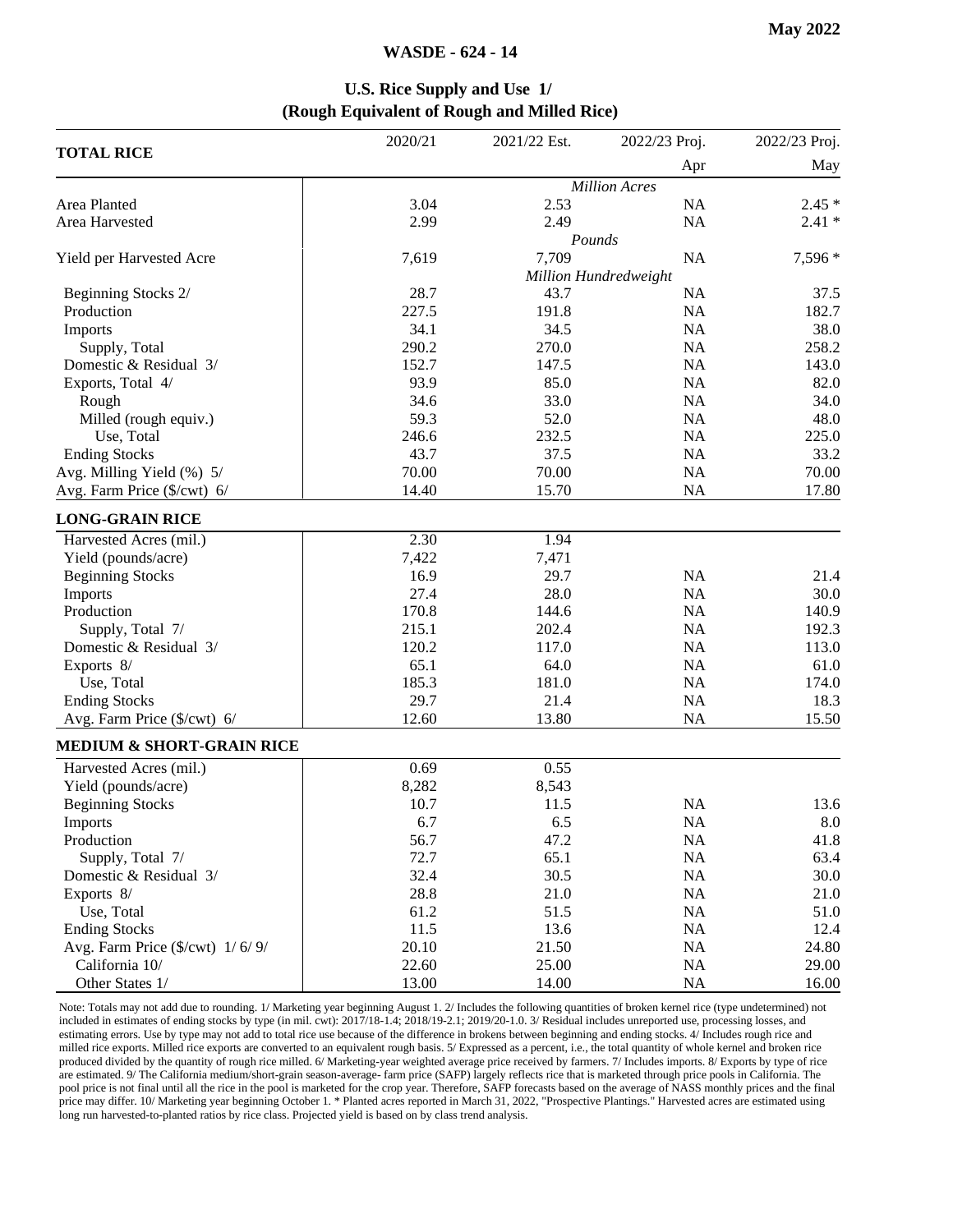#### **U.S. Soybeans and Products Supply and Use (Domestic Measure) 1/**

|                               | 2020/21 | 2021/22 Est.               | 2022/23 Proj.          | 2022/23 Proj. |
|-------------------------------|---------|----------------------------|------------------------|---------------|
| <b>SOYBEANS</b>               |         |                            | Apr                    | May           |
|                               |         |                            | <b>Million Acres</b>   |               |
| Area Planted                  | 83.4    | 87.2                       | NA                     | $91.0*$       |
| Area Harvested                | 82.6    | 86.3                       | <b>NA</b>              | $90.1*$       |
|                               |         |                            | <b>Bushels</b>         |               |
| Yield per Harvested Acre      | 51.0    | 51.4                       | <b>NA</b>              | $51.5*$       |
|                               |         |                            | <b>Million Bushels</b> |               |
| <b>Beginning Stocks</b>       | 525     | 257                        | <b>NA</b>              | 235           |
| Production                    | 4,216   | 4,435                      | <b>NA</b>              | 4,640         |
| Imports                       | 20      | 15                         | <b>NA</b>              | 15            |
| Supply, Total                 | 4,761   | 4,707                      | <b>NA</b>              | 4,890         |
| Crushings                     | 2,141   | 2,215                      | <b>NA</b>              | 2,255         |
| <b>Exports</b>                | 2,261   | 2,140                      | <b>NA</b>              | 2,200         |
| Seed                          | 101     | 106                        | <b>NA</b>              | 102           |
| Residual                      | 1       | 12                         | <b>NA</b>              | 23            |
| Use, Total                    | 4,504   | 4,472                      | <b>NA</b>              | 4,580         |
| <b>Ending Stocks</b>          | 257     | 235                        | NA                     | 310           |
| Avg. Farm Price (\$/bu) 2/    | 10.80   | 13.25                      | <b>NA</b>              | 14.40         |
| <b>SOYBEAN OIL</b>            |         |                            |                        |               |
|                               |         |                            | <b>Million Pounds</b>  |               |
| <b>Beginning Stocks</b>       | 1,853   | 2,131                      | <b>NA</b>              | 1,976         |
| Production 4/                 | 25,023  | 26,205                     | <b>NA</b>              | 26,430        |
| Imports                       | 302     | 450                        | <b>NA</b>              | 500           |
| Supply, Total                 | 27,177  | 28,786                     | NA                     | 28,906        |
| Domestic Disappearance        | 23,323  | 25,085                     | NA                     | 25,800        |
| Biofuel 3/                    | 8,850   | 10,700                     | <b>NA</b>              | 12,000        |
| Food, Feed & other Industrial | 14,473  | 14,385                     | <b>NA</b>              | 13,800        |
| <b>Exports</b>                | 1,723   | 1,725                      | <b>NA</b>              | 1,400         |
| Use, Total                    | 25,046  | 26,810                     | <b>NA</b>              | 27,200        |
| Ending stocks                 | 2,131   | 1,976                      | NA                     | 1,706         |
| Avg. Price (c/lb) 2/          | 56.87   | 75.00                      | <b>NA</b>              | 70.00         |
| <b>SOYBEAN MEAL</b>           |         |                            |                        |               |
|                               |         | <b>Thousand Short Tons</b> |                        |               |
| <b>Beginning Stocks</b>       | 341     | 341                        | <b>NA</b>              | 400           |
| Production 4/                 | 50,565  | 51,859                     | NA                     | 53,050        |
| Imports                       | 783     | 500                        | <b>NA</b>              | 450           |
| Supply, Total                 | 51,689  | 52,700                     | <b>NA</b>              | 53,900        |
| Domestic Disappearance        | 37,580  | 38,300                     | <b>NA</b>              | 39,000        |
| <b>Exports</b>                | 13,768  | 14,000                     | <b>NA</b>              | 14,400        |
| Use, Total                    | 51,348  | 52,300                     | NA                     | 53,400        |
| <b>Ending Stocks</b>          | 341     | 400                        | <b>NA</b>              | 500           |
| Avg. Price (\$/s.t.) 2/       | 392.31  | 420.00                     | <b>NA</b>              | 400.00        |
|                               |         |                            |                        |               |

Note: Totals may not add due to rounding. Reliability calculations at end of report. 1/ Marketing year beginning September 1 for soybeans; October 1 for soybean oil and soybean meal. 2/ Prices: soybeans, marketing year weighted average price received by farmers; oil, simple average of crude soybean oil, Decatur; meal, simple average of 48 percent protein, Decatur. 3/ Reflects soybean oil used for biofuels as reported by the U.S. Energy Information Administration. 4/ Based on an October year crush of 2,215 million bushels for 2021/22 and 2,255 million bushels for 2022/23. \*Planted acres are reported in the March 31, 2022 Prospective Plantings report. Harvested acres are based on historical planted-to-harvested ratios. The projected yield is based on a weather-adjusted trend model and assumes normal weather.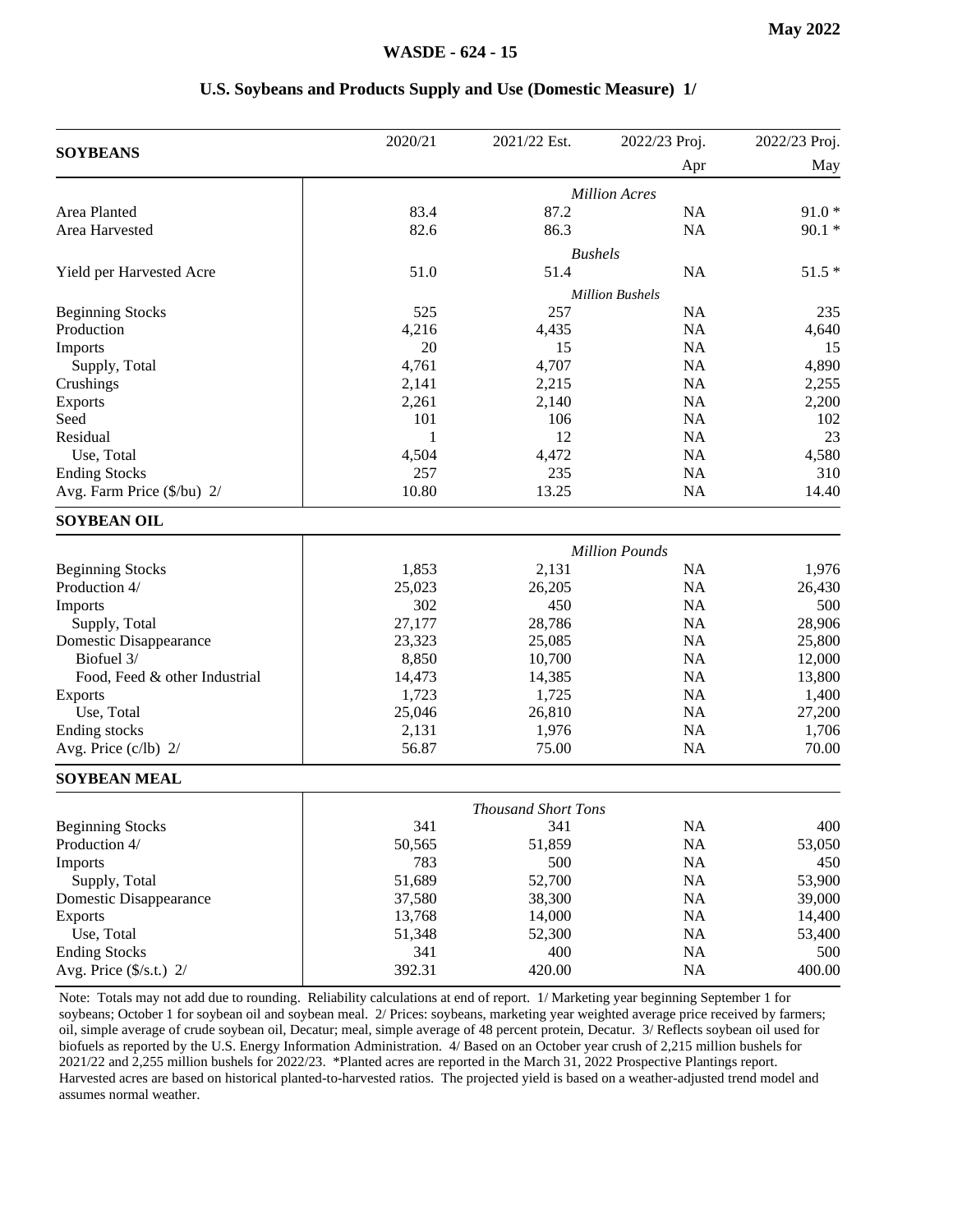|                            | 2020/21 | 2021/22 Est.                | 2021/22 Est. | 2022/23 Proj. |
|----------------------------|---------|-----------------------------|--------------|---------------|
|                            |         | Apr                         | May          | May           |
|                            |         | 1,000 Short Tons, Raw Value |              |               |
| <b>Beginning Stocks</b>    | 1,618   | 1,705                       | 1,705        | 1,813         |
| Production 2/              | 9,233   | 9,309                       | 9,229        | 9,040         |
| Beet Sugar                 | 5,092   | 5,338                       | 5,254        | 5,000         |
| Cane Sugar                 | 4,141   | 3,971                       | 3,976        | 4,040         |
| Florida                    | 2,090   | 1,937                       | 1,942        | 2,000         |
| Louisiana                  | 1,918   | 1,906                       | 1,906        | 1,910         |
| Texas                      | 134     | 128                         | 128          | 130           |
| Imports                    | 3,195   | 3,058                       | 3,469        | 3,003         |
| <b>TRQ 3/</b>              | 1,749   | 1,568                       | 1,727        | 1,379         |
| Other Program 4/           | 292     | 250                         | 300          | 250           |
| Non-program                | 1,154   | 1,240                       | 1,442        | 1,373         |
| Mexico                     | 968     | 1,050                       | 1,220        | 1,323         |
| High-tier tariff/other     | 186     | 190                         | 221          | 50            |
| <b>Total Supply</b>        | 14,046  | 14,072                      | 14,403       | 13,856        |
| <b>Exports</b>             | 49      | 35                          | 35           | 35            |
| Deliveries                 | 12,252  | 12,470                      | 12,555       | 12,555        |
| Food                       | 12,135  | 12,365                      | 12,450       | 12,450        |
| Other 5/                   | 116     | 105                         | 105          | 105           |
| Miscellaneous              | 40      | $\theta$                    | $\theta$     | $\theta$      |
| <b>Total Use</b>           | 12,341  | 12,505                      | 12,590       | 12,590        |
| <b>Ending Stocks</b>       | 1,705   | 1,567                       | 1,813        | 1,266         |
| <b>Stocks to Use Ratio</b> | 13.8    | 12.5                        | 14.4         | 10.1          |

**U.S. Sugar Supply and Use 1/**

1/ Fiscal years beginning Oct 1. Data and projections correspond to category components from "Sweetener Market Data" (SMD). 2/ Production projections for 2021/22 and 2022/23 are based on Crop Production and/or processor projections/industry data and/or sugar ICEC analysis where appropriate. 3/ For 2021/22, WTO raw sugar TRQ shortfall (71) and for 2022/23 (99). 4/ Composed of sugar under the re-export and polyhydric alcohol programs. 5/ Transfers accompanying deliveries for sugar-containing products to be exported (SCP) and polyhydric alcohol manufacture (POLY), and deliveries for livestock feed and ethanol. Total refiner license transfers for SCP and POLY inclusive of WASDEreported deliveries: 2020/21 -- 298; estimated 2021/22 -- 314; projected 2022/23 -- 315

#### **Mexico Sugar Supply and Use and High Fructose Corn Syrup Consumption 1/**

|               |     | Beginning<br><b>Stocks</b> | Production | Imports                          | Domestic 2/ | <b>Exports</b> | Ending<br><b>Stocks</b> |
|---------------|-----|----------------------------|------------|----------------------------------|-------------|----------------|-------------------------|
| <b>Sugar</b>  |     |                            |            | 1,000 Metric Tons, Actual Weight |             |                |                         |
| 2021/22 Est.  | Apr | 1,053                      | 6,167      | 50                               | 4,412       | 1,939          | 919                     |
|               | May | 1,053                      | 6,167      | 50                               | 4,412       | 1,937          | 921                     |
| 2022/23 Proj. | Apr | NA                         | <b>NA</b>  | NA                               | NA          | NA             | <b>NA</b>               |
|               | May | 921                        | 6.000      | 50                               | 4,422       | 1,628          | 921                     |

1/ HFCS consumption by Mexico  $(1,000$  metric tons, dry basis):  $2020/21 = 1,320$ ; Estimated  $2020/21 = 1,310$ ; Projected  $2022/23 = 1,317$ ; Estimated Oct - Mar  $2022 = 619$ , Oct - Mar  $2021 = 634$ . Footnote source for estimate: Comite Nacional para el Desarollo Sustentable de la Cana de Azucar. 2/Includes deliveries for consumption, Mexico's products export program (IMMEX), and Other Deliveries/Ending Year Statistical Adjustments. IMMEX: 2021/22 (497 est =462 dom.+35 import); 2022/23 (497 proj = 462 dom.+35 import). Statistical Adjustments: 2021/22 (0), 2022/23 (0).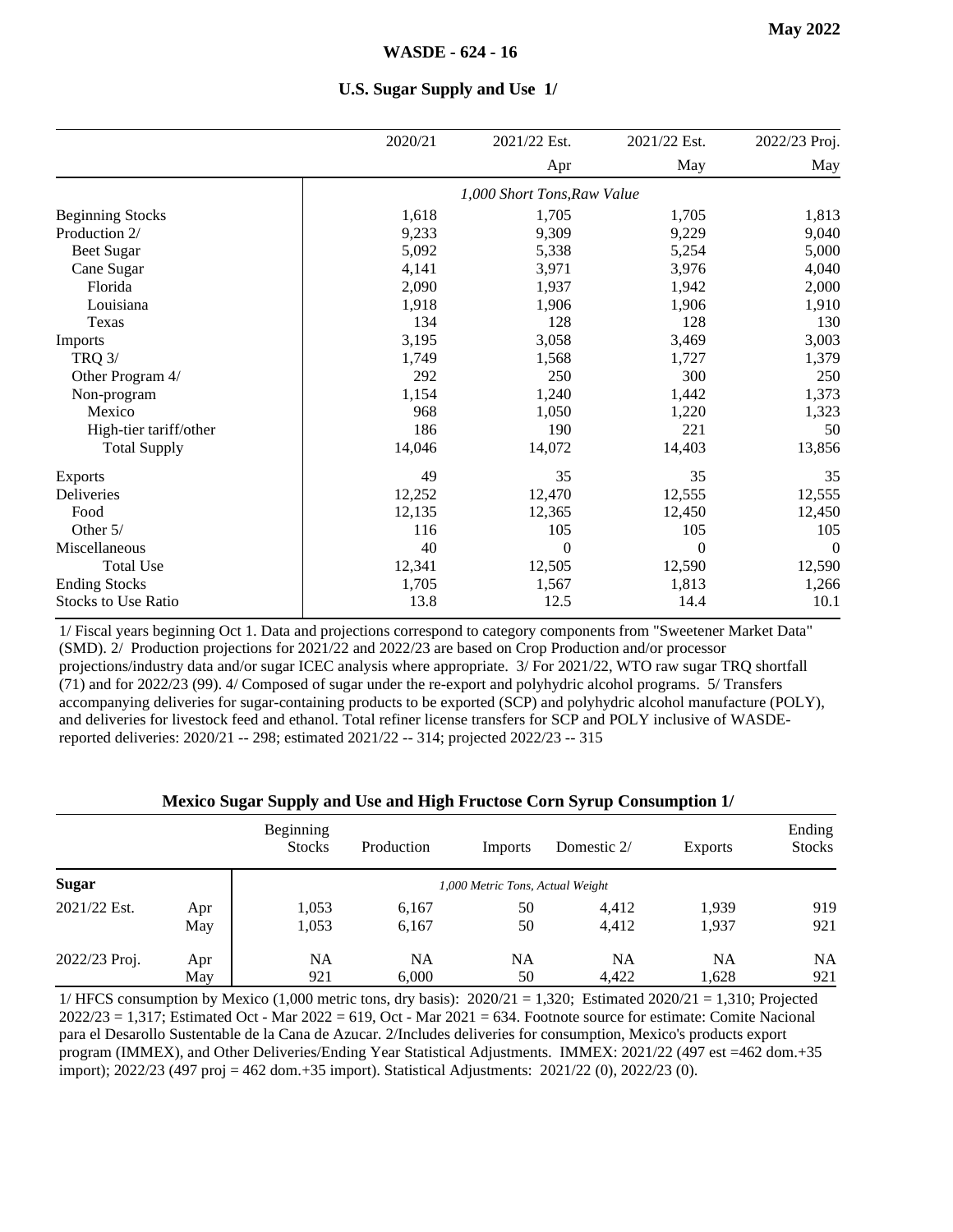|                          | 2020/21 | 2021/22 Est.                   | 2022/23 Proj.        | 2022/23 Proj. |
|--------------------------|---------|--------------------------------|----------------------|---------------|
|                          |         |                                | Apr                  | May           |
| Area                     |         |                                | <b>Million Acres</b> |               |
| Planted                  | 12.09   | 11.22                          | <b>NA</b>            | $12.23*$      |
| Harvested                | 8.22    | 10.27                          | <b>NA</b>            | $9.14*$       |
|                          |         |                                | Pounds               |               |
| Yield per Harvested Acre | 853     | 819                            | <b>NA</b>            | $867 *$       |
|                          |         | <b>Million 480 Pound Bales</b> |                      |               |
| <b>Beginning Stocks</b>  | 7.25    | 3.15                           | <b>NA</b>            | 3.40          |
| Production               | 14.61   | 17.52                          | <b>NA</b>            | 16.50         |
| Imports                  | 0.00    | 0.01                           | <b>NA</b>            | 0.01          |
| Supply, Total            | 21.86   | 20.68                          | <b>NA</b>            | 19.91         |
| Domestic Use             | 2.40    | 2.55                           | <b>NA</b>            | 2.50          |
| Exports, Total           | 16.37   | 14.75                          | <b>NA</b>            | 14.50         |
| Use, Total               | 18.77   | 17.30                          | <b>NA</b>            | 17.00         |
| Unaccounted 2/           | $-0.06$ | $-0.02$                        | <b>NA</b>            | 0.01          |
| <b>Ending Stocks</b>     | 3.15    | 3.40                           | <b>NA</b>            | 2.90          |
| Avg. Farm Price 3/       | 66.3    | 92.0                           | <b>NA</b>            | 90.0          |

#### **U.S. Cotton Supply and Use 1/**

Note: Reliability calculations at end of report. 1/ Upland and extra-long staple; marketing year beginning August 1. Totals may not add due to rounding. 2/ Reflects the difference between the previous season's supply less total use and ending stocks. 3/ Cents per pound for upland cotton. \*Planted area as reported in March 31, 2022 Prospective Plantings. Harvested area based on 10-year average abandonment by region, with the Southwest adjusted to reflect unfavorable moisture conditions. Yield based on 5-year average yields by region.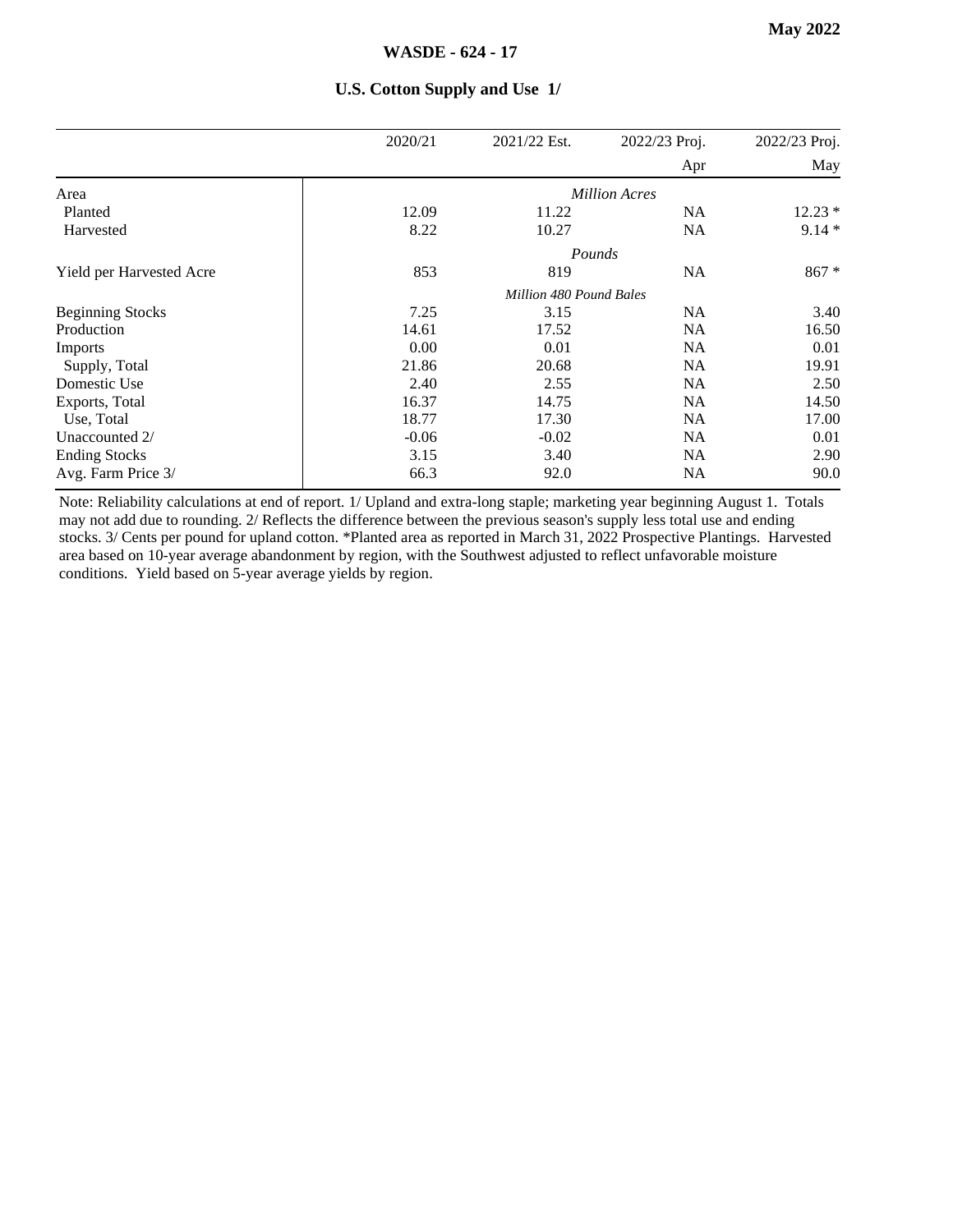|                       |               |            | (DIRIUM) VIELITU TOIIS) |          |          |                |        |
|-----------------------|---------------|------------|-------------------------|----------|----------|----------------|--------|
| 2020/21               | Beginning     |            |                         | Domestic | Domestic |                | Ending |
|                       | <b>Stocks</b> | Production | Imports                 | Feed     | Total 2/ | <b>Exports</b> | Stocks |
| World 3/              | 297.92        | 775.72     | 195.37                  | 158.03   | 782.42   | 203.34         | 291.22 |
| World Less China      | 147.91        | 641.47     | 184.75                  | 118.03   | 632.42   | 202.58         | 147.10 |
| <b>United States</b>  | 27.99         | 49.75      | 2.73                    | 2.59     | 30.48    | 26.99          | 23.00  |
| <b>Total Foreign</b>  | 269.94        | 725.97     | 192.64                  | 155.44   | 751.94   | 176.36         | 268.22 |
| Major Exporters 4/    | 32.38         | 323.59     | 6.66                    | 72.83    | 179.43   | 147.50         | 35.70  |
| Argentina             | 2.36          | 17.64      | $0.01\,$                | 0.05     | 6.35     | 11.53          | 2.12   |
| Australia             | 2.68          | 33.30      | 0.20                    | 4.50     | 8.00     | 23.85          | 4.33   |
| Canada                | 5.50          | 35.18      | 0.55                    | 4.18     | 9.13     | 26.43          | 5.67   |
| European Union 5/     | 13.11         | 126.69     | 5.38                    | 42.50    | 104.75   | 29.74          | 10.69  |
| Russia                | 7.23          | 85.35      | 0.40                    | 19.00    | 42.50    | 39.10          | 11.38  |
| Ukraine               | 1.50          | 25.42      | 0.13                    | 2.60     | 8.70     | 16.85          | 1.51   |
| Major Importers 6/    | 193.57        | 200.40     | 125.06                  | 57.58    | 323.57   | 12.62          | 182.84 |
| Bangladesh            | 1.76          | 1.18       | 7.20                    | 0.50     | 8.00     | 0.00           | 2.14   |
| <b>Brazil</b>         | 1.99          | 6.25       | 6.40                    | 0.40     | 11.80    | 0.93           | 1.91   |
| China                 | 150.02        | 134.25     | 10.62                   | 40.00    | 150.00   | 0.76           | 144.12 |
| Japan                 | 1.21          | 1.00       | 5.49                    | 0.65     | 6.25     | 0.30           | 1.15   |
| N. Africa 7/          | 14.36         | 15.81      | 28.50                   | 1.75     | 46.72    | 0.80           | 11.14  |
| Nigeria               | 0.30          | 0.06       | 6.59                    | 0.05     | 5.55     | 0.60           | 0.79   |
| Sel. Mideast 8/       | 11.61         | 20.62      | 17.74                   | 3.54     | 38.85    | 0.62           | 10.50  |
| Southeast Asia 9/     | 5.91          | 0.00       | 25.84                   | 7.29     | 25.05    | 1.14           | 5.56   |
| Selected Other        |               |            |                         |          |          |                |        |
| India                 | 24.70         | 107.86     | 0.02                    | 6.50     | 102.22   | 2.56           | 27.80  |
| Kazakhstan            | 0.66          | 14.26      | 1.00                    | 1.45     | 6.25     | 8.19           | 1.48   |
| United Kingdom        | 2.44          | 9.66       | 3.22                    | 5.96     | 13.46    | 0.45           | 1.42   |
| 2021/22 Est.          |               |            |                         |          |          |                |        |
| World $3/$            | 291.22        | 779.29     | 196.49                  | 161.02   | 790.79   | 199.89         | 279.72 |
| World Less China      | 147.10        | 642.34     | 186.79                  | 126.02   | 642.79   | 199.04         | 137.80 |
| <b>United States</b>  | 23.00         | 44.79      | 2.59                    | 2.72     | 30.65    | 21.91          | 17.82  |
| <b>Total Foreign</b>  | 268.22        | 734.50     | 193.91                  | 158.30   | 760.15   | 177.98         | 261.89 |
| Major Exporters 4/    | 35.70         | 326.69     | 5.70                    | 78.05    | 185.20   | 141.50         | 41.39  |
| Argentina             | 2.12          | 22.15      | 0.00                    | 0.05     | 6.45     | 15.50          | 2.33   |
| Australia             | 4.33          | 36.30      | 0.20                    | 5.00     | 8.50     | 27.50          | 4.83   |
| Canada                | 5.67          | 21.65      | 0.60                    | 4.50     | 9.50     | 15.50          | 2.92   |
| European Union 5/     | 10.69         | 138.42     | 4.50                    | 46.00    | 109.00   | 31.00          | 13.61  |
| Russia                | 11.38         | 75.16      | 0.30                    | 18.50    | 41.75    | 33.00          | 12.09  |
| Ukraine               | 1.51          | 33.01      | 0.10                    | 4.00     | 10.00    | 19.00          | 5.61   |
| Major Importers 6/    | 182.84        | 203.23     | 130.95                  | 53.69    | 323.92   | 14.95          | 178.16 |
| Bangladesh            | 2.14          | 1.13       | 7.50                    | $0.60\,$ | 8.50     | 0.00           | 2.27   |
| <b>Brazil</b>         | 1.91          | 7.70       | 6.50                    | 0.45     | 11.75    | 3.20           | 1.16   |
| China                 | 144.12        | 136.95     | 9.70                    | 35.00    | 148.00   | 0.85           | 141.92 |
| Japan                 | 1.15          | 1.13       | 5.40                    | 0.75     | 6.30     | 0.30           | 1.08   |
| N. Africa 7/          | 11.14         | 20.43      | 28.00                   | 1.97     | 47.12    | 0.41           | 12.05  |
| Nigeria               | 0.79          | 0.09       | 6.20                    | 0.05     | 5.85     | 0.60           | 0.63   |
| Sel. Mideast 8/       | 10.50         | 16.50      | 23.05                   | 3.97     | 39.20    | 0.71           | 10.14  |
| Southeast Asia 9/     | 5.56          | 0.00       | 25.80                   | 7.20     | 25.23    | 1.16           | 4.97   |
| Selected Other        |               |            |                         |          |          |                |        |
| India                 | 27.80         | 109.59     | 0.03                    | 7.00     | 107.91   | 8.15           | 21.35  |
| Kazakhstan            | 1.48          | 11.81      | 1.40                    | 1.45     | 6.25     | 7.00           | 1.44   |
| <b>United Kingdom</b> | 1.42          | 13.99      | 2.30                    | 7.35     | 15.30    | 0.70           | 1.70   |
|                       |               |            |                         |          |          |                |        |

**World Wheat Supply and Use 1/ (Million Metric Tons)**

1/ Aggregate of local marketing years. 2/ Total foreign and world use adjusted to reflect the differences in world imports and exports. 3/ World imports and exports may not balance due to differences in marketing years, grain in transit, and reporting discrepancies in some countries. 4/ Argentina, Australia, Canada, European Union, Russia, and Ukraine. 5/ Trade excludes intra-trade. 6/ Bangladesh, Brazil, China, South Korea, Japan, Nigeria, Mexico, Turkey, Egypt, Algeria, Libya, Morocco, Tunisia, Indonesia, Malaysia, Philippines, Thailand, Vietnam, Lebanon, Iraq, Iran, Israel, Jordan, Kuwait, Saudi Arabia, Yemen, United Arab Emirates, and Oman. 7/ Algeria, Egypt, Libya, Morocco, and Tunisia. 8/Lebanon, Iraq, Iran, Israel, Jordan, Kuwait, Saudi Arabia, Yemen, United Arab Emirates, and Oman 9/ Indonesia, Malaysia, Philippines, Thailand, and Vietnam.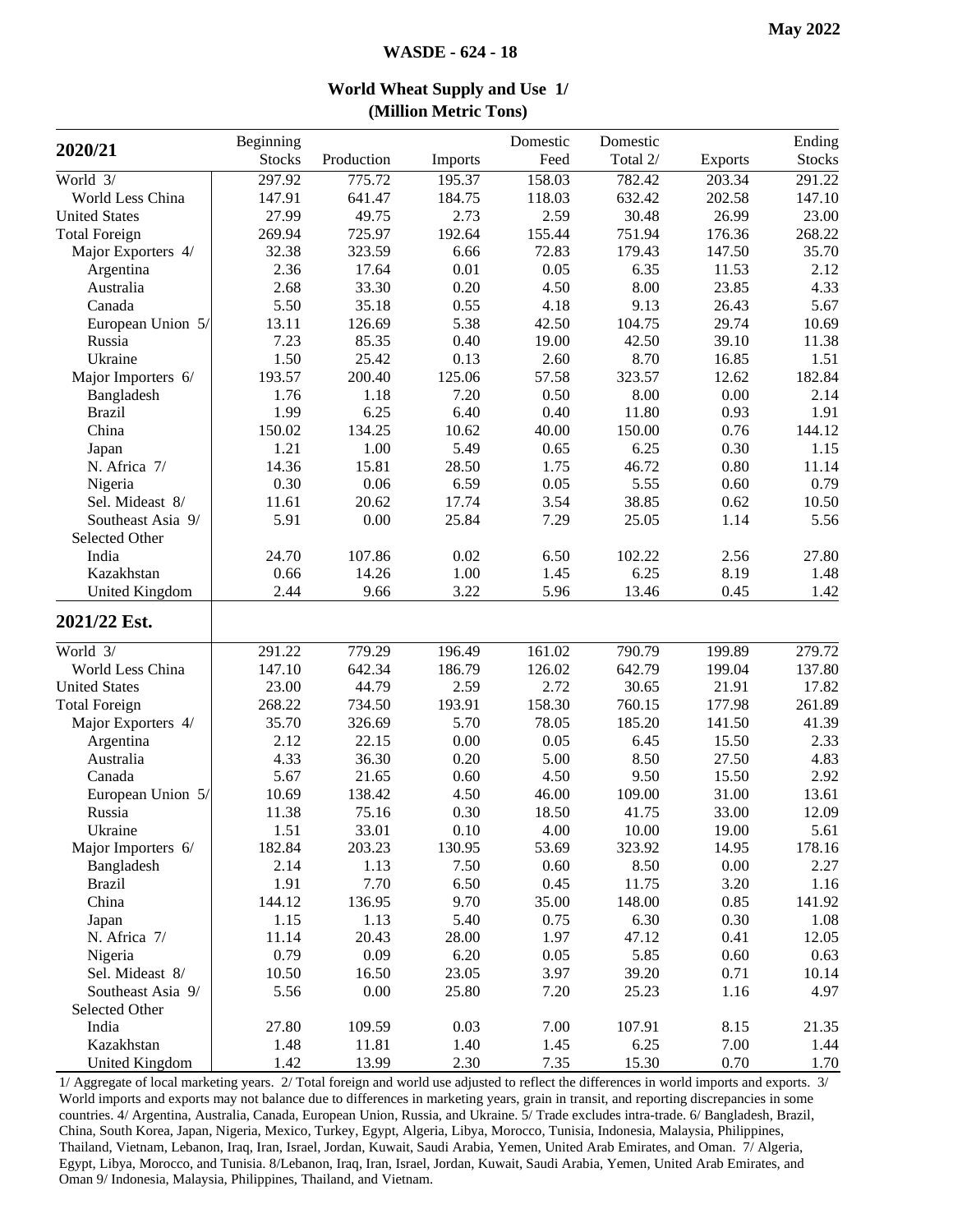| 2022/23 Proj.        |     | Beginning | Stocks Production | Imports   | Domestic<br>Feed | Domestic<br>Total 2/ | <b>Exports</b> | Ending<br><b>Stocks</b> |
|----------------------|-----|-----------|-------------------|-----------|------------------|----------------------|----------------|-------------------------|
| World 3/             | Apr | NA        | <b>NA</b>         | NA        | NA               | NA                   | NA             | NA                      |
|                      | May | 279.72    | 774.83            | 201.26    | 153.53           | 787.52               | 204.89         | 267.02                  |
| World Less China     | Apr | NA        | <b>NA</b>         | <b>NA</b> | NA               | <b>NA</b>            | <b>NA</b>      | NA                      |
|                      | May | 137.80    | 639.83            | 191.76    | 123.53           | 643.52               | 203.99         | 125.51                  |
| <b>United States</b> | Apr | NA        | NA                | <b>NA</b> | NA               | NA                   | NA             | <b>NA</b>               |
|                      | May | 17.82     | 47.05             | 3.27      | 2.18             | 30.21                | 21.09          | 16.84                   |
| <b>Total Foreign</b> | Apr | NA        | NA                | $\rm NA$  | NA               | NA                   | NA             | <b>NA</b>               |
|                      | May | 261.89    | 727.78            | 198.00    | 151.35           | 757.31               | 183.80         | 250.19                  |
| Major Exporters 4/   | Apr | NA        | NA                | NA        | NA               | NA                   | NA             | NA                      |
|                      | May | 41.39     | 321.00            | 6.21      | 77.55            | 185.15               | 147.00         | 36.44                   |
| Argentina            | Apr | NA        | NA                | NA        | NA               | NA                   | NA             | <b>NA</b>               |
|                      | May | 2.33      | 20.00             | 0.01      | 0.05             | 6.55                 | 14.00          | 1.78                    |
| Australia            | Apr | NA        | <b>NA</b>         | NA        | NA               | NA                   | NA             | <b>NA</b>               |
|                      | May | 4.83      | 30.00             | 0.20      | 4.00             | 7.55                 | 24.00          | 3.48                    |
| Canada               | Apr | NA        | NA                | NA        | NA               | NA                   | NA             | NA                      |
|                      | May | 2.92      | 33.00             | 0.60      | 4.00             | 9.10                 | 24.00          | 3.42                    |
| European Union 5/    | Apr | NA        | NA                | $\rm NA$  | NA               | NA                   | $\rm NA$       | <b>NA</b>               |
|                      | May | 13.61     | 136.50            | 5.00      | 44.50            | 108.50               | 36.00          | 10.61                   |
| Russia               | Apr | NA        | <b>NA</b>         | NA        | NA               | NA                   | $\rm NA$       | NA                      |
|                      | May | 12.09     | 80.00             | 0.30      | 19.00            | 42.25                | 39.00          | 11.14                   |
| Ukraine              | Apr | <b>NA</b> | NA                | NA        | NA               | NA                   | NA             | NA                      |
|                      | May | 5.61      | 21.50             | 0.10      | 6.00             | 11.20                | 10.00          | 6.01                    |
| Major Importers 6/   | Apr | NA        | <b>NA</b>         | NA        | <b>NA</b>        | NA                   | NA             | <b>NA</b>               |
|                      | May | 178.16    | 201.50            | 132.80    | 46.89            | 320.91               | 15.02          | 176.53                  |
| Bangladesh           | Apr | NA        | NA                | NA        | NA               | NA                   | NA             | <b>NA</b>               |
|                      | May | 2.27      | 1.10              | 7.50      | 0.60             | 8.70                 | 0.00           | 2.17                    |
| <b>Brazil</b>        | Apr | NA        | NA                | NA        | NA               | NA                   | NA             | <b>NA</b>               |
|                      | May | 1.16      | 8.50              | 6.40      | 0.55             | 12.05                | 2.80           | 1.21                    |
| China                | Apr | NA        | NA                | $\rm NA$  | NA               | NA                   | NA             | <b>NA</b>               |
|                      | May | 141.92    | 135.00            | 9.50      | 30.00            | 144.00               | 0.90           | 141.52                  |
| Japan                | Apr | NA        | <b>NA</b>         | NA        | NA               | NA                   | $\rm NA$       | NA                      |
|                      | May | 1.08      | 1.15              | 5.30      | 0.60             | 6.10                 | 0.30           | 1.13                    |
| N. Africa 7/         | Apr | NA        | NA                | NA        | NA               | NA                   | NA             | NA                      |
|                      | May | 12.05     | 17.25             | 29.20     | 1.87             | 47.72                | 0.51           | 10.27                   |
| Nigeria              | Apr | NA        | <b>NA</b>         | NA        | <b>NA</b>        | <b>NA</b>            | NA             | <b>NA</b>               |
|                      | May | 0.63      | 0.11              | 6.50      | 0.00             | 6.00                 | 0.60           | 0.64                    |
| Sel. Mideast 8/      | Apr | NA        | NA                | $\rm NA$  | $\rm NA$         | $\rm NA$             | $\rm NA$       | NA                      |
|                      | May | 10.14     | 17.59             | 22.97     | 3.42             | 39.34                | 0.77           | 10.59                   |
| Southeast Asia 9/    | Apr | NA        | NA                | <b>NA</b> | NA               | $\rm NA$             | NA             | NA                      |
|                      | May | 4.97      | 0.00              | 26.03     | 6.70             | 25.05                | 1.15           | 4.80                    |
| Selected Other       |     |           |                   |           |                  |                      |                |                         |
| India                | Apr | NA        | NA                | NA        | NA               | NA                   | NA             | NA                      |
|                      | May | 21.35     | 108.50            | 0.03      | 7.00             | 105.00               | 8.50           | 16.38                   |
| Kazakhstan           | Apr | NA        | NA                | NA        | <b>NA</b>        | <b>NA</b>            | NA             | <b>NA</b>               |
|                      | May | 1.44      | 13.00             | 1.00      | 1.40             | 6.23                 | 8.00           | 1.21                    |
| United Kingdom       | Apr | <b>NA</b> | <b>NA</b>         | <b>NA</b> | <b>NA</b>        | <b>NA</b>            | NA             | NA                      |
|                      | May | 1.70      | 14.40             | 2.00      | 7.70             | 15.70                | 0.90           | 1.50                    |

#### **World Wheat Supply and Use 1/ (Cont'd.) (Million Metric Tons)**

1/ Aggregate of local marketing years. 2/ Total foreign and world use adjusted to reflect the differences in world imports and exports. 3/ World imports and exports may not balance due to differences in marketing years, grain in transit, and reporting discrepancies in some countries. 4/ Argentina, Australia, Canada, European Union, Russia, and Ukraine. 5/ Trade excludes intra-trade. 6/ Bangladesh, Brazil, China, South Korea, Japan, Nigeria, Mexico, Turkey, Egypt, Algeria, Libya, Morocco, Tunisia, Indonesia, Malaysia, Philippines, Thailand, Vietnam, Lebanon, Iraq, Iran, Israel, Jordan, Kuwait, Saudi Arabia, Yemen, United Arab Emirates, and Oman. 7/ Algeria, Egypt, Libya, Morocco, and Tunisia. 8/Lebanon, Iraq, Iran, Israel, Jordan, Kuwait, Saudi Arabia, Yemen, United Arab Emirates, and Oman 9/ Indonesia, Malaysia, Philippines, Thailand, and Vietnam.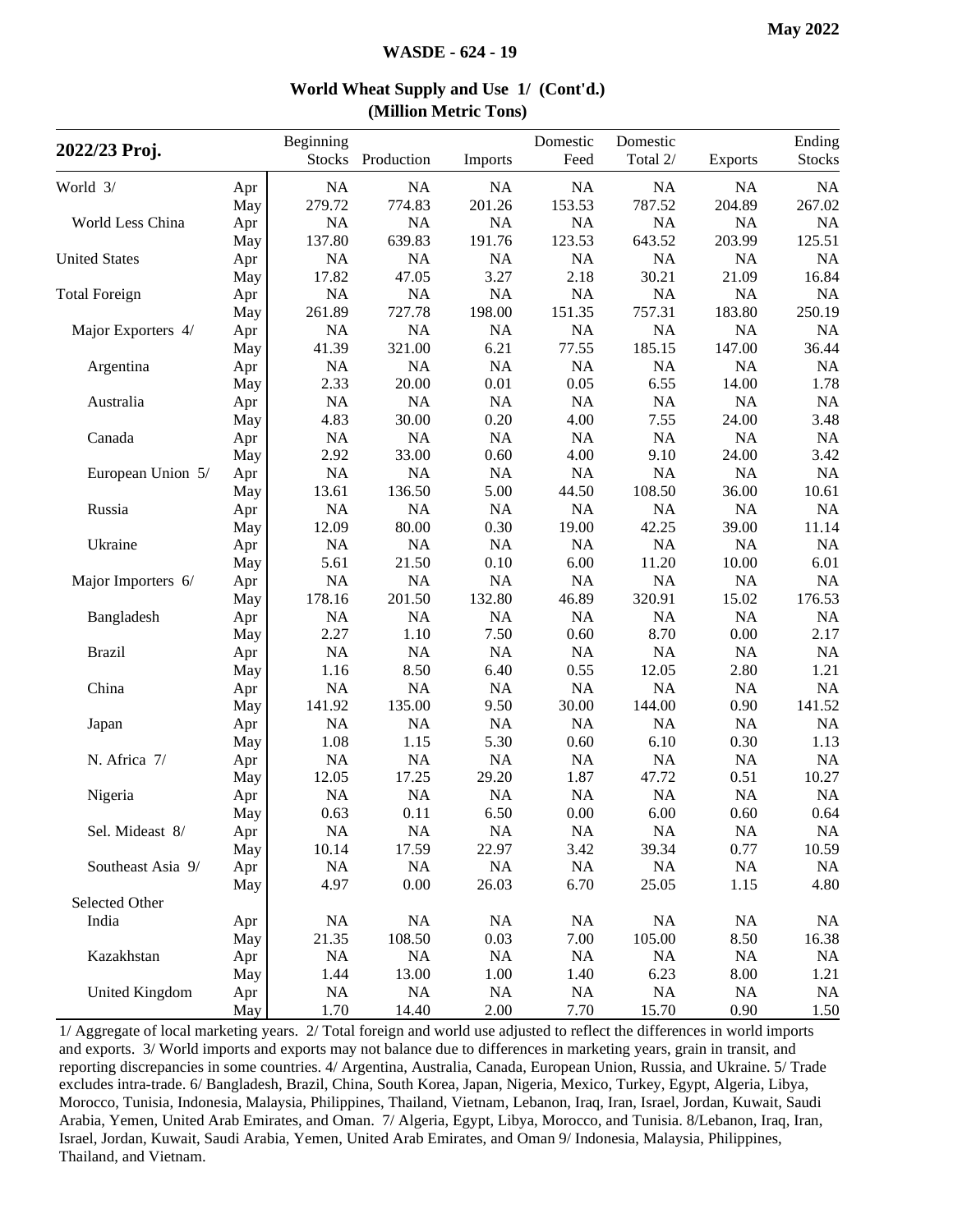| 2020/21              | Beginning     |            |         | Domestic | Domestic |                | Ending        |
|----------------------|---------------|------------|---------|----------|----------|----------------|---------------|
|                      | <b>Stocks</b> | Production | Imports | Feed     | Total 2/ | <b>Exports</b> | <b>Stocks</b> |
| World 3/             | 337.43        | 1,439.10   | 234.46  | 902.38   | 1,453.92 | 234.00         | 322.61        |
| World Less China     | 136.48        | 1,170.02   | 183.93  | 681.43   | 1,140.82 | 233.99         | 115.15        |
| <b>United States</b> | 51.83         | 372.89     | 2.48    | 146.49   | 315.70   | 77.48          | 34.01         |
| <b>Total Foreign</b> | 285.60        | 1,066.21   | 231.99  | 755.89   | 1,138.22 | 156.52         | 288.60        |
| Major Exporters 4/   | 24.24         | 295.85     | 5.47    | 133.47   | 179.57   | 126.71         | 19.27         |
| Argentina            | 4.57          | 60.00      | 0.02    | 11.28    | 17.01    | 45.52          | 2.06          |
| Australia            | 3.01          | 17.09      | 0.00    | 5.26     | 7.14     | 10.52          | 2.44          |
| <b>Brazil</b>        | 5.82          | 90.32      | 3.35    | 62.42    | 73.86    | 21.04          | 4.60          |
| Canada               | 3.98          | 29.64      | 1.89    | 16.69    | 24.65    | 7.26           | 3.61          |
| Russia               | 1.87          | 41.40      | 0.09    | 21.47    | 31.04    | 10.42          | 1.90          |
| Ukraine              | 2.55          | 39.59      | 0.07    | 9.25     | 12.41    | 28.15          | 1.65          |
| Major Importers 5/   | 36.36         | 252.76     | 137.72  | 294.60   | 377.01   | 13.22          | 36.61         |
| European Union 6/    | 14.16         | 155.35     | 15.87   | 119.89   | 159.29   | 11.45          | 14.64         |
| Japan                | 1.74          | 0.23       | 16.98   | 13.45    | 17.29    | $0.00\,$       | 1.66          |
| Mexico               | 4.14          | 32.66      | 17.15   | 30.34    | 49.84    | 0.51           | 3.60          |
| N. Afr & Mideast 7/  | 7.77          | 32.61      | 38.76   | 63.25    | 71.46    | 0.69           | 7.00          |
| Saudi Arabia         | 1.72          | 0.19       | 10.03   | 10.25    | 10.61    | 0.00           | 1.33          |
| Southeast Asia 8/    | 3.82          | 31.40      | 22.65   | 43.43    | 51.72    | 0.57           | 5.59          |
| South Korea          | 2.02          | 0.24       | 11.80   | 9.47     | 12.03    | 0.00           | 2.04          |
| Selected Other       |               |            |         |          |          |                |               |
| China                | 200.96        | 269.08     | 50.53   | 220.95   | 313.11   | 0.01           | 207.46        |
| 2021/22 Est.         |               |            |         |          |          |                |               |
| World 3/             | 322.61        | 1,501.42   | 229.04  | 916.75   | 1,489.60 | 247.66         | 334.42        |
| World Less China     | 115.15        | 1,220.57   | 186.19  | 688.70   | 1,169.35 | 247.61         | 123.57        |
| <b>United States</b> | 34.01         | 398.71     | 2.50    | 147.24   | 324.76   | 71.36          | 39.10         |
| <b>Total Foreign</b> | 288.60        | 1,102.71   | 226.54  | 769.51   | 1,164.84 | 176.29         | 295.33        |
| Major Exporters 4/   | 19.27         | 335.03     | 6.63    | 143.73   | 188.85   | 147.70         | 24.39         |
| Argentina            | 2.06          | 62.89      | 0.01    | 11.76    | 17.48    | 45.00          | 2.46          |
| Australia            | 2.44          | 18.40      | 0.00    | 5.50     | 7.38     | 11.58          | 1.89          |
| <b>Brazil</b>        | 4.60          | 120.62     | 2.50    | 66.10    | 78.04    | 44.53          | 5.16          |
| Canada               | 3.61          | 24.21      | 3.97    | 16.49    | 23.79    | 5.05           | 2.95          |
| Russia               | 1.90          | 38.54      | 0.10    | 21.23    | 29.91    | 9.23           | 1.40          |
| Ukraine              | 1.65          | 53.51      | 0.03    | 15.24    | 18.32    | 29.11          | 7.77          |
| Major Importers 5/   | 36.61         | 248.65     | 138.44  | 290.77   | 373.89   | 14.53          | 35.28         |
| European Union 6/    | 14.64         | 154.08     | 17.29   | 117.99   | 157.56   | 13.02          | 15.43         |
| Japan                | 1.66          | 0.24       | 16.92   | 13.41    | 17.25    | 0.00           | 1.57          |
| Mexico               | 3.60          | 33.35      | 18.25   | 31.19    | 50.74    | 0.40           | 4.06          |
| N. Afr & Mideast 7/  | 7.00          | 29.38      | 41.83   | 62.61    | 71.29    | 0.49           | 6.43          |
| Saudi Arabia         | 1.33          | 0.20       | 9.31    | 9.06     | 9.41     | 0.00           | 1.43          |
| Southeast Asia 8/    | 5.59          | 31.11      | 18.55   | 42.65    | 50.94    | 0.63           | 3.67          |
| South Korea          | 2.04          | 0.22       | 11.82   | 9.45     | 12.01    | 0.00           | 2.06          |
| Selected Other       |               |            |         |          |          |                |               |
| China                | 207.46        | 280.85     | 42.85   | 228.05   | 320.25   | 0.05           | 210.86        |

#### **World Coarse Grain Supply and Use 1/ (Million Metric Tons)**

1/ Aggregate of local marketing years. Coarse grains include corn, sorghum, barley, oats, rye, millet, and mixed grains (for U.S. excludes millet and mixed grains). 2/ Total foreign and world use adjusted to reflect the differences in world imports and exports. 3/ World imports and exports may not balance due to differences in marketing years, grain in transit, and reporting discrepancies in some countries. 4/ Argentina, Australia, Brazil, Canada, Russia, South Africa, and Ukraine. 5/ European Union, Japan, Mexico, selected North Africa and Middle East, Saudi Arabia, Southeast Asia, and South Korea. 6/ Trade excludes intra-trade. 7/ Algeria, Egypt, Iran, Israel, Jordan, Libya, Morocco, Syria, Tunisia, and Turkey. 8/ Indonesia, Malaysia, Philippines, Thailand, and Vietnam.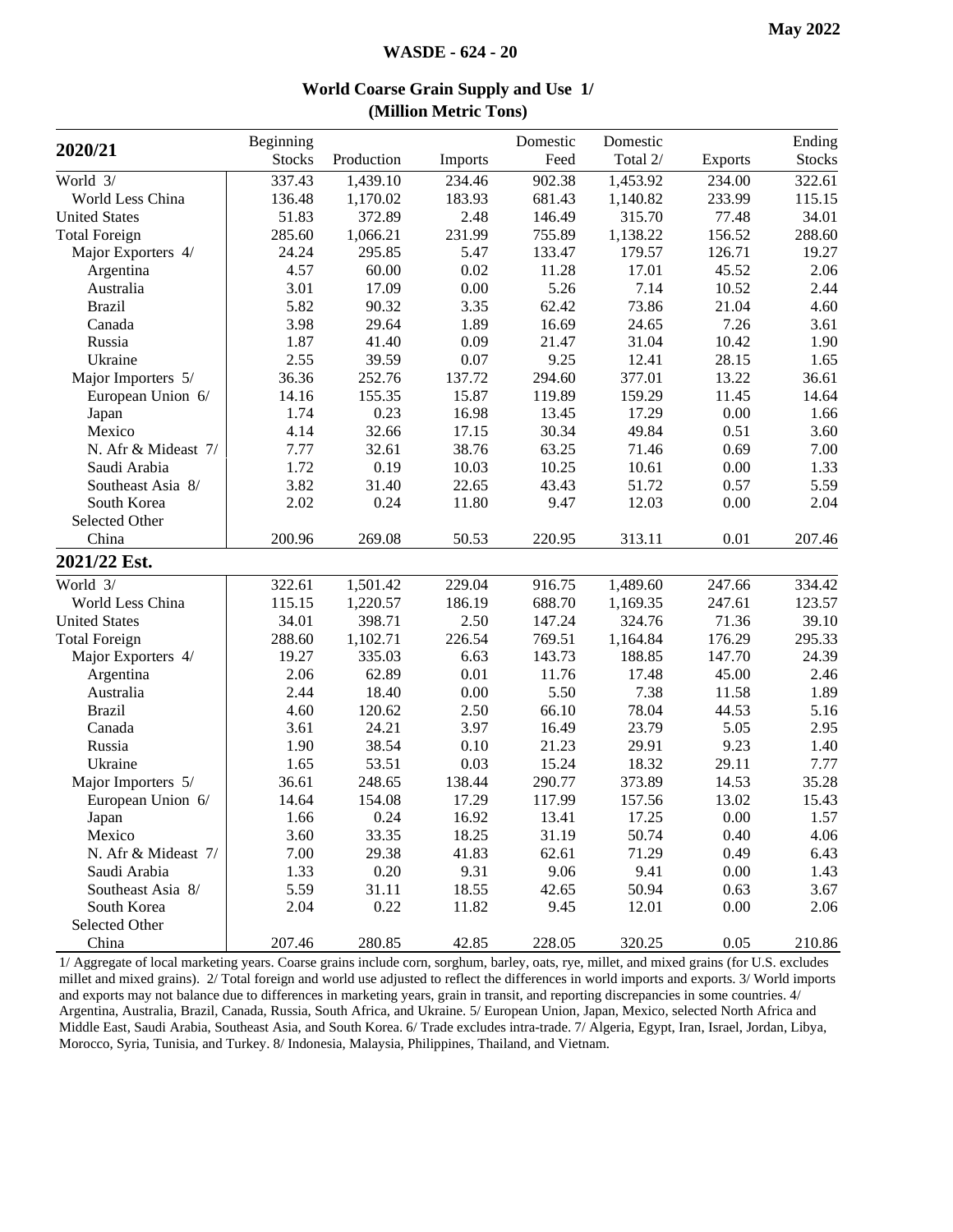| 2022/23 Proj.        |     | Beginning<br><b>Stocks</b> | Production | Imports   | Domestic<br>Feed | Domestic<br>Total 2/ | <b>Exports</b> | Ending<br><b>Stocks</b> |
|----------------------|-----|----------------------------|------------|-----------|------------------|----------------------|----------------|-------------------------|
| World 3/             | Apr | <b>NA</b>                  | NA         | NA        | NA               | NA                   | NA             | <b>NA</b>               |
|                      | May | 334.42                     | 1,475.87   | 221.24    | 912.83           | 1,479.95             | 228.20         | 330.35                  |
| World Less China     | Apr | NA                         | NA         | NA        | NA               | NA                   | NA             | <b>NA</b>               |
|                      | May | 123.57                     | 1,196.57   | 183.39    | 680.78           | 1,156.70             | 228.15         | 125.64                  |
| <b>United States</b> | Apr | NA                         | $\rm NA$   | $\rm NA$  | $\rm NA$         | $\rm NA$             | NA             | <b>NA</b>               |
|                      | May | 39.10                      | 382.10     | 2.72      | 139.81           | 318.12               | 68.39          | 37.41                   |
| <b>Total Foreign</b> | Apr | <b>NA</b>                  | NA         | NA        | NA               | NA                   | <b>NA</b>      | <b>NA</b>               |
|                      | May | 295.33                     | 1,093.77   | 218.52    | 773.03           | 1,161.83             | 159.81         | 292.93                  |
| Major Exporters 4/   | Apr | <b>NA</b>                  | NA         | NA        | NA               | <b>NA</b>            | NA             | <b>NA</b>               |
|                      | May | 24.39                      | 326.67     | 4.50      | 144.53           | 190.95               | 134.84         | 29.76                   |
| Argentina            | Apr | NA                         | NA         | NA        | NA               | NA                   | NA             | <b>NA</b>               |
|                      | May | 2.46                       | 64.92      | 0.01      | 11.97            | 17.77                | 47.20          | 2.42                    |
| Australia            | Apr | <b>NA</b>                  | NA         | NA        | NA               | <b>NA</b>            | <b>NA</b>      | <b>NA</b>               |
|                      | May | 1.89                       | 15.02      | 0.00      | 5.02             | 6.90                 | 8.18           | 1.84                    |
| <b>Brazil</b>        | Apr | <b>NA</b>                  | <b>NA</b>  | <b>NA</b> | NA               | <b>NA</b>            | <b>NA</b>      | <b>NA</b>               |
|                      | May | 5.16                       | 130.54     | 1.80      | 69.50            | 81.99                | 47.03          | 8.49                    |
| Canada               | Apr | NA                         | NA         | NA        | NA               | NA                   | <b>NA</b>      | <b>NA</b>               |
|                      | May | 2.95                       | 29.81      | 2.54      | 17.36            | 24.75                | 7.25           | 3.30                    |
| Russia               | Apr | NA                         | NA         | $\rm NA$  | NA               | <b>NA</b>            | <b>NA</b>      | <b>NA</b>               |
|                      | May | 1.40                       | 41.93      | 0.10      | 22.28            | 31.43                | 10.45          | 1.56                    |
| Ukraine              | Apr | <b>NA</b>                  | NA         | NA        | NA               | <b>NA</b>            | NA             | <b>NA</b>               |
|                      | May | 7.77                       | 26.56      | 0.00      | 11.02            | 14.15                | 11.03          | 9.15                    |
| Major Importers 5/   | Apr | <b>NA</b>                  | NA         | NA        | NA               | <b>NA</b>            | <b>NA</b>      | <b>NA</b>               |
|                      | May | 35.28                      | 247.97     | 137.93    | 289.01           | 372.40               | 13.82          | 34.97                   |
| European Union 6/    | Apr | <b>NA</b>                  | <b>NA</b>  | NA        | NA               | NA                   | NA             | <b>NA</b>               |
|                      | May | 15.43                      | 151.62     | 16.09     | 115.75           | 155.38               | 12.27          | 15.48                   |
| Japan                | Apr | NA                         | $\rm NA$   | $\rm NA$  | $\rm NA$         | $\rm NA$             | NA             | <b>NA</b>               |
|                      | May | 1.57                       | 0.24       | 16.67     | 13.06            | 16.95                | 0.00           | 1.53                    |
| Mexico               | Apr | NA                         | NA         | NA        | <b>NA</b>        | <b>NA</b>            | NA             | <b>NA</b>               |
|                      | May | 4.06                       | 33.50      | 18.47     | 31.74            | 51.36                | 0.60           | 4.07                    |
| N. Afr & Mideast 7/  | Apr | <b>NA</b>                  | <b>NA</b>  | NA        | NA               | <b>NA</b>            | <b>NA</b>      | <b>NA</b>               |
|                      | May | 6.43                       | 30.72      | 40.31     | 62.40            | 70.92                | 0.37           | 6.17                    |
| Saudi Arabia         | Apr | <b>NA</b>                  | NA         | NA        | NA               | <b>NA</b>            | <b>NA</b>      | <b>NA</b>               |
|                      | May | 1.43                       | 0.19       | 9.51      | 9.55             | 9.91                 | 0.00           | 1.23                    |
| Southeast Asia 8/    | Apr | <b>NA</b>                  | <b>NA</b>  | <b>NA</b> | NA               | NA                   | <b>NA</b>      | <b>NA</b>               |
|                      | May | 3.67                       | 31.41      | 20.81     | 42.85            | 51.40                | 0.58           | 3.90                    |
| South Korea          | Apr | NA                         | <b>NA</b>  | NA        | NA               | <b>NA</b>            | NA             | <b>NA</b>               |
|                      | May | 2.06                       | 0.22       | 11.60     | 9.24             | 11.80                | 0.00           | 2.09                    |
| Selected Other       |     |                            |            |           |                  |                      |                |                         |
| China                | Apr | NA                         | NA         | <b>NA</b> | NA               | <b>NA</b>            | NA             | <b>NA</b>               |
|                      | May | 210.86                     | 279.30     | 37.85     | 232.05           | 323.25               | 0.05           | 204.71                  |

#### **World Coarse Grain Supply and Use 1/ (Cont'd.) (Million Metric Tons)**

1/ Aggregate of local marketing years. Coarse grains include corn, sorghum, barley, oats, rye, millet, and mixed grains (for U.S. excludes millet and mixed grains). 2/ Total foreign and world use adjusted to reflect the differences in world imports and exports. 3/ World imports and exports may not balance due to differences in marketing years, grain in transit, and reporting discrepancies in some countries. 4/ Argentina, Australia, Brazil, Canada, Russia, South Africa, and Ukraine. 5/ European Union, Japan, Mexico, selected North Africa and Middle East, Saudi Arabia, Southeast Asia, and South Korea. 6/ Trade excludes intra-trade. 7/ Algeria, Egypt, Iran, Israel, Jordan, Libya, Morocco, Syria, Tunisia, and Turkey. 8/ Indonesia, Malaysia, Philippines, Thailand, and Vietnam.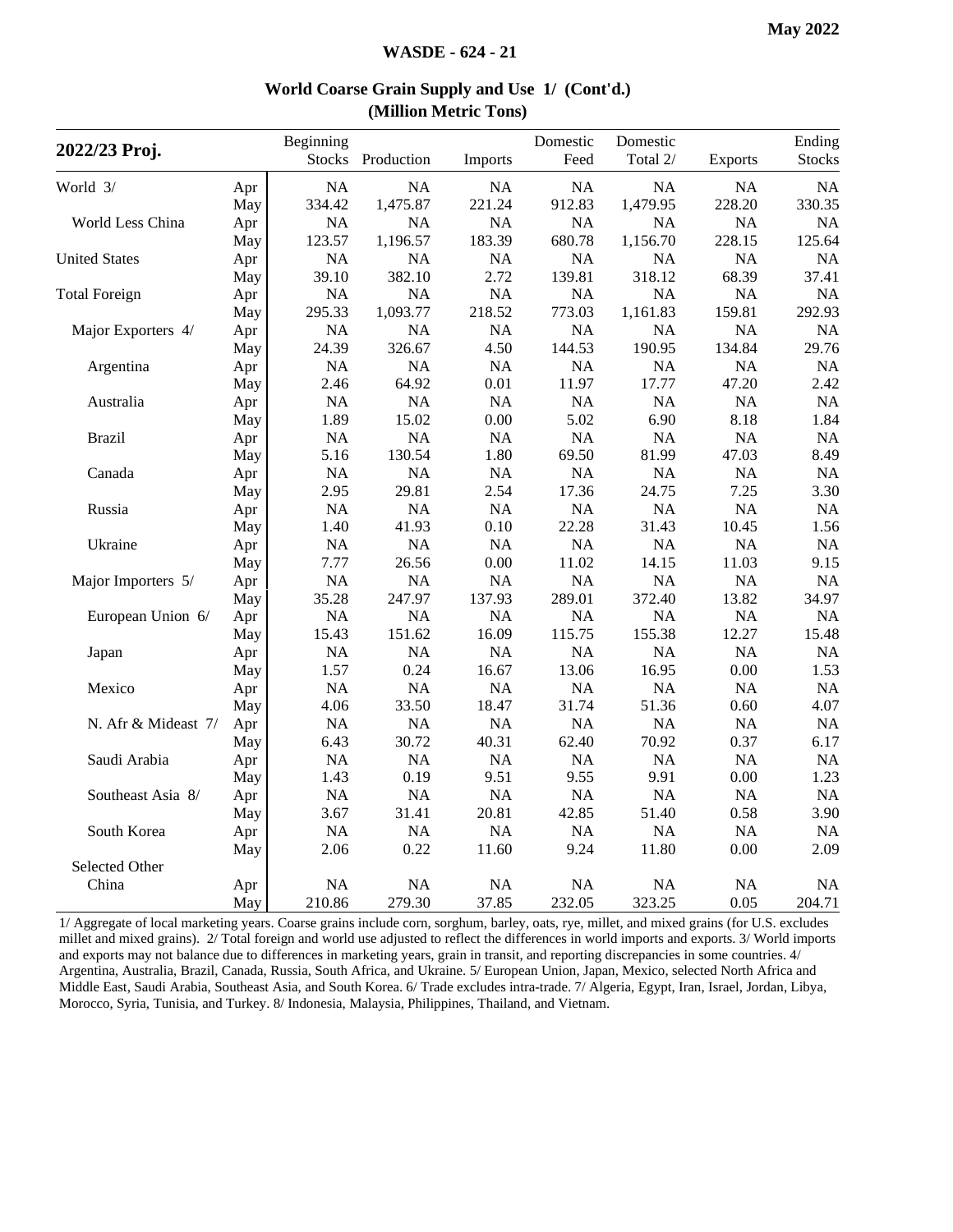| 2020/21              | Beginning     |            |         | Domestic | Domestic |          | Ending        |
|----------------------|---------------|------------|---------|----------|----------|----------|---------------|
|                      | <b>Stocks</b> | Production | Imports | Feed     | Total 2/ | Exports  | <b>Stocks</b> |
| World 3/             | 307.46        | 1,129.00   | 185.61  | 723.73   | 1,143.29 | 182.97   | 293.17        |
| World Less China     | 106.94        | 868.33     | 156.10  | 520.73   | 858.29   | 182.97   | 87.47         |
| <b>United States</b> | 48.76         | 358.45     | 0.62    | 142.20   | 306.54   | 69.92    | 31.36         |
| <b>Total Foreign</b> | 258.71        | 770.55     | 185.00  | 581.54   | 836.75   | 113.05   | 261.81        |
| Major Exporters 4/   | 13.37         | 200.12     | 2.92    | 90.70    | 113.30   | 93.62    | 9.50          |
| Argentina            | 3.62          | 52.00      | 0.01    | 9.50     | 13.50    | 40.94    | 1.18          |
| <b>Brazil</b>        | 5.33          | 87.00      | 2.85    | 59.50    | 70.00    | 21.02    | 4.15          |
| Russia               | 0.83          | 13.87      | 0.04    | 8.90     | 10.00    | 3.99     | 0.75          |
| South Africa         | 2.12          | 16.95      | 0.01    | 6.90     | 12.70    | 3.80     | 2.58          |
| Ukraine              | 1.48          | 30.30      | 0.02    | 5.90     | 7.10     | 23.86    | 0.83          |
| Major Importers 5/   | 20.81         | 132.40     | 92.89   | 164.07   | 219.23   | 4.79     | 22.08         |
| Egypt                | 1.73          | 6.40       | 9.63    | 13.90    | 16.40    | 0.01     | 1.36          |
| European Union 6/    | 7.38          | 67.14      | 14.49   | 57.00    | 77.40    | 3.74     | 7.88          |
| Japan                | 1.39          | 0.01       | 15.48   | 12.00    | 15.45    | 0.00     | 1.42          |
| Mexico               | 3.52          | 27.35      | 16.50   | 25.60    | 43.80    | 0.48     | 3.08          |
| Southeast Asia 7/    | 3.81          | 31.35      | 20.69   | 41.65    | 49.70    | 0.57     | 5.58          |
| South Korea          | 2.00          | 0.09       | 11.71   | 9.42     | 11.78    | 0.00     | 2.02          |
| Selected Other       |               |            |         |          |          |          |               |
| Canada               | 2.56          | 13.56      | 1.58    | 8.59     | 13.98    | 1.56     | 2.17          |
| China                | 200.53        | 260.67     | 29.51   | 203.00   | 285.00   | 0.00     | 205.70        |
| 2021/22 Est.         |               |            |         |          |          |          |               |
| World 3/             | 293.17        | 1,215.62   | 180.99  | 749.98   | 1,199.40 | 197.79   | 309.39        |
| World Less China     | 87.47         | 943.06     | 157.99  | 540.98   | 908.40   | 197.77   | 99.15         |
| <b>United States</b> | 31.36         | 383.94     | 0.64    | 142.88   | 315.86   | 63.50    | 36.57         |
| <b>Total Foreign</b> | 261.81        | 831.67     | 180.35  | 607.09   | 883.54   | 134.28   | 272.82        |
| Major Exporters 4/   | 9.50          | 242.65     | 2.07    | 100.90   | 124.10   | 114.20   | 15.92         |
| Argentina            | 1.18          | 53.00      | 0.01    | 9.80     | 13.70    | 39.00    | 1.49          |
| <b>Brazil</b>        | 4.15          | 116.00     | 2.00    | 62.00    | 73.00    | 44.50    | 4.65          |
| Russia               | 0.75          | 15.23      | 0.05    | 9.80     | 10.90    | 4.50     | 0.63          |
| South Africa         | 2.58          | 16.30      | 0.00    | 7.30     | 13.30    | 3.20     | 2.38          |
| Ukraine              | 0.83          | 42.13      | 0.02    | 12.00    | 13.20    | 23.00    | 6.77          |
| Major Importers 5/   | 22.08         | 136.76     | 90.80   | 166.70   | 222.05   | 6.23     | 21.36         |
| Egypt                | 1.36          | 7.44       | 9.20    | 13.90    | 16.40    | 0.01     | 1.59          |
| European Union 6/    | 7.88          | 70.50      | 16.00   | 59.90    | 80.50    | 5.20     | 8.68          |
| Japan                | 1.42          | 0.01       | 15.40   | 12.00    | 15.45    | 0.00     | 1.38          |
| Mexico               | 3.08          | 27.60      | 17.50   | 26.20    | 44.40    | 0.40     | 3.38          |
| Southeast Asia 7/    | 5.58          | 31.06      | 16.60   | 40.90    | 48.95    | 0.63     | 3.66          |
| South Korea          | 2.02          | 0.08       | 11.70   | 9.40     | 11.75    | $0.00\,$ | 2.05          |
| Selected Other       |               |            |         |          |          |          |               |
| Canada               | 2.17          | 13.98      | 3.80    | 10.80    | 16.00    | 1.80     | 2.15          |
| China                | 205.70        | 272.55     | 23.00   | 209.00   | 291.00   | 0.02     | 210.24        |

#### **World Corn Supply and Use 1/ (Million Metric Tons)**

1/ Aggregate of local marketing years. 2/ Total foreign and world use adjusted to reflect the differences in world imports and exports. 3/ World imports and exports may not balance due to differences in marketing years, grain in transit, and reporting discrepancies in some countries. 4/ Argentina, Brazil, Russia, South Africa and Ukraine. 5/ Egypt, European Union, Japan, Mexico, Southeast Asia, and South Korea. 6/ Trade excludes intra-trade. 7/ Indonesia, Malaysia, Philippines, Thailand, and Vietnam.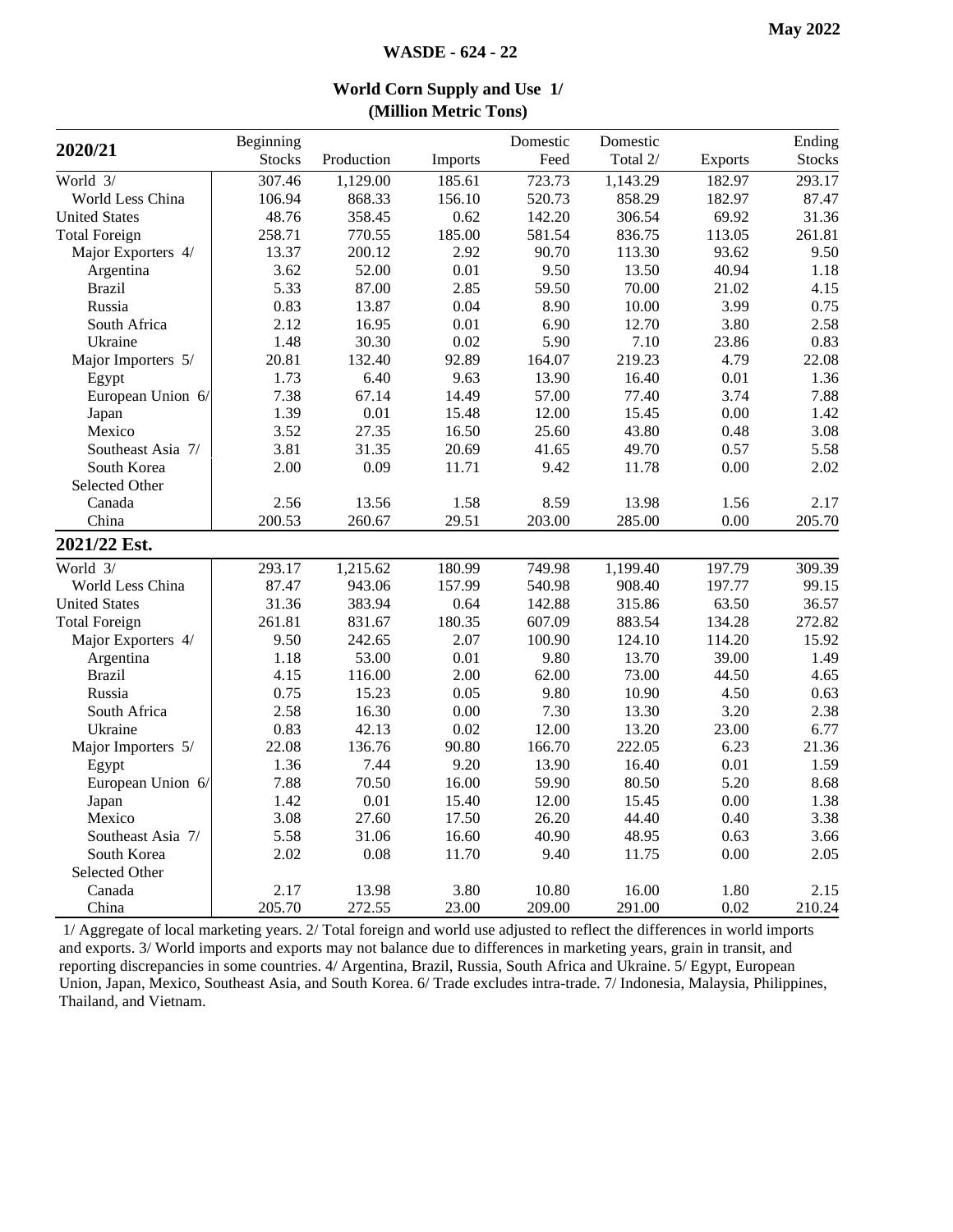|                      |     | Beginning     |            |           | Domestic  | Domestic  |                | Ending        |
|----------------------|-----|---------------|------------|-----------|-----------|-----------|----------------|---------------|
| 2022/23 Proj.        |     | <b>Stocks</b> | Production | Imports   | Feed      | Total 2/  | <b>Exports</b> | <b>Stocks</b> |
| World 3/             | Apr | <b>NA</b>     | <b>NA</b>  | <b>NA</b> | NA        | <b>NA</b> | <b>NA</b>      | NA            |
|                      | May | 309.39        | 1,180.72   | 176.84    | 746.62    | 1,184.97  | 182.70         | 305.13        |
| World Less China     | Apr | <b>NA</b>     | <b>NA</b>  | <b>NA</b> | <b>NA</b> | <b>NA</b> | NA             | <b>NA</b>     |
|                      | May | 99.15         | 909.72     | 158.84    | 532.62    | 889.97    | 182.68         | 100.91        |
| <b>United States</b> | Apr | <b>NA</b>     | NA         | NA        | NA        | <b>NA</b> | NA             | <b>NA</b>     |
|                      | May | 36.57         | 367.30     | 0.64      | 135.90    | 309.01    | 60.96          | 34.54         |
| <b>Total Foreign</b> | Apr | NA            | NA         | NA        | $\rm NA$  | <b>NA</b> | NA             | $\rm NA$      |
|                      | May | 272.82        | 813.41     | 176.20    | 610.72    | 875.97    | 121.74         | 270.59        |
| Major Exporters 4/   | Apr | NA            | NA         | NA        | NA        | <b>NA</b> | NA             | <b>NA</b>     |
|                      | May | 15.92         | 233.30     | 1.36      | 100.80    | 124.70    | 105.00         | 20.87         |
| Argentina            | Apr | <b>NA</b>     | NA         | NA        | NA        | NA        | NA             | <b>NA</b>     |
|                      | May | 1.49          | 55.00      | 0.01      | 10.00     | 14.00     | 41.00          | 1.49          |
| <b>Brazil</b>        | Apr | <b>NA</b>     | <b>NA</b>  | NA        | $\rm NA$  | NA        | NA             | <b>NA</b>     |
|                      | May | 4.65          | 126.00     | 1.30      | 65.50     | 77.00     | 47.00          | 7.95          |
| Russia               | Apr | <b>NA</b>     | <b>NA</b>  | NA        | <b>NA</b> | <b>NA</b> | NA             | <b>NA</b>     |
|                      | May | 0.63          | 15.50      | 0.05      | 10.00     | 11.20     | 4.30           | 0.68          |
| South Africa         | Apr | NA            | NA         | NA        | NA        | <b>NA</b> | NA             | <b>NA</b>     |
|                      | May | 2.38          | 17.30      | 0.00      | 7.30      | 13.30     | 3.70           | 2.68          |
| Ukraine              | Apr | NA            | NA         | NA        | NA        | NA        | NA             | <b>NA</b>     |
|                      | May | 6.77          | 19.50      | 0.00      | 8.00      | 9.20      | 9.00           | 8.07          |
| Major Importers 5/   | Apr | <b>NA</b>     | NA         | NA        | NA        | <b>NA</b> | NA             | <b>NA</b>     |
|                      | May | 21.36         | 134.82     | 91.95     | 164.90    | 220.55    | 5.89           | 21.69         |
| Egypt                | Apr | NA            | NA         | NA        | $\rm NA$  | $\rm NA$  | NA             | <b>NA</b>     |
|                      | May | 1.59          | 7.44       | 9.20      | 13.90     | 16.40     | 0.01           | 1.83          |
| European Union 6/    | Apr | <b>NA</b>     | <b>NA</b>  | NA        | $\rm NA$  | <b>NA</b> | NA             | <b>NA</b>     |
|                      | May | 8.68          | 68.25      | 15.00     | 58.00     | 78.60     | 4.70           | 8.63          |
| Japan                | Apr | NA            | <b>NA</b>  | <b>NA</b> | <b>NA</b> | <b>NA</b> | NA             | <b>NA</b>     |
|                      | May | 1.38          | 0.01       | 15.20     | 11.70     | 15.20     | 0.00           | 1.39          |
| Mexico               | Apr | NA            | NA         | NA        | <b>NA</b> | <b>NA</b> | NA             | <b>NA</b>     |
|                      | May | 3.38          | 27.60      | 17.70     | 26.50     | 44.70     | 0.60           | 3.38          |
| Southeast Asia 7/    | Apr | NA            | NA         | NA        | <b>NA</b> | <b>NA</b> | NA             | <b>NA</b>     |
|                      | May | 3.66          | 31.36      | 18.95     | 41.20     | 49.50     | 0.58           | 3.89          |
| South Korea          | Apr | NA            | NA         | NA        | NA        | NA        | NA             | <b>NA</b>     |
|                      | May | 2.05          | 0.08       | 11.50     | 9.20      | 11.55     | 0.00           | 2.08          |
| Selected Other       |     |               |            |           |           |           |                |               |
| Canada               | Apr | NA            | NA         | NA        | NA        | NA        | NA             | NA            |
|                      | May | 2.15          | 14.00      | 2.50      | 9.70      | 14.90     | 1.60           | 2.15          |
| China                | Apr | NA            | NA         | NA        | NA        | NA        | NA             | NA            |
|                      | May | 210.24        | 271.00     | 18.00     | 214.00    | 295.00    | 0.02           | 204.22        |

#### **World Corn Supply and Use 1/ (Cont'd.) (Million Metric Tons)**

1/ Aggregate of local marketing years. 2/ Total foreign and world use adjusted to reflect the differences in world imports and exports. 3/ World imports and exports may not balance due to differences in marketing years, grain in transit, and reporting discrepancies in some countries. 4/ Argentina, Brazil, Russia, South Africa and Ukraine. 5/ Egypt, European Union, Japan, Mexico, Southeast Asia, and South Korea. 6/ Trade excludes intra-trade. 7/ Indonesia, Malaysia, Philippines, Thailand, and Vietnam.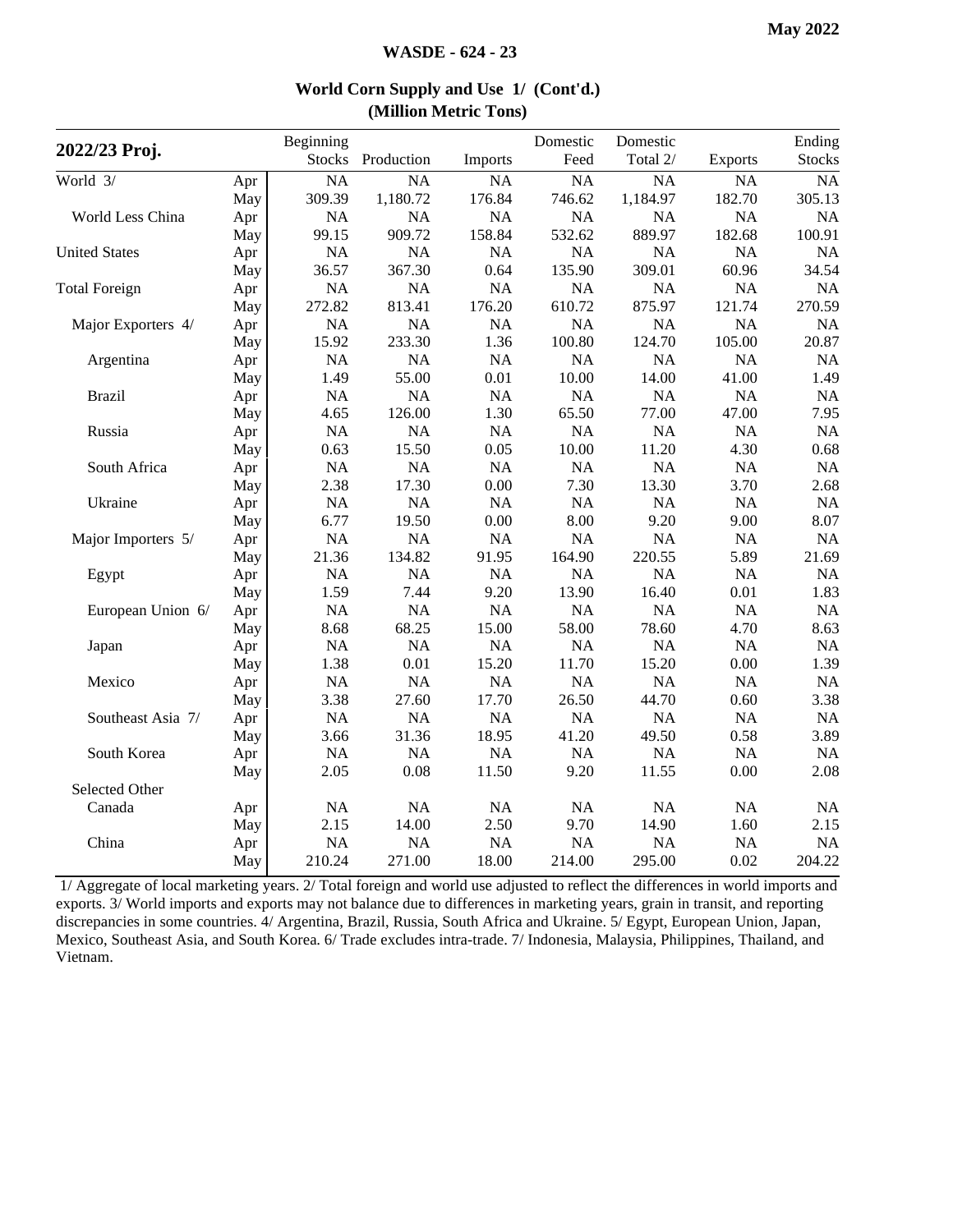|                      | Beginning     | Production | Imports  | Total /2 | <b>Exports</b> | Ending        |
|----------------------|---------------|------------|----------|----------|----------------|---------------|
| 2020/21              | <b>Stocks</b> |            |          | Domestic |                | <b>Stocks</b> |
| World 3/             | 182.06        | 509.31     | 46.45    | 503.57   | 50.93          | 187.81        |
| World Less China     | 65.56         | 361.01     | 42.23    | 353.27   | 48.71          | 71.31         |
| <b>United States</b> | 0.91          | 7.22       | 1.08     | 4.85     | 2.98           | 1.39          |
| <b>Total Foreign</b> | 181.15        | 502.09     | 45.37    | 498.72   | 47.95          | 186.42        |
| Major Exporters 4/   | 41.22         | 191.63     | 2.01     | 149.52   | 38.31          | 47.03         |
| <b>Burma</b>         | 1.01          | 12.60      | 0.00     | 10.50    | 1.90           | 1.21          |
| India                | 33.90         | 124.37     | $0.00\,$ | 101.07   | 20.20          | 37.00         |
| Pakistan             | 1.15          | 8.42       | $0.01\,$ | 3.80     | 3.88           | 1.90          |
| Thailand             | 3.98          | 18.86      | 0.20     | 12.70    | 6.06           | 4.28          |
| Vietnam              | 1.18          | 27.38      | 1.80     | 21.45    | 6.27           | 2.64          |
| Major Importers 5/   | 128.87        | 240.06     | 17.05    | 255.07   | 2.71           | 128.21        |
| China                | 116.50        | 148.30     | 4.22     | 150.29   | 2.22           | 116.50        |
| European Union 6/    | 0.90          | 1.83       | 1.78     | 3.40     | 0.45           | 0.66          |
| Indonesia            | 3.31          | 34.50      | 0.65     | 35.40    | 0.00           | 3.06          |
| Nigeria              | 1.49          | 5.15       | 2.20     | 7.15     | 0.00           | 1.69          |
| Philippines          | 3.60          | 12.42      | 2.20     | 14.45    | 0.00           | 3.76          |
| Sel. Mideast 7/      | 1.22          | 2.31       | 3.25     | 5.83     | 0.00           | 0.95          |
| Selected Other       |               |            |          |          |                |               |
| <b>Brazil</b>        | 0.24          | 8.00       | 0.63     | 7.35     | 0.95           | 0.57          |
| C. Amer & Carib 8/   | 0.67          | 1.59       | 1.62     | 3.29     | 0.04           | 0.55          |
| Egypt                | 1.23          | 4.00       | 0.22     | 4.30     | 0.01           | 1.15          |
| Japan                | 1.98          | 7.57       | 0.65     | 8.20     | 0.11           | 1.89          |
| Mexico               | 0.17          | 0.20       | 0.81     | 0.96     | 0.02           | 0.20          |
| South Korea          | 1.14          | 3.51       | 0.43     | 4.00     | 0.05           | 1.02          |
| 2021/22 Est.         |               |            |          |          |                |               |
| World 3/             | 187.81        | 512.86     | 51.97    | 510.60   | 52.64          | 190.07        |
| World Less China     | 71.31         | 363.87     | 46.77    | 355.16   | 50.39          | 77.07         |
| <b>United States</b> | 1.39          | 6.09       | 1.10     | 4.68     | 2.70           | 1.19          |
| <b>Total Foreign</b> | 186.42        | 506.77     | 50.88    | 505.92   | 49.94          | 188.88        |
| Major Exporters 4/   | 47.03         | 197.03     | 1.01     | 152.60   | 40.95          | 51.52         |
| Burma                | 1.21          | 12.35      | 0.00     | 10.50    | 2.10           | 0.97          |
| India                | 37.00         | 129.00     | 0.00     | 103.50   | 21.00          | 41.50         |
| Pakistan             | 1.90          | 8.70       | $0.01\,$ | 4.10     | 4.35           | 2.15          |
| Thailand             | 4.28          | 19.65      | 0.20     | 13.00    | 7.00           | 4.13          |
| Vietnam              | 2.64          | 27.33      | 0.80     | 21.50    | 6.50           | 2.77          |
| Major Importers 5/   | 128.21        | 241.91     | 20.10    | 261.52   | 2.72           | 125.98        |
| China                | 116.50        | 148.99     | 5.20     | 155.44   | 2.25           | 113.00        |
| European Union 6/    | 0.66          | 1.72       | 2.10     | 3.45     | 0.44           | 0.59          |
| Indonesia            | 3.06          | 34.40      | 0.75     | 35.20    | 0.00           | 3.01          |
| Nigeria              | 1.69          | 5.26       | 2.20     | 7.25     | 0.00           | 1.90          |
| Philippines          | 3.76          | 12.47      | 3.20     | 15.20    | 0.00           | 4.24          |
| Sel. Mideast 7/      | 0.95          | 2.15       | 3.85     | 5.93     | 0.00           | 1.02          |
| Selected Other       |               |            |          |          |                |               |
| <b>Brazil</b>        | 0.57          | 7.14       | 0.80     | 7.30     | 0.78           | 0.43          |
| C. Amer & Carib 8/   | 0.55          | 1.61       | 1.83     | 3.38     | 0.02           | 0.59          |
| Egypt                | 1.15          | 2.90       | 0.90     | 4.25     | 0.01           | 0.70          |
| Japan                | 1.89          | 7.64       | 0.69     | 8.20     | 0.11           | 1.91          |
| Mexico               | 0.20          | 0.18       | 0.80     | 0.97     | 0.01           | 0.21          |
| South Korea          | 1.02          | 3.88       | 0.44     | 3.95     | 0.06           | 1.34          |

**World Rice Supply and Use (Milled Basis) 1/ (Million Metric Tons)**

1/ Aggregate of local marketing years. 2/ Total foreign and world use adjusted to reflect the differences in world imports and exports. Total domestic includes both domestic use and unreported disappearance. 3/ World imports and exports may not balance due to differences in some countries. 4/ Burma, India, Pakistan, Thailand, and Vietnam. 5/ Bangladesh, China, Nigeria, European Union, Philippines, Cote d'Ivoire, Indonesia, Iran, Iraq, and Saudi Arabia. 6/ Trade excludes intra-trade. 7/ Selected Middle East includes Iran, Iraq, and Saudi Arabia. 8/ Central American and Caribbean countries.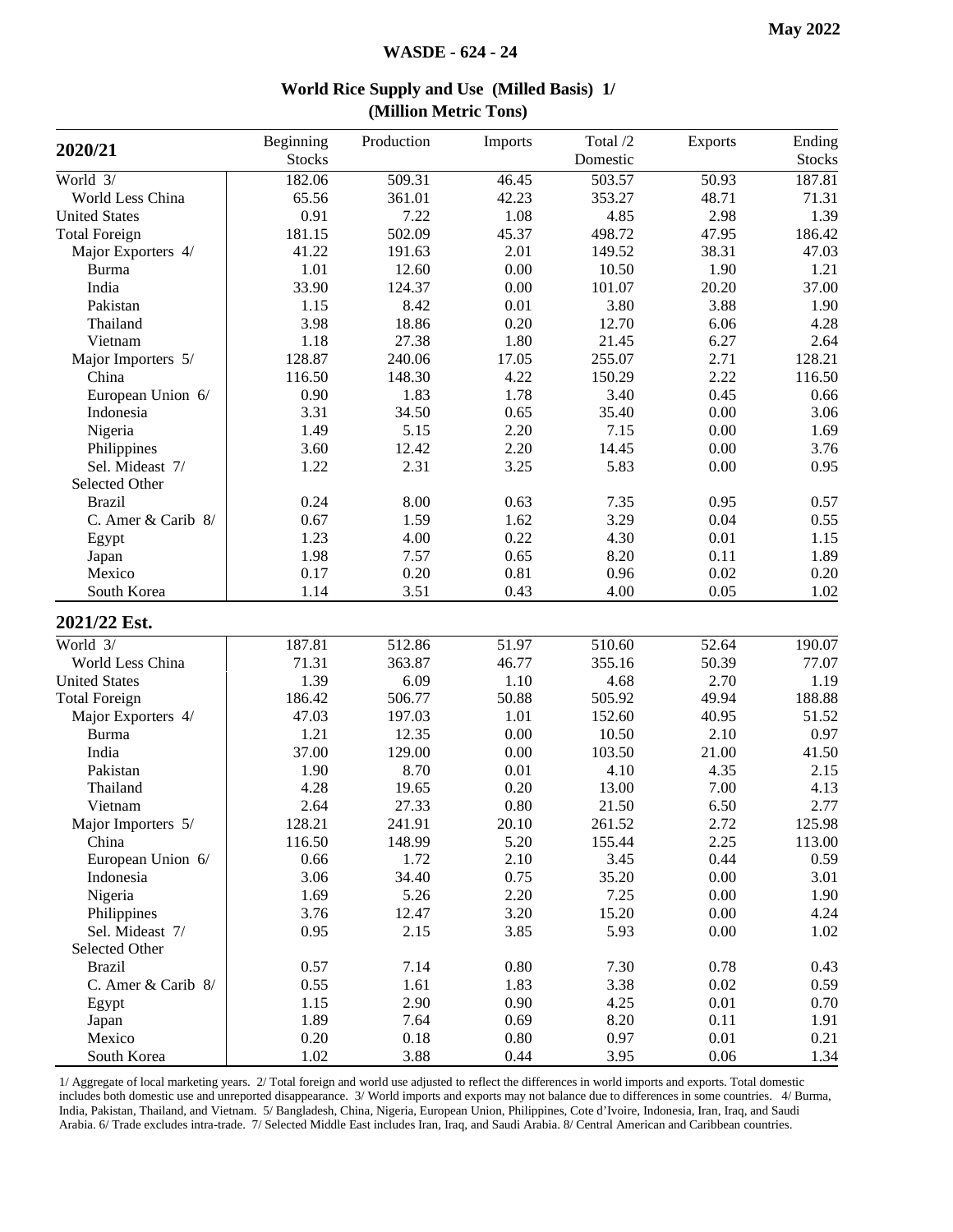| 2022/23 Proj.        |     | Beginning<br><b>Stocks</b> | Production | Imports   | Total /2<br>Domestic | Exports   | Ending<br><b>Stocks</b> |
|----------------------|-----|----------------------------|------------|-----------|----------------------|-----------|-------------------------|
| World 3/             | Apr | NA                         | NA         | NA        | NA                   | NA        | NA                      |
|                      | May | 190.07                     | 514.63     | 52.70     | 518.44               | 54.20     | 186.26                  |
| World Less China     | Apr | <b>NA</b>                  | NA         | NA        | NA                   | NA        | NA                      |
|                      | May | 77.07                      | 365.63     | 46.70     | 361.84               | 51.80     | 77.26                   |
| <b>United States</b> | Apr | NA                         | NA         | NA        | <b>NA</b>            | NA        | <b>NA</b>               |
|                      | May | 1.19                       | 5.80       | 1.21      | 4.54                 | 2.60      | 1.05                    |
| <b>Total Foreign</b> | Apr | <b>NA</b>                  | NA         | NA        | <b>NA</b>            | NA        | NA                      |
|                      | May | 188.88                     | 508.83     | 51.49     | 513.90               | 51.60     | 185.20                  |
| Major Exporters 4/   | Apr | <b>NA</b>                  | NA         | <b>NA</b> | <b>NA</b>            | <b>NA</b> | <b>NA</b>               |
|                      | May | 51.52                      | 198.60     | 0.81      | 156.55               | 42.60     | 51.78                   |
| Burma                | Apr | NA                         | <b>NA</b>  | NA        | <b>NA</b>            | NA        | <b>NA</b>               |
|                      | May | 0.97                       | 12.50      | 0.00      | 10.50                | 2.10      | 0.87                    |
| India                | Apr | NA                         | NA         | <b>NA</b> | NA                   | NA        | NA                      |
|                      | May | 41.50                      | 130.00     | 0.00      | 107.00               | 22.00     | 42.50                   |
| Pakistan             | Apr | NA                         | NA         | <b>NA</b> | NA                   | NA        | <b>NA</b>               |
|                      | May | 2.15                       | 8.90       | 0.01      | 4.40                 | 4.60      | 2.06                    |
| Thailand             | Apr | <b>NA</b>                  | <b>NA</b>  | NA        | NA                   | NA        | NA                      |
|                      | May | 4.13                       | 19.80      | 0.20      | 13.10                | 7.50      | 3.53                    |
| Vietnam              | Apr | NA                         | NA         | <b>NA</b> | NA                   | NA        | NA                      |
|                      | May | 2.77                       | 27.40      | 0.60      | 21.55                | 6.40      | 2.82                    |
| Major Importers 5/   |     | <b>NA</b>                  | <b>NA</b>  | <b>NA</b> | <b>NA</b>            | <b>NA</b> | <b>NA</b>               |
|                      | Apr | 125.98                     | 242.45     | 20.00     | 263.45               | 2.85      | 122.14                  |
| China                | May | NA                         | NA         | NA        | <b>NA</b>            | NA        |                         |
|                      | Apr |                            |            |           |                      |           | <b>NA</b>               |
|                      | May | 113.00                     | 149.00     | 6.00      | 156.60               | 2.40      | 109.00                  |
| European Union 6/    | Apr | NA                         | <b>NA</b>  | <b>NA</b> | <b>NA</b>            | NA        | <b>NA</b>               |
|                      | May | 0.59                       | 1.74       | 2.20      | 3.45                 | 0.42      | 0.66                    |
| Indonesia            | Apr | NA                         | NA         | <b>NA</b> | <b>NA</b>            | NA        | <b>NA</b>               |
|                      | May | 3.01                       | 34.60      | 0.65      | 35.05                | 0.00      | 3.21                    |
| Nigeria              | Apr | NA                         | NA         | NA        | <b>NA</b>            | NA        | <b>NA</b>               |
|                      | May | 1.90                       | 5.36       | 2.20      | 7.45                 | 0.00      | 2.00                    |
| Philippines          | Apr | NA                         | NA         | <b>NA</b> | NA                   | NA        | NA                      |
|                      | May | 4.24                       | 12.41      | 3.00      | 15.35                | 0.00      | 4.30                    |
| Sel. Mideast 7/      | Apr | NA                         | <b>NA</b>  | <b>NA</b> | <b>NA</b>            | <b>NA</b> | <b>NA</b>               |
|                      | May | 1.02                       | 2.24       | 3.95      | 6.15                 | 0.00      | 1.06                    |
| Selected Other       |     |                            |            |           |                      |           |                         |
| <b>Brazil</b>        | Apr | <b>NA</b>                  | <b>NA</b>  | <b>NA</b> | <b>NA</b>            | NA        | <b>NA</b>               |
|                      | May | 0.43                       | 7.10       | 0.85      | 7.20                 | 0.65      | 0.53                    |
| C. Amer & Carib 8/   | Apr | NA                         | NA         | NA        | <b>NA</b>            | NA        | NA                      |
|                      | May | 0.59                       | 1.56       | 1.89      | 3.41                 | 0.03      | 0.60                    |
| Egypt                | Apr | NA                         | NA         | <b>NA</b> | <b>NA</b>            | NA        | NA                      |
|                      | May | 0.70                       | 2.90       | 0.95      | 4.10                 | 0.01      | 0.44                    |
| Japan                | Apr | NA                         | NA         | NA        | NA                   | NA        | <b>NA</b>               |
|                      | May | 1.91                       | 7.55       | 0.69      | 8.15                 | 0.12      | 1.87                    |
| Mexico               | Apr | <b>NA</b>                  | NA         | <b>NA</b> | NA                   | <b>NA</b> | NA                      |
|                      | May | 0.21                       | 0.19       | $0.82\,$  | 0.98                 | 0.01      | 0.23                    |
| South Korea          | Apr | $\rm NA$                   | $\rm NA$   | NA        | NA                   | NA        | NA                      |
|                      | May | 1.34                       | 3.77       | 0.43      | 3.95                 | 0.06      | 1.53                    |

#### **World Rice Supply and Use (Milled Basis) 1/ (Cont'd.) (Million Metric Tons)**

1/ Aggregate of local marketing years. 2/ Total foreign and world use adjusted to reflect the differences in world imports and exports. Total domestic includes both domestic use and unreported disappearance. 3/ World imports and exports may not balance due to differences in some countries. 4/ Burma, India, Pakistan, Thailand, and Vietnam. 5/ Bangladesh, China, Nigeria, European Union, Philippines, Cote d'Ivoire, Indonesia, Iran, Iraq, and Saudi Arabia. 6/ Trade excludes intra-trade. 7/ Selected Middle East includes Iran, Iraq, and Saudi Arabia. 8/ Central American and Caribbean countries.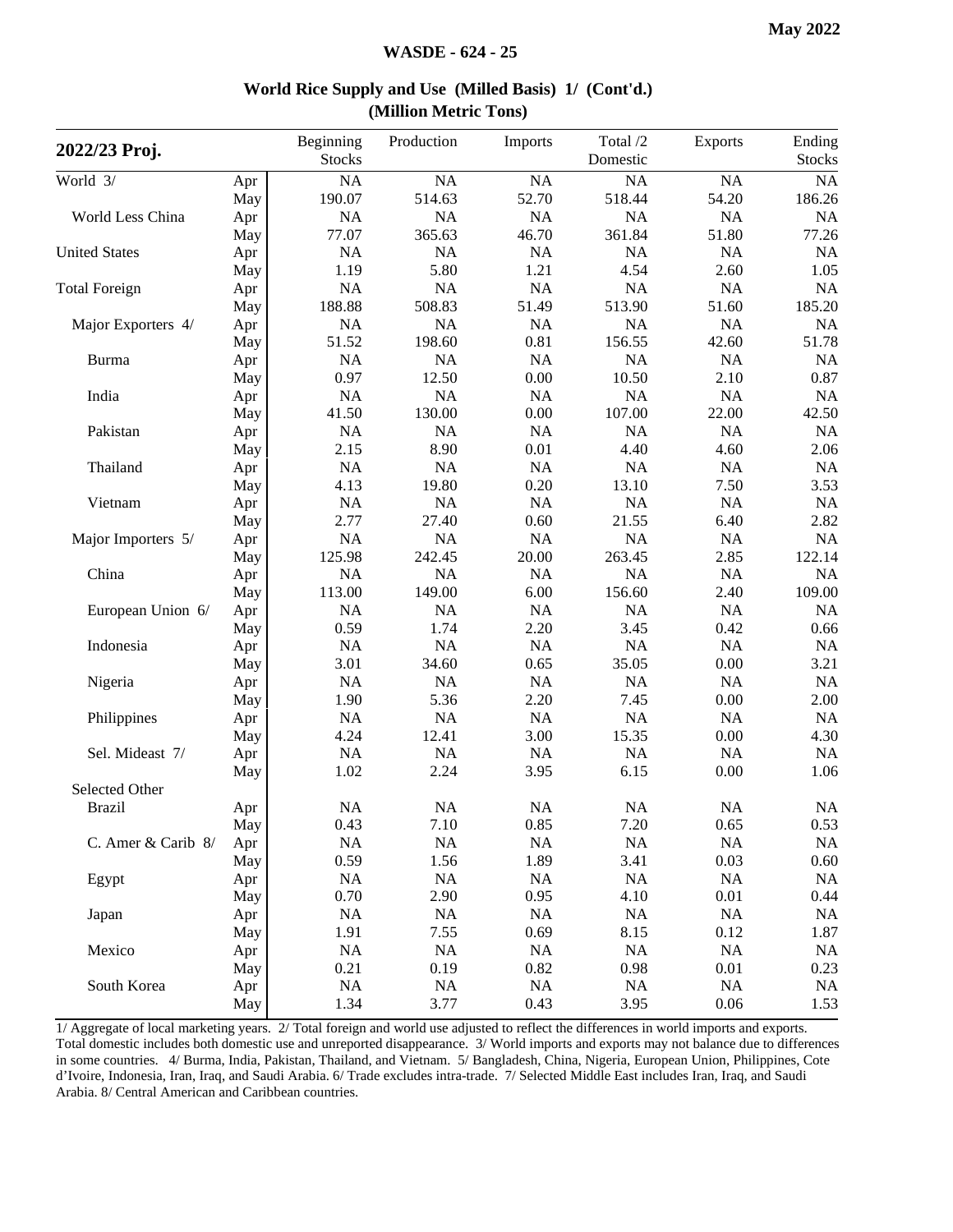|                      |               |            | $(1)$ and $100$ is $0$ and $100$ |          |                |          |               |
|----------------------|---------------|------------|----------------------------------|----------|----------------|----------|---------------|
| 2020/21              | Beginning     | Production | Imports                          | Domestic | <b>Exports</b> | Loss     | Ending        |
|                      | <b>Stocks</b> |            |                                  | Use      |                | /2       | <b>Stocks</b> |
| World                | 97.65         | 111.48     | 49.08                            | 121.69   | 48.51          | $-0.07$  | 88.07         |
| World Less China     | 60.75         | 81.98      | 36.22                            | 81.69    | 48.50          | $-0.07$  | 48.82         |
| <b>United States</b> | 7.25          | 14.61      | 3/                               | 2.40     | 16.37          | $-0.06$  | 3.15          |
| <b>Total Foreign</b> | 90.40         | 96.87      | 49.08                            | 119.29   | 32.14          | $-0.01$  | 84.92         |
| Major Exporters 4/   | 39.11         | 53.89      | 1.60                             | 34.62    | 27.63          | $-0.08$  | 32.42         |
| Central Asia 5/      | 2.68          | 5.45       | 0.01                             | 3.82     | 1.99           | 0.00     | 2.33          |
| Afr. Fr. Zone 6/     | 2.52          | 4.84       | 3/                               | 0.11     | 5.31           | 0.00     | 1.93          |
| S. Hemis. 7/         | 17.62         | 15.65      | 0.14                             | 4.04     | 13.59          | $-0.09$  | 15.87         |
| Australia            | 1.20          | 2.80       | 3/                               | 0.01     | 1.56           | $-0.10$  | 2.52          |
| <b>Brazil</b>        | 14.40         | 10.82      | 0.01                             | 3.10     | 11.01          | 0.00     | 11.12         |
| India                | 15.68         | 27.60      | 0.84                             | 26.00    | 6.19           | 0.00     | 11.94         |
| Major Importers 8/   | 48.87         | 39.77      | 45.06                            | 80.67    | 3.10           | 0.07     | 49.85         |
| Mexico               | 0.69          | 1.02       | 0.93                             | 1.70     | 0.49           | 0.03     | 0.43          |
| China                | 36.90         | 29.50      | 12.86                            | 40.00    | 0.01           | 0.00     | 39.25         |
| European Union 9/    | 0.62          | 1.69       | 0.56                             | 0.59     | 1.96           | 0.00     | 0.33          |
| Turkey               | 2.77          | 2.90       | 5.33                             | 7.70     | 0.59           | 0.00     | 2.71          |
| Pakistan             | 3.19          | 4.50       | 5.33                             | 10.70    | 0.03           | 0.03     | 2.27          |
| Indonesia            | 0.64          | 3/         | 2.31                             | 2.45     | 0.01           | 0.00     | 0.50          |
| Thailand             | 0.10          | 3/         | 0.60                             | 0.61     | 0.00           | 0.01     | 0.08          |
| Bangladesh           | 2.52          | 0.15       | 8.75                             | 8.50     | 0.00           | 0.01     | 2.90          |
| Vietnam              | 1.11          | 3/         | 7.31                             | 7.30     | 0.00           | 0.00     | 1.12          |
| 2021/22 Est.         |               |            |                                  |          |                |          |               |
| World                | 88.07         | 118.45     | 45.47                            | 122.94   | 45.54          | $-0.15$  | 83.65         |
| World Less China     | 48.82         | 91.45      | 36.67                            | 84.44    | 45.47          | $-0.15$  | 47.17         |
| <b>United States</b> | 3.15          | 17.52      | 0.01                             | 2.55     | 14.75          | $-0.02$  | 3.40          |
| <b>Total Foreign</b> | 84.92         | 100.92     | 45.46                            | 120.39   | 30.79          | $-0.13$  | 80.25         |
| Major Exporters 4/   | 32.42         | 57.91      | 1.98                             | 34.78    | 26.59          | $-0.17$  | 31.10         |
| Central Asia 5/      | 2.33          | 5.03       | 0.02                             | 3.82     | 1.62           | 0.00     | 1.94          |
| Afr. Fr. Zone 6/     | 1.93          | 6.21       | 3/                               | 0.11     | 6.25           | 0.00     | 1.77          |
| S. Hemis. 7/         | 15.87         | 20.77      | 0.16                             | 4.23     | 13.58          | $-0.18$  | 19.18         |
| Australia            | 2.52          | 5.50       | 3/                               | 0.01     | 4.40           | $-0.19$  | 3.80          |
| <b>Brazil</b>        | 11.12         | 13.20      | 0.03                             | 3.20     | 7.90           | 0.00     | 13.24         |
| India                | 11.94         | 25.50      | 1.20                             | 26.00    | 4.70           | 0.00     | 7.94          |
| Major Importers 8/   | 49.85         | 39.77      | 40.89                            | 81.28    | 2.83           | 0.05     | 46.36         |
| Mexico               | 0.43          | 1.22       | 1.05                             | 2.00     | 0.33           | 0.03     | 0.35          |
| China                | 39.25         | 27.00      | 8.80                             | 38.50    | 0.08           | $0.00\,$ | 36.48         |
| European Union 9/    | 0.33          | 1.59       | 0.61                             | 0.62     | 1.71           | $-0.03$  | 0.23          |
| Turkey               | 2.71          | 3.80       | 5.55                             | 8.60     | 0.65           | $0.00\,$ | 2.81          |
| Pakistan             | 2.27          | 6.00       | 4.80                             | 11.00    | 0.05           | 0.03     | 1.99          |
| Indonesia            | 0.50          | 3/         | 2.55                             | 2.55     | 0.01           | 0.00     | 0.49          |
| Thailand             | 0.08          | 3/         | 0.73                             | 0.70     | $0.00\,$       | 0.01     | 0.10          |
| Bangladesh           | 2.90          | 0.15       | 8.30                             | 8.80     | 0.00           | 0.01     | 2.54          |
| Vietnam              | 1.12          | 3/         | 7.40                             | 7.40     | 0.00           | 0.00     | 1.13          |
|                      |               |            |                                  |          |                |          |               |

**World Cotton Supply and Use 1/ (Million 480-Pound Bales)**

1/ Marketing year beginning August 1. Totals may not add exactly and trade may not balance due to rounding and other factors. 2/ Generally reflects cotton lost or destroyed in the marketing channel; for Australia, Brazil, China, and the United States, reflects the difference between implicit stocks based on supply less total use and indicated ending stocks. 3/ Less than 5,000 bales. 4/ Includes Egypt and Syria in addition to the countries and regions listed. 5/ Azerbaijan, Kazakhstan, Kyrgyzstan, Tajikistan, Turkmenistan, and Uzbekistan. 6/ Benin, Burkina Faso, Cameroon, Central African Republic, Chad, Cote d'Ivoire, Mali, Niger, Senegal, and Togo. 7/ Argentina, Australia, Brazil, Lesotho, South Africa, Tanzania, Zambia, and Zimbabwe. 8/ In addition to the countries and regions listed, includes Japan, Russia, South Korea, and Taiwan. 9/ Includes intra-EU trade.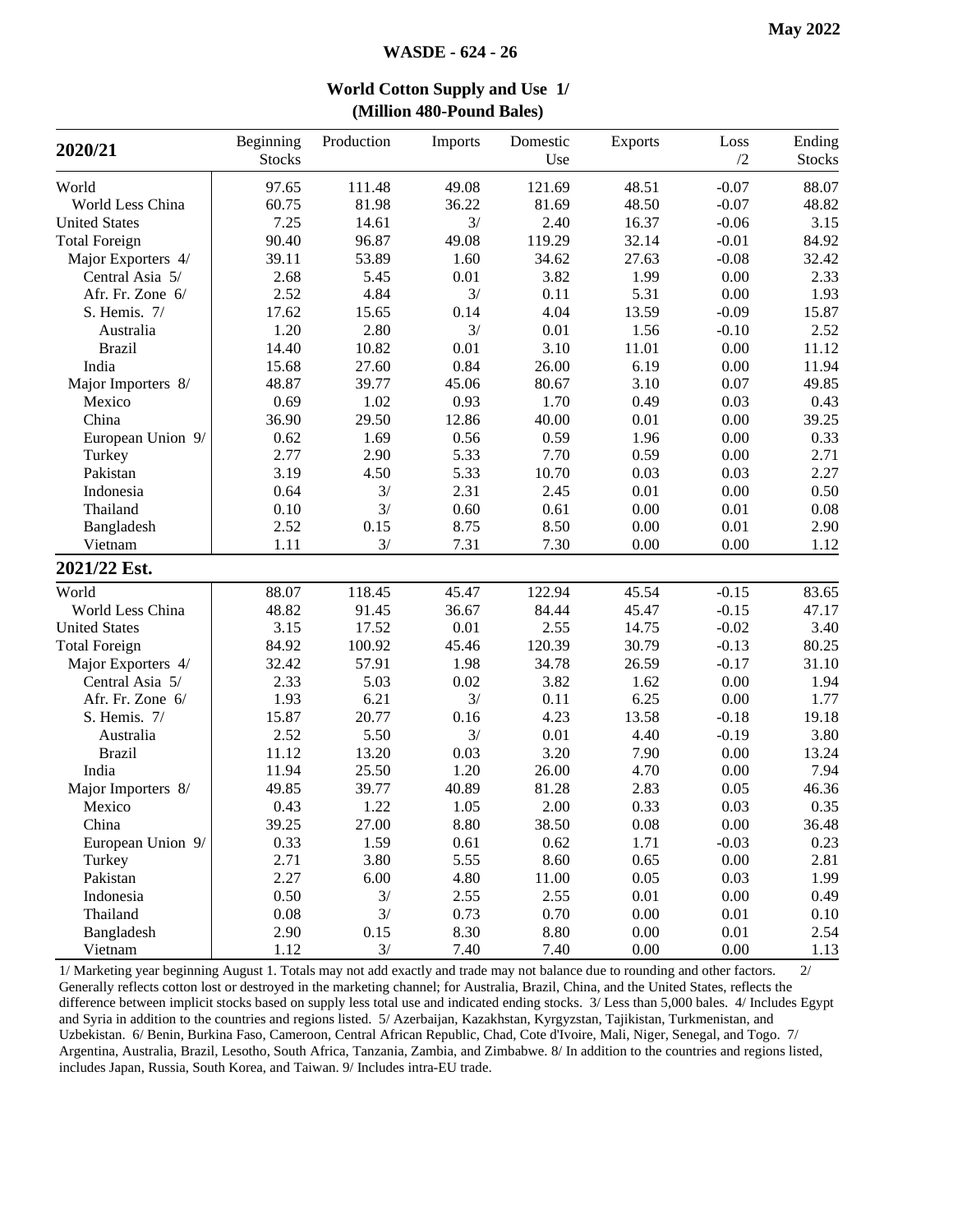| 2022/23 Proj.        |     | <b>Stocks</b> | Beginning Production | Imports   | Domestic<br>Use | <b>Exports</b> | Loss<br>/2 | Ending<br><b>Stocks</b> |
|----------------------|-----|---------------|----------------------|-----------|-----------------|----------------|------------|-------------------------|
| World                | Apr | NA            | NA                   | NA        | NA              | NA             | <b>NA</b>  | NA                      |
|                      | May | 83.65         | 121.06               | 47.56     | 121.99          | 47.56          | $-0.10$    | 82.82                   |
| World Less China     | Apr | NA            | NA                   | NA        | <b>NA</b>       | NA             | NA         | NA                      |
|                      | May | 47.17         | 93.56                | 37.06     | 83.99           | 47.51          | $-0.10$    | 46.40                   |
| <b>United States</b> | Apr | <b>NA</b>     | NA                   | NA        | <b>NA</b>       | NA             | NA         | <b>NA</b>               |
|                      | May | 3.40          | 16.50                | 0.01      | 2.50            | 14.50          | 0.01       | 2.90                    |
| <b>Total Foreign</b> | Apr | NA            | <b>NA</b>            | NA        | <b>NA</b>       | <b>NA</b>      | NA         | <b>NA</b>               |
|                      | May | 80.25         | 104.56               | 47.56     | 119.49          | 33.06          | $-0.10$    | 79.92                   |
| Major Exporters 4/   | Apr | NA            | NA                   | NA        | NA              | NA             | NA         | <b>NA</b>               |
|                      | May | 31.10         | 60.24                | 2.46      | 34.15           | 28.98          | $-0.17$    | 30.84                   |
| Central Asia 5/      | Apr | <b>NA</b>     | NA                   | NA        | NA              | <b>NA</b>      | NA         | NA                      |
|                      | May | 1.94          | 5.29                 | 0.02      | 3.75            | 1.54           | 0.00       | 1.95                    |
| Afr. Fr. Zone 6/     | Apr | <b>NA</b>     | <b>NA</b>            | NA        | <b>NA</b>       | <b>NA</b>      | <b>NA</b>  | <b>NA</b>               |
|                      | May | 1.77          | 6.25                 | 3/        | 0.11            | 6.06           | 0.00       | 1.85                    |
| S. Hemis. 7/         | Apr | NA            | NA                   | <b>NA</b> | NA              | NA             | NA         | NA                      |
|                      | May | 19.18         | 20.76                | 0.15      | 4.18            | 16.91          | $-0.18$    | 19.18                   |
| Australia            | Apr | NA            | <b>NA</b>            | <b>NA</b> | <b>NA</b>       | NA             | NA         | NA                      |
|                      | May | 3.80          | 5.50                 | 3/        | 0.01            | 5.70           | $-0.19$    | 3.78                    |
| <b>Brazil</b>        | Apr | NA            | NA                   | NA        | NA              | NA             | NA         | <b>NA</b>               |
|                      | May | 13.24         | 13.20                | 0.02      | 3.20            | 10.00          | 0.00       | 13.26                   |
| India                | Apr | NA            | NA                   | NA        | NA              | <b>NA</b>      | NA         | <b>NA</b>               |
|                      | May | 7.94          | 27.50                | 1.70      | 25.50           | 4.00           | 0.00       | 7.64                    |
| Major Importers 8/   | Apr | NA            | <b>NA</b>            | <b>NA</b> | <b>NA</b>       | <b>NA</b>      | <b>NA</b>  | <b>NA</b>               |
|                      | May | 46.36         | 41.07                | 42.71     | 81.15           | 2.57           | 0.07       | 46.35                   |
| Mexico               | Apr | NA            | <b>NA</b>            | <b>NA</b> | NA              | <b>NA</b>      | NA         | <b>NA</b>               |
|                      | May | 0.35          | 1.33                 | 1.10      | 2.10            | 0.28           | 0.03       | 0.37                    |
| China                | Apr | NA            | NA                   | NA        | NA              | <b>NA</b>      | NA         | <b>NA</b>               |
|                      | May | 36.48         | 27.50                | 10.50     | 38.00           | 0.05           | 0.00       | 36.43                   |
| European Union 9/    | Apr | NA            | NA                   | NA        | NA              | <b>NA</b>      | NA         | NA                      |
|                      | May | 0.23          | 1.58                 | 0.58      | 0.61            | 1.53           | 0.00       | 0.26                    |
| Turkey               | Apr | NA            | NA                   | NA        | NA              | NA             | NA         | NA                      |
|                      | May | 2.81          | 4.30                 | 5.00      | 8.60            | 0.65           | 0.00       | 2.86                    |
| Pakistan             | Apr | <b>NA</b>     | NA                   | NA        | NA              | NA             | NA         | NA                      |
|                      | May | 1.99          | 6.20                 | 5.00      | 11.10           | 0.05           | 0.03       | 2.02                    |
| Indonesia            | Apr | <b>NA</b>     | NA                   | NA        | NA              | <b>NA</b>      | NA         | NA                      |
|                      | May | 0.49          | 3/                   | 2.50      | 2.50            | 0.01           | $0.00\,$   | 0.49                    |
| Thailand             | Apr | NA            | <b>NA</b>            | <b>NA</b> | <b>NA</b>       | <b>NA</b>      | <b>NA</b>  | NA                      |
|                      | May | 0.10          | 3/                   | 0.70      | 0.70            | 0.00           | 0.01       | 0.09                    |
| Bangladesh           | Apr | NA            | <b>NA</b>            | NA        | NA              | NA             | NA         | NA                      |
|                      | May | 2.54          | 0.16                 | 8.80      | 9.00            | 0.00           | 0.01       | 2.49                    |
| Vietnam              | Apr | NA            | $\rm NA$             | NA        | NA              | NA             | NA         | NA                      |
|                      | May | 1.13          | 3/                   | 7.50      | 7.50            | 0.00           | 0.00       | 1.13                    |

## **World Cotton Supply and Use 1/ (Million 480-Pound Bales)**

1/ Marketing year beginning August 1. Totals may not add exactly and trade may not balance due to rounding and other factors. 2/ Generally reflects cotton lost or destroyed in the marketing channel; for Australia, Brazil, China, and the United States, reflects the difference between implicit stocks based on supply less total use and indicated ending stocks. 3/ Less than 5,000 bales. 4/ Includes Egypt and Syria in addition to the countries and regions listed. 5/ Azerbaijan, Kazakhstan, Kyrgyzstan, Tajikistan, Turkmenistan, and Uzbekistan. 6/ Benin, Burkina Faso, Cameroon, Central African Republic, Chad, Cote d'Ivoire, Mali, Niger, Senegal, and Togo. 7/ Argentina, Australia, Brazil, Lesotho, South Africa, Tanzania, Zambia, and Zimbabwe. 8/ In addition to the countries and regions listed, includes Japan, Russia, South Korea, and Taiwan. 9/ Includes intra-EU trade.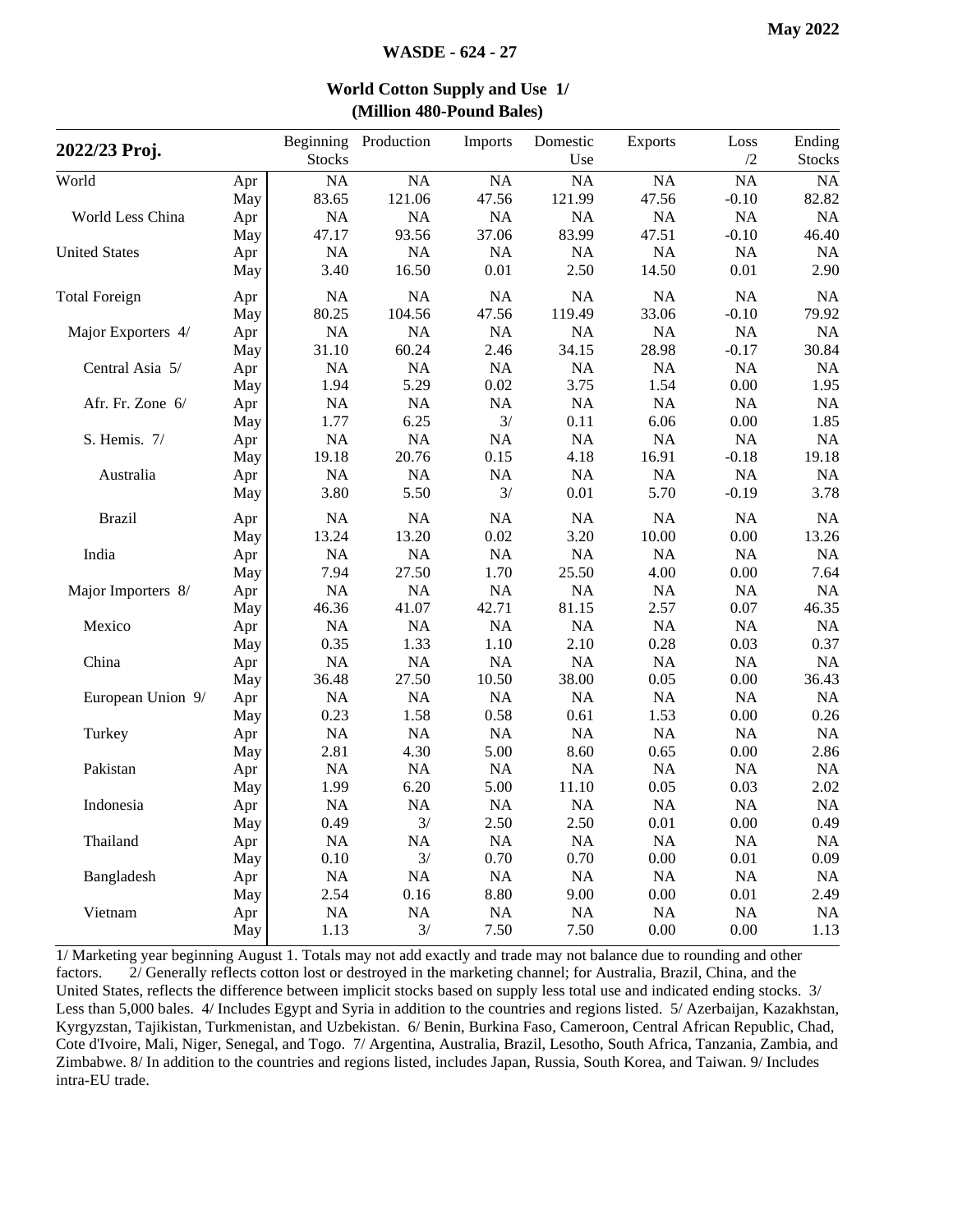**World Soybean Supply and Use 1/**

|                      |     |               |            | (Million Metric Tons) |           |                 |                 |               |
|----------------------|-----|---------------|------------|-----------------------|-----------|-----------------|-----------------|---------------|
| 2020/21              |     | Beginning     | Production | Imports               | Domestic  | Domestic        | <b>Exports</b>  | Ending        |
|                      |     | <b>Stocks</b> |            |                       | Crush     | Total           |                 | <b>Stocks</b> |
| World 2/             |     | 94.66         | 368.12     | 165.47                | 315.08    | 363.84          | 164.51          | 99.91         |
| World Less China     |     | 70.04         | 348.52     | 65.71                 | 222.08    | 251.10          | 164.44          | 68.74         |
| <b>United States</b> |     | 14.28         | 114.75     | 0.54                  | 58.26     | 61.05           | 61.52           | 6.99          |
| <b>Total Foreign</b> |     | 80.38         | 253.37     | 164.93                | 256.82    | 302.79          | 102.99          | 92.91         |
| Major Exporters 3/   |     | 47.41         | 197.31     | 5.85                  | 90.21     | 100.84          | 94.81           | 54.92         |
| Argentina            |     | 26.65         | 46.20      | 4.82                  | 40.16     | 47.41           | 5.20            | 25.06         |
| <b>Brazil</b>        |     | 20.42         | 139.50     | 1.02                  | 46.68     | 49.88           | 81.65           | 29.40         |
| Paraguay             |     | 0.33          | 9.90       | $0.01\,$              | 3.30      | 3.47            | 6.33            | 0.44          |
| Major Importers 4/   |     | 27.91         | 23.25      | 133.42                | 122.10    | 149.91          | 0.27            | 34.40         |
| China                |     | 24.62         | 19.60      | 99.76                 | 93.00     | 112.74          | 0.07            | 31.17         |
| European Union       |     | 1.66          | 2.60       | 14.79                 | 15.80     | 17.46           | 0.19            | 1.40          |
| Southeast Asia       |     | 0.97          | 0.59       | 9.68                  | 4.74      | 10.05           | 0.01            | 1.18          |
| Mexico               |     | 0.37          | 0.25       | 6.10                  | 6.20      | 6.25            | 0.00            | 0.46          |
| 2021/22 Est.         |     |               |            |                       |           |                 |                 |               |
| World 2/             |     | 99.91         | 349.37     | 154.46                | 313.68    | 362.93          | 155.57          | 85.24         |
| World Less China     |     | 68.74         | 332.97     | 62.46                 | 224.68    | 254.21          | 155.47          | 54.48         |
| <b>United States</b> |     | 6.99          | 120.71     | 0.41                  | 60.28     | 63.47           | 58.24           | 6.39          |
| <b>Total Foreign</b> |     | 92.91         | 228.66     | 154.05                | 253.39    | 299.46          | 97.33           | 78.84         |
| Major Exporters 3/   |     | 54.92         | 173.22     | 2.67                  | 89.13     | 99.70           | 90.35           | 40.75         |
| Argentina            |     | 25.06         | 42.00      | 2.20                  | 40.00     | 47.21           | 2.75            | 19.30         |
| <b>Brazil</b>        |     | 29.40         | 125.00     | 0.45                  | 47.50     | 50.75           | 82.75           | 21.36         |
| Paraguay             |     | 0.44          | 4.20       | 0.01                  | 1.55      | 1.67            | 2.90            | 0.09          |
| Major Importers 4/   |     | 34.40         | 20.19      | 125.64                | 118.75    | 146.59          | 0.34            | 33.30         |
| China                |     | 31.17         | 16.40      | 92.00                 | 89.00     | 108.72          | 0.10            | 30.75         |
| European Union       |     | 1.40          | 2.73       | 14.65                 | 15.90     | 17.62           | 0.23            | 0.93          |
| Southeast Asia       |     | 1.18          | 0.53       | 9.49                  | 4.95      | 10.24           | 0.01            | 0.94          |
| Mexico               |     | 0.46          | 0.29       | 6.20                  | 6.40      | 6.45            | 0.00            | 0.50          |
| 2022/23 Proj.        |     |               |            |                       |           |                 |                 |               |
| World 2/             | Apr | NA            | NA         | $\overline{NA}$       | NA        | $\overline{NA}$ | $\overline{NA}$ | NA            |
|                      | May | 85.24         | 394.69     | 167.12                | 326.76    | 377.44          | 170.01          | 99.60         |
| World Less China     | Apr | <b>NA</b>     | NA         | <b>NA</b>             | NA        | <b>NA</b>       | <b>NA</b>       | <b>NA</b>     |
|                      | May | 54.48         | 377.19     | 68.12                 | 231.76    | 261.85          | 169.91          | 68.04         |
| <b>United States</b> | Apr | <b>NA</b>     | <b>NA</b>  | <b>NA</b>             | NA.       | <b>NA</b>       | <b>NA</b>       | NA            |
|                      | May | 6.39          | 126.28     | 0.41                  | 61.37     | 64.78           | 59.87           | 8.43          |
| <b>Total Foreign</b> | Apr | <b>NA</b>     | <b>NA</b>  | <b>NA</b>             | NA        | NA              | NA              | <b>NA</b>     |
|                      | May | 78.84         | 268.41     | 166.71                | 265.39    | 312.65          | 110.14          | 91.17         |
| Major Exporters 3/   | Apr | NA            | NA         | NA                    | NA        | <b>NA</b>       | NA              | <b>NA</b>     |
|                      | May | 40.75         | 212.50     | 5.57                  | 93.08     | 103.89          | 102.13          | 52.81         |
| Argentina            | Apr | $\rm NA$      | NA         | $\rm NA$              | $\rm NA$  | <b>NA</b>       | <b>NA</b>       | NA            |
|                      | May | 19.30         | 51.00      | 4.80                  | 41.00     | 48.30           | 4.70            | 22.10         |
| <b>Brazil</b>        | Apr | $\rm NA$      | NA         | <b>NA</b>             | $\rm NA$  | <b>NA</b>       | <b>NA</b>       | <b>NA</b>     |
|                      | May | 21.36         | 149.00     | 0.75                  | 48.75     | 52.10           | 88.50           | 30.51         |
| Paraguay             | Apr | <b>NA</b>     | NA         | <b>NA</b>             | $\rm NA$  | <b>NA</b>       | <b>NA</b>       | <b>NA</b>     |
|                      | May | 0.09          | 10.00      | 0.01                  | 3.25      | 3.41            | 6.50            | 0.19          |
| Major Importers 4/   | Apr | <b>NA</b>     | NA         | <b>NA</b>             | $\rm NA$  | <b>NA</b>       | <b>NA</b>       | <b>NA</b>     |
|                      | May | 33.30         | 21.53      | 133.53                | 125.20    | 154.15          | 0.33            | 33.88         |
| China                | Apr | $\rm NA$      | NA         | NA                    | $\rm NA$  | <b>NA</b>       | NA              | <b>NA</b>     |
|                      | May | 30.75         | 17.50      | 99.00                 | 95.00     | 115.59          | 0.10            | 31.56         |
| European Union       | Apr | $\rm NA$      | NA         | $\rm NA$              | $\rm NA$  | <b>NA</b>       | <b>NA</b>       | <b>NA</b>     |
|                      | May | 0.93          | 3.00       | 15.00                 | 16.10     | 17.93           | 0.22            | 0.79          |
| Southeast Asia       | Apr | <b>NA</b>     | NA         | NA                    | $\rm NA$  | <b>NA</b>       | <b>NA</b>       | <b>NA</b>     |
|                      | May | 0.94          | 0.50       | 9.88                  | 5.00      | 10.42           | 0.02            | 0.88          |
| Mexico               | Apr | <b>NA</b>     | NA         | NA                    | <b>NA</b> | <b>NA</b>       | <b>NA</b>       | <b>NA</b>     |
|                      | May | 0.50          | 0.30       | 6.35                  | 6.60      | 6.65            | 0.00            | 0.50          |

1/ Data based on local marketing years except Argentina and Brazil which are adjusted to an October-September year. 2/ World imports and exports may not balance due to differences in local marketing years and to time lags between reported exports and imports. Therefore, world supply may not equal world use. 3/ Argentina, Brazil, Paraguay, and Uruguay. 4/ China, European Union, Japan, Mexico, and Southeast Asia (includes Indonesia, Malaysia, Philippines, Vietnam, and Thailand). Totals may not add due to rounding.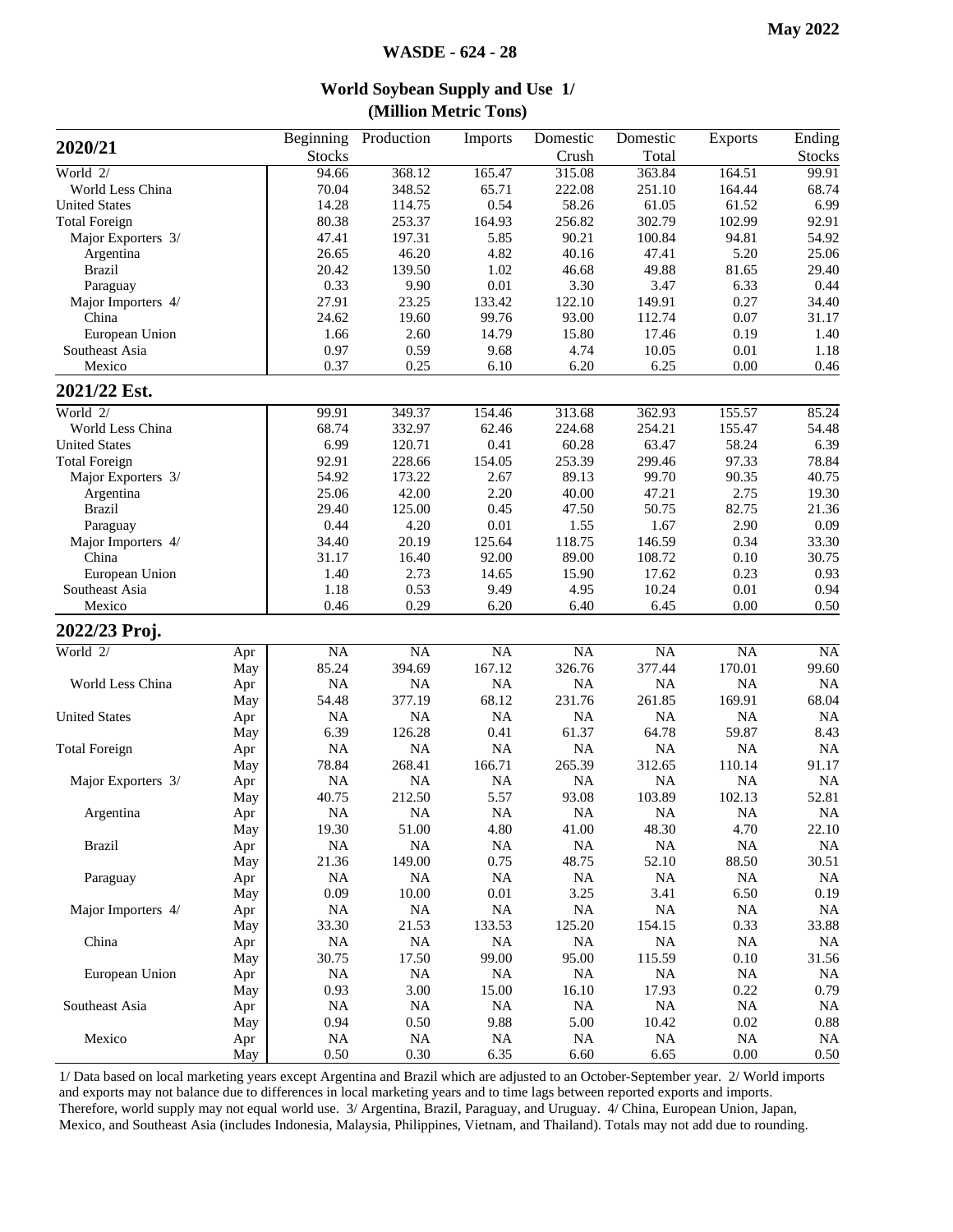| 2020/21              |     | Beginning<br><b>Stocks</b> | Production | Imports   | Domestic<br>Total | Exports         | Ending<br><b>Stocks</b> |
|----------------------|-----|----------------------------|------------|-----------|-------------------|-----------------|-------------------------|
| World $2/$           |     | 15.27                      | 247.55     | 63.90     | 243.50            | 68.68           | 14.53                   |
| World Less China     |     | 15.27                      | 173.89     | 63.82     | 170.83            | 67.63           | 14.53                   |
| <b>United States</b> |     | 0.31                       | 45.87      | 0.71      | 34.09             | 12.49           | 0.31                    |
| <b>Total Foreign</b> |     | 14.96                      | 201.68     | 63.19     | 209.41            | 56.19           | 14.22                   |
| Major Exporters 3/   |     | 6.91                       | 75.10      | 0.25      | 28.44             | 46.92           | 6.90                    |
| Argentina            |     | 2.57                       | 31.32      | 0.00      | 3.30              | 28.32           | 2.27                    |
| <b>Brazil</b>        |     | 3.77                       | 36.18      | 0.02      | 19.15             | 16.58           | 4.25                    |
| India                |     | 0.57                       | 7.60       | 0.24      | 6.00              | 2.03            | 0.38                    |
| Major Importers 4/   |     | 2.41                       | 22.86      | 37.26     | 59.50             | 1.12            | 1.91                    |
| European Union       |     | 0.79                       | 12.48      | 16.53     | 28.39             | 0.85            | 0.56                    |
| Mexico               |     | 0.15                       | 4.90       | 1.85      | 6.75              | 0.01            | 0.15                    |
| Southeast Asia 5/    |     | 1.28                       | 3.69       | 17.05     | 20.71             | 0.27            | 1.05                    |
| China                |     | 0.00                       | 73.66      | 0.07      | 72.68             | 1.05            | $0.00\,$                |
| 2021/22 Est.         |     |                            |            |           |                   |                 |                         |
| World $2/$           |     | 14.53                      | 246.06     | 63.51     | 243.17            | 67.70           | 13.22                   |
| World Less China     |     | 14.53                      | 175.57     | 63.45     | 173.22            | 67.10           | 13.22                   |
| <b>United States</b> |     | 0.31                       | 47.05      | 0.45      | 34.75             | 12.70           | 0.36                    |
| <b>Total Foreign</b> |     | 14.22                      | 199.01     | 63.05     | 208.43            | 55.00           | 12.85                   |
| Major Exporters 3/   |     | 6.90                       | 76.18      | 0.52      | 29.19             | 47.45           | 6.95                    |
| Argentina            |     | 2.27                       | 31.20      | $0.00\,$  | 3.33              | 28.00           | 2.15                    |
| <b>Brazil</b>        |     | 4.25                       | 36.82      | 0.02      | 19.55             | 17.35           | 4.18                    |
| India                |     | 0.38                       | 8.16       | 0.50      | 6.32              | 2.10            | 0.63                    |
| Major Importers 4/   |     | 1.91                       | 23.37      | 37.48     | 59.97             | 1.06            | 1.73                    |
| European Union       |     | 0.56                       | 12.56      | 16.60     | 28.44             | 0.75            | 0.53                    |
| Mexico               |     | 0.15                       | 5.06       | 1.93      | 6.95              | 0.01            | 0.18                    |
| Southeast Asia 5/    |     | 1.05                       | 3.86       | 17.15     | 20.88             | 0.30            | 0.88                    |
| China                |     | 0.00                       | 70.49      | 0.06      | 69.95             | 0.60            | 0.00                    |
| 2022/23 Proj.        |     |                            |            |           |                   |                 |                         |
| World $2/$           | Apr | NA                         | NA         | NA        | NA                | $\overline{NA}$ | $\overline{NA}$         |
|                      | May | 13.22                      | 256.52     | 65.10     | 251.15            | 69.79           | 13.89                   |
| World Less China     | Apr | <b>NA</b>                  | <b>NA</b>  | $\rm NA$  | <b>NA</b>         | $\rm NA$        | NA                      |
|                      | May | 13.22                      | 181.28     | 65.05     | 176.86            | 68.79           | 13.89                   |
| <b>United States</b> | Apr | NA                         | NA         | NA        | <b>NA</b>         | NA              | <b>NA</b>               |
|                      | May | 0.36                       | 48.13      | 0.41      | 35.38             | 13.06           | 0.45                    |
| <b>Total Foreign</b> | Apr | <b>NA</b>                  | $\rm NA$   | $\rm NA$  | <b>NA</b>         | <b>NA</b>       | <b>NA</b>               |
|                      | May | 12.85                      | 208.40     | 64.69     | 215.77            | 56.73           | 13.44                   |
| Major Exporters 3/   | Apr | <b>NA</b>                  | <b>NA</b>  | <b>NA</b> | <b>NA</b>         | <b>NA</b>       | <b>NA</b>               |
|                      | May | 6.95                       | 77.92      | 0.12      | 30.03             | 47.90           | 7.06                    |
| Argentina            | Apr | <b>NA</b>                  | <b>NA</b>  | <b>NA</b> | <b>NA</b>         | <b>NA</b>       | NA                      |
|                      | May | 2.15                       | 31.98      | 0.00      | 3.38              | 28.50           | 2.25                    |
| <b>Brazil</b>        | Apr | <b>NA</b>                  | NA         | <b>NA</b> | $_{\rm NA}$       | $\rm NA$        | <b>NA</b>               |
|                      | May | 4.18                       | 37.78      | $0.02\,$  | 20.15             | 17.50           | 4.32                    |
| India                | Apr | <b>NA</b>                  | NA         | <b>NA</b> | $\rm NA$          | $\rm NA$        | <b>NA</b>               |
|                      | May | 0.63                       | 8.16       | 0.10      | 6.51              | 1.90            | 0.48                    |
| Major Importers 4/   | Apr | $\rm NA$                   | $\rm NA$   | NA        | <b>NA</b>         | <b>NA</b>       | <b>NA</b>               |
|                      | May | 1.73                       | 23.72      | 38.20     | 60.68             | 1.11            | 1.86                    |
| European Union       | Apr | <b>NA</b>                  | NA         | <b>NA</b> | <b>NA</b>         | <b>NA</b>       | <b>NA</b>               |
|                      | May | 0.53                       | 12.72      | 16.65     | 28.57             | $0.80\,$        | 0.53                    |
| Mexico               | Apr | <b>NA</b>                  | $\rm NA$   | <b>NA</b> | <b>NA</b>         | <b>NA</b>       | $\rm NA$                |
|                      | May | 0.18                       | 5.22       | 1.93      | 7.13              | $0.01\,$        | 0.18                    |
| Southeast Asia 5/    | Apr | $\rm NA$                   | NA         | NA        | NA                | NA              | <b>NA</b>               |
|                      | May | 0.88                       | 3.90       | 17.80     | 21.28             | 0.31            | 1.00                    |
| China                | Apr | $\rm NA$                   | NA         | NA        | NA                | NA              | <b>NA</b>               |
|                      | May | $0.00\,$                   | 75.24      | 0.05      | 74.29             | 1.00            | 0.00                    |

#### 1/ Data based on local marketing years except for Argentina and Brazil which are adjusted to an October-September year. 2/ World imports and exports may not balance due to differences in local marketing years and to time lags between reported exports and imports. Therefore, world supply may not equal world use. 3/ Argentina, Brazil, and India. 4/ European Union, Southeast Asia, and Japan. 5/ Indonesia, Malaysia, Philippines, Vietnam, and Thailand. Totals may not add due to rounding.

#### **World Soybean Meal Supply and Use 1/ (Million Metric Tons)**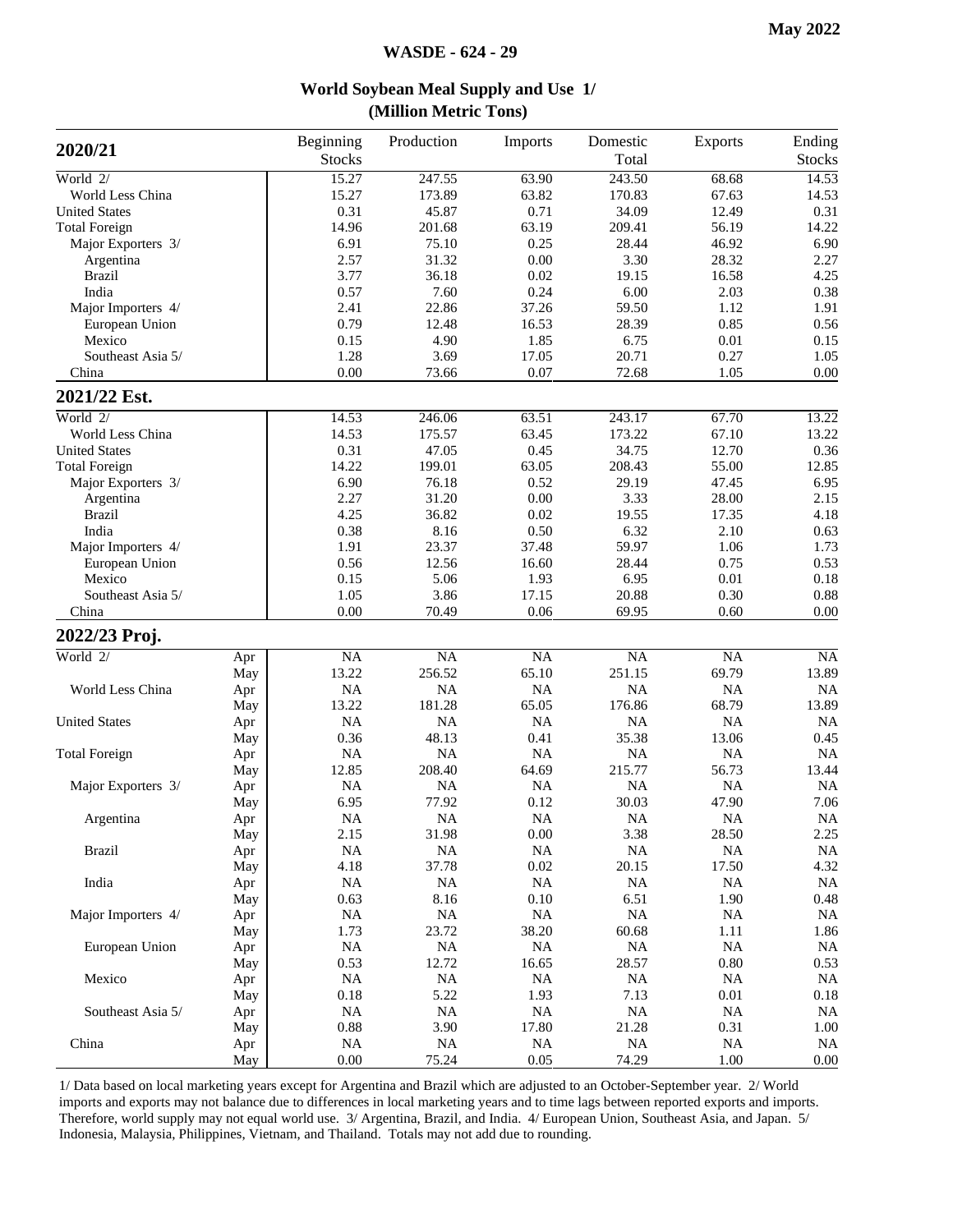| 2020/21              |     | Beginning<br><b>Stocks</b> | Production | Imports   | Domestic<br>Total | Exports   | Ending<br><b>Stocks</b> |
|----------------------|-----|----------------------------|------------|-----------|-------------------|-----------|-------------------------|
| World 2/             |     | 5.28                       | 59.17      | 11.76     | 58.52             | 12.57     | 5.12                    |
| World Less China     |     | 4.58                       | 42.50      | 10.52     | 40.89             | 12.53     | 4.19                    |
| <b>United States</b> |     | 0.84                       | 11.35      | 0.14      | 10.58             | 0.78      | 0.97                    |
| <b>Total Foreign</b> |     | 4.44                       | 47.82      | 11.62     | 47.94             | 11.79     | 4.16                    |
| Major Exporters 3/   |     | 1.53                       | 20.54      | 0.74      | 12.48             | 9.02      | 1.31                    |
| Argentina            |     | 0.55                       | 7.93       | 0.00      | 2.04              | 6.14      | 0.30                    |
| <b>Brazil</b>        |     | 0.48                       | 8.99       | 0.25      | 7.96              | 1.26      | 0.50                    |
| European Union       |     | 0.44                       | 3.00       | 0.49      | 2.43              | 1.06      | 0.44                    |
| Major Importers 4/   |     | 1.48                       | 19.87      | 6.74      | 26.41             | 0.21      | 1.47                    |
| China                |     | 0.70                       | 16.67      | 1.23      | 17.63             | 0.04      | 0.93                    |
| India                |     | 0.14                       | 1.71       | 3.25      | 4.94              | 0.01      | 0.15                    |
| North Africa 5/      |     | 0.43                       | 0.99       | 1.61      | 2.61              | 0.13      | 0.29                    |
| 2021/22 Est.         |     |                            |            |           |                   |           |                         |
| World 2/             |     | 5.12                       | 59.11      | 11.77     | 59.66             | 12.25     | 4.09                    |
| World Less China     |     | 4.19                       | 43.16      | 10.82     | 42.26             | 12.16     | 3.75                    |
| <b>United States</b> |     | 0.97                       | 11.89      | 0.20      | 11.38             | 0.78      | 0.90                    |
| <b>Total Foreign</b> |     | 4.16                       | 47.23      | 11.56     | 48.28             | 11.47     | 3.20                    |
| Major Exporters 3/   |     | 1.31                       | 20.36      | 0.63      | 12.26             | 8.83      | 1.21                    |
| Argentina            |     | 0.30                       | 7.90       | 0.00      | 2.25              | 5.60      | 0.35                    |
| <b>Brazil</b>        |     | 0.50                       | 9.14       | 0.13      | 7.50              | 1.88      | 0.39                    |
| European Union       |     | 0.44                       | 3.02       | 0.50      | 2.46              | 1.05      | 0.46                    |
| Major Importers 4/   |     | 1.47                       | 19.32      | 6.99      | 26.77             | 0.20      | 0.82                    |
| China                |     | 0.93                       | 15.95      | 0.95      | 17.40             | 0.09      | 0.34                    |
| India                |     | 0.15                       | 1.84       | 3.70      | 5.50              | 0.02      | 0.17                    |
| North Africa 5/      |     | 0.29                       | 1.01       | 1.59      | 2.58              | 0.09      | 0.23                    |
| 2022/23 Proj.        |     |                            |            |           |                   |           |                         |
| World $2/$           | Apr | <b>NA</b>                  | NA         | NA        | $\overline{NA}$   | NA        | $\overline{NA}$         |
|                      | May | 4.09                       | 61.43      | 12.12     | 61.02             | 12.75     | 3.88                    |
| World Less China     | Apr | <b>NA</b>                  | NA         | NA        | NA                | NA        | NA                      |
|                      | May | 3.75                       | 44.41      | 11.02     | 42.97             | 12.66     | 3.55                    |
| <b>United States</b> | Apr | NA                         | NA         | NA        | NA                | NA        | NA                      |
|                      | May | 0.90                       | 11.99      | 0.23      | 11.70             | 0.64      | 0.77                    |
| <b>Total Foreign</b> | Apr | NA                         | NA         | NA        | NA                | NA        | NA                      |
|                      | May | 3.20                       | 49.44      | 11.89     | 49.31             | 12.11     | 3.10                    |
| Major Exporters 3/   | Apr | <b>NA</b>                  | NA         | <b>NA</b> | NA                | NA        | <b>NA</b>               |
|                      | May | 1.21                       | 21.17      | 0.60      | 12.38             | 9.43      | 1.18                    |
| Argentina            | Apr | NA                         | $\rm NA$   | NA        | $\rm NA$          | NA        | $\rm NA$                |
|                      | May | 0.35                       | 8.10       | 0.00      | 2.27              | 5.90      | 0.29                    |
| <b>Brazil</b>        | Apr | <b>NA</b>                  | <b>NA</b>  | NA        | NA                | <b>NA</b> | <b>NA</b>               |
|                      | May | 0.39                       | 9.39       | 0.10      | 7.60              | 1.88      | 0.41                    |
| European Union       | Apr | NA                         | $\rm NA$   | NA        | NA                | <b>NA</b> | NA                      |
|                      | May | 0.46                       | 3.06       | 0.50      | 2.46              | 1.10      | 0.46                    |
| Major Importers 4/   | Apr | NA                         | NA         | NA        | $\rm NA$          | NA        | $\rm NA$                |
|                      | May | 0.82                       | 20.53      | 7.14      | 27.47             | 0.21      | 0.81                    |
| China                | Apr | NA                         | $\rm NA$   | NA        | $\rm NA$          | NA        | NA                      |
|                      | May | 0.34                       | 17.02      | 1.10      | 18.05             | 0.09      | 0.33                    |
| India                | Apr | <b>NA</b>                  | <b>NA</b>  | NA        | <b>NA</b>         | <b>NA</b> | <b>NA</b>               |
|                      | May | 0.17                       | 1.84       | 3.65      | 5.48              | $0.02\,$  | 0.17                    |
| North Africa 5/      | Apr | NA                         | NA         | NA        | <b>NA</b>         | NA        | <b>NA</b>               |
|                      | May | 0.23                       | 1.13       | 1.61      | 2.62              | 0.11      | 0.24                    |

**World Soybean Oil Supply and Use 1/ (Million Metric Tons)**

1/ Data based on local marketing years except for Argentina and Brazil which are adjusted to an October-September year. 2/ World imports and exports may not balance due to differences in local marketing years and to time lags between reported exports and imports. Therefore, world supply may not equal world use. 3/ Argentina, Brazil and European Union. 4/ China, India, and North Africa. 5/ Algeria, Egypt, Morocco, and Tunisia. Totals may not add due to rounding.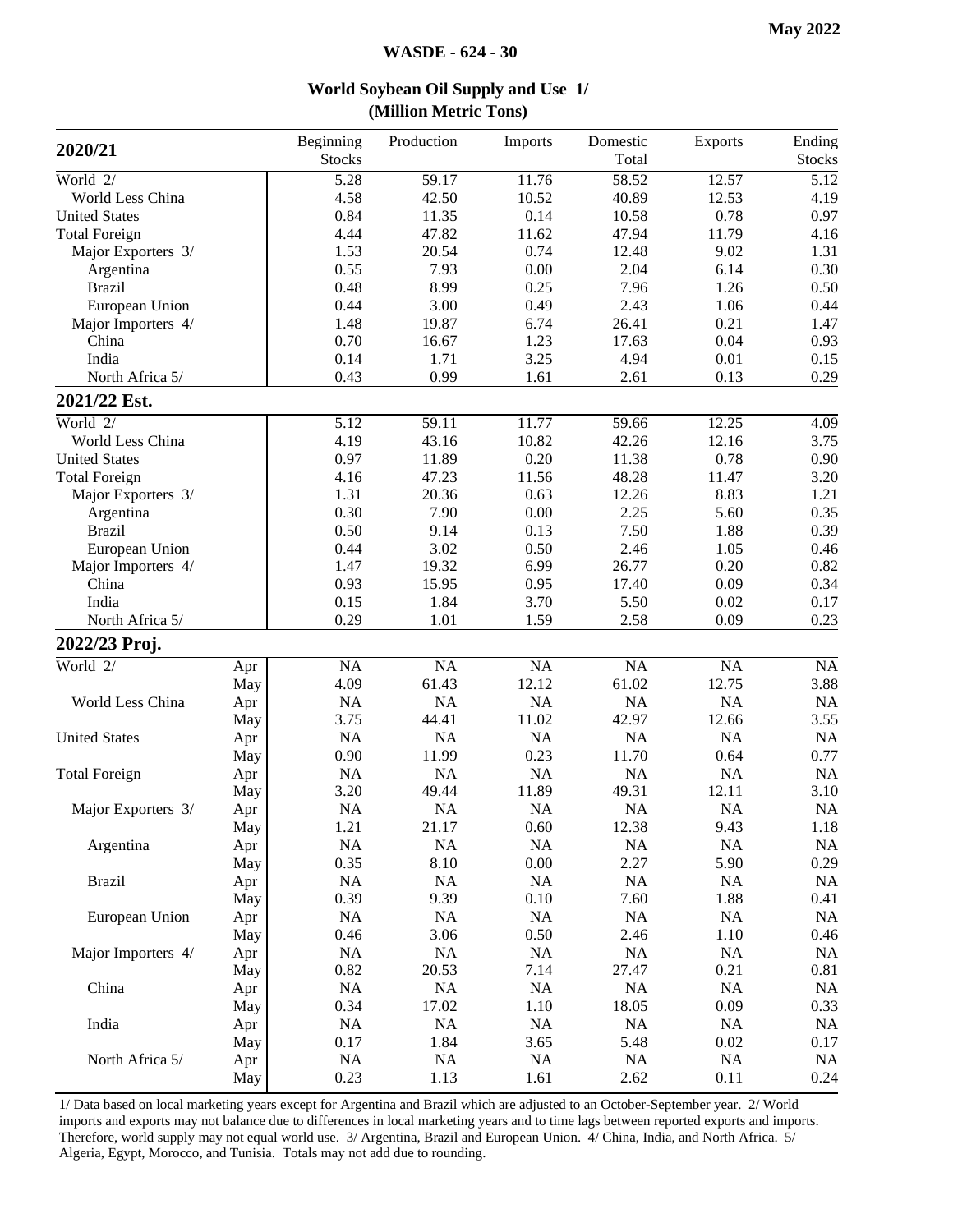|      | <b>Year and Quarter</b> | Beef   |           | Pork Red Meat<br>2/ | <b>Broiler</b>        | Turkey    | Total<br>Poultry 3/ | Red Meat<br>& Poultry | Egg     | Milk    |
|------|-------------------------|--------|-----------|---------------------|-----------------------|-----------|---------------------|-----------------------|---------|---------|
|      |                         |        |           |                     | <b>Million Pounds</b> |           |                     |                       | Mil doz | Bil lbs |
| 2021 | $\mathbf{I}$            | 6,963  | 6,668     | 13,679              | 11,232                | 1,399     | 12,771              | 26,450                | 2,277   | 58.1    |
|      | Ш                       | 6,979  | 6,530     | 13,554              | 11,581                | 1,403     | 13,125              | 26,679                | 2,299   | 55.8    |
|      | IV                      | 7.106  | 7.185     | 14,341              | 11.193                | 1,366     | 12.689              | 27,030                | 2,371   | 55.4    |
|      | Annual                  | 27,948 | 27,675    | 55,815              | 44,899                | 5,558     | 50,995              | 106,810               | 9,238   | 226.3   |
| 2022 |                         | 7,022  | 6,904     | 13,972              | 11.169                | 1,374     | 12,676              | 26,648                | 2,297   | 56.3    |
|      | $II^*$                  | 7,080  | 6,490     | 13,616              | 11,350                | 1,300     | 12,785              | 26,401                | 2,165   | 58.0    |
|      | $III*$                  | 7,125  | 6,555     | 13,725              | 11,650                | 1,325     | 13,115              | 26,840                | 2,230   | 56.2    |
|      | $IV^*$                  | 6,615  | 7.090     | 13,755              | 11,250                | 1,360     | 12,735              | 26,490                | 2,305   | 56.1    |
|      | Annual                  |        |           |                     |                       |           |                     |                       |         |         |
|      | Apr Proj.               | 27,710 | 27,075    | 54,968              | 45,200                | 5,470     | 51,205              | 106,173               | 9,070   | 226.3   |
|      | May Proj.               | 27,842 | 27,039    | 55,068              | 45,419                | 5,359     | 51,311              | 106,379               | 8,997   | 226.7   |
| 2023 | $I^*$<br>Annual         | 6,510  | 6,995     | 13,547              | 11,225                | 1,385     | 12,740              | 26,287                | 2,320   | 56.9    |
|      | Apr Proj.               | NA     | <b>NA</b> | NA.                 | NA.                   | <b>NA</b> | <b>NA</b>           | NA.                   | NA.     | NA.     |
|      | May Proj.               | 25,950 | 27,365    | 53,495              | 45,675                | 5,650     | 51,845              | 105,340               | 9,490   | 229.5   |

#### **U.S. Quarterly Animal Product Production 1/**

\* Projection. 1/ Commercial production for red meats; federally inspected for poultry meats. 2/ Beef, pork, veal and lamb & mutton. 3/ Broilers, turkeys and mature chicken.

|      |                          |               |                | <b>U.S. Quarterly Trices for Allinial Trouters</b> |           |            |          |
|------|--------------------------|---------------|----------------|----------------------------------------------------|-----------|------------|----------|
|      |                          | <b>Steers</b> | <b>Barrows</b> | <b>Broilers</b>                                    | Turkeys   | Eggs       | Milk     |
|      | <b>Year and Quarter</b>  | 2/            | and gilts      | 4/                                                 | 5/        | 6/         | 7/       |
|      |                          |               | 3/             |                                                    |           |            |          |
|      |                          | Dol./cwt      | Dol./cwt       | Cents/lb.                                          | Cents/lb. | Cents/doz. | Dol./cwt |
| 2021 | $\mathbf{I}$             | 120.75        | 80.92          | 104.4                                              | 117.7     | 94.2       | 18.53    |
|      | Ш                        | 123.51        | 76.15          | 105.4                                              | 129.7     | 120.1      | 17.90    |
|      | IV                       | 132.36        | 56.36          | 110.9                                              | 133.4     | 131.8      | 20.67    |
|      | Annual                   | 122.40        | 67.29          | 101.2                                              | 122.8     | 118.5      | 18.53    |
| 2022 | $\mathbf{I}$             | 139.25        | 65.55          | 135.1                                              | 131.4     | 170.8      | 24.93    |
|      | $II^*$                   | 140.00        | 77.00          | 170.0                                              | 140.0     | 245.0      | 26.90    |
|      | $III*$                   | 136.00        | 76.00          | 165.0                                              | 145.0     | 190.0      | 25.20    |
|      | $IV^*$                   | 145.00        | 66.00          | 150.0                                              | 150.0     | 170.0      | 25.90    |
|      | Annual                   |               |                |                                                    |           |            |          |
|      | Apr Proj.                | 139.50        | 73.00          | 148.0                                              | 136.0     | 157.0      | 25.80    |
|      | May Proj.                | 140.1         | 71.1           | 155.0                                              | 141.6     | 194.0      | 25.75    |
| 2023 | $\mathbf{I}^*$<br>Annual | 150.00        | 66.00          | 155.0                                              | 135.0     | 160.0      | 24.40    |
|      | Apr Proj.                | NA            | NA             | <b>NA</b>                                          | NA        | NA         | NA       |
|      | May Proj.                | 153           | 71             | 149                                                | 138       | 149        | 23.55    |

**U.S. Quarterly Prices for Animal Products**

\*Projection. 1/ Simple average of months. 2/ 5-Area, Direct, Total all grades 3/ National Base, Live equiv 51-52% lean. 4/ Wholesale, National Composite Weighted Average. 5/ 8-16 lbs, hens National. 6/ Grade A large, New York, volume buyers. 7/ Prices received by farmers for all milk.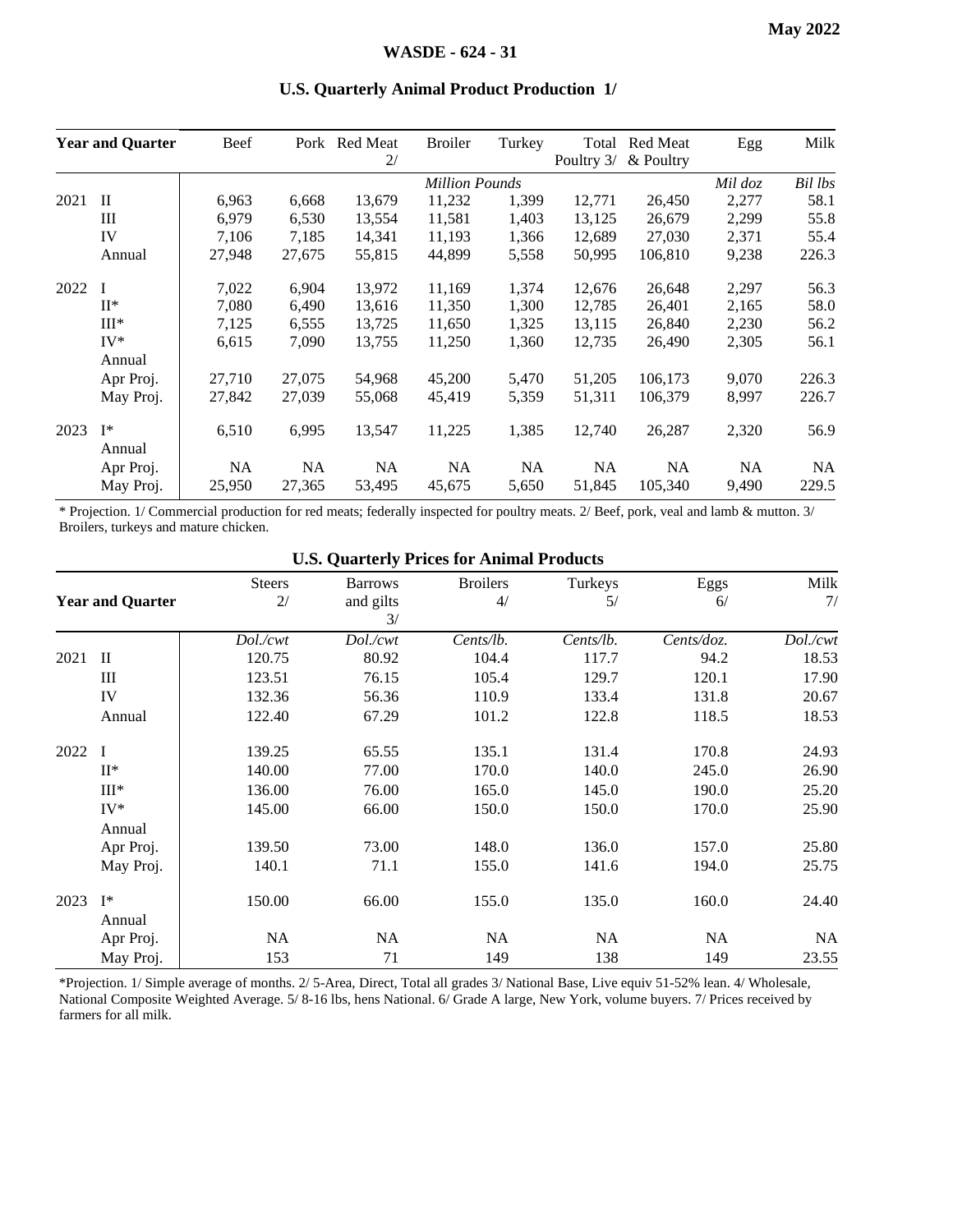|  |  | <b>U.S. Meats Supply and Use</b> |  |  |
|--|--|----------------------------------|--|--|
|--|--|----------------------------------|--|--|

|                  |                | <b>Beginning Production</b> |          |           | Total     |                   | Ending        |        | Total Per Capita |
|------------------|----------------|-----------------------------|----------|-----------|-----------|-------------------|---------------|--------|------------------|
|                  |                | stocks                      | 1/       | Imports   | Supply    | <b>Exports</b>    | <b>Stocks</b> | Use    | 2/3/             |
|                  |                |                             |          |           |           | Million Pounds /4 |               |        |                  |
| <b>Beef</b>      | 2021           | 716                         | 28,016   | 3,348     | 32,079    | 3,447             | 676           | 27,956 | 58.9             |
|                  | 2022 Proj. Apr | 676                         | 27,780   | 3,440     | 31,896    | 3,300             | 665           | 27,931 | 58.7             |
|                  | May            | 676                         | 27,910   | 3,545     | 32,131    | 3,356             | 675           | 28,100 | 59.0             |
|                  | 2023 Proj. Apr | NA                          | NA       | NA        | NA        | $\rm NA$          | NA            | NA     | <b>NA</b>        |
|                  | May            | 675                         | 26,018   | 3,200     | 29,893    | 2,930             | 640           | 26,323 | 55.1             |
| Pork             | 2021           | 467                         | 27,690   | 1,180     | 29,337    | 7,030             | 446           | 21,861 | 51.1             |
|                  | 2022 Proj. Apr | 446                         | 27,090   | 1,400     | 28,936    | 6,595             | 465           | 21,876 | 51.0             |
|                  | May            | 446                         | 27,054   | 1,408     | 28,907    | 6,581             | 500           | 21,826 | 50.8             |
|                  | 2023 Proj. Apr | NA                          | $\rm NA$ | NA        | NA        | NA                | NA            | NA     | NA               |
|                  | May            | 500                         | 27,380   | 1,440     | 29,320    | 6,510             | 515           | 22,295 | 51.7             |
| <b>Total Red</b> | 2021           | 1,217                       | 55,906   | 4,892     | 62,015    | 10,481            | 1,147         | 50,388 | 111.5            |
| Meat 5/          | 2022 Proj. Apr | 1,147                       | 55,062   | 5,210     | 61,419    | 9,898             | 1,155         | 50,366 | 111.1            |
|                  | May            | 1,147                       | 55,159   | 5,308     | 61,615    | 9,941             | 1,200         | 50,474 | 111.3            |
|                  | 2023 Proj. Apr | NA                          | NA       | NA        | NA        | $\rm NA$          | NA            | NA     | NA               |
|                  | May            | 1,200                       | 53,587   | 5,010     | 59,797    | 9,444             | 1,179         | 49,174 | 108.3            |
| <b>Broiler</b>   | 2021           | 830                         | 44,419   | 155       | 45,403    | 7,367             | 705           | 37,331 | 96.5             |
|                  | 2022 Proj. Apr | 705                         | 44,716   | 148       | 45,570    | 7,365             | 730           | 37,475 | 96.6             |
|                  | May            | 705                         | 44,933   | 178       | 45,816    | 7,376             | 750           | 37,690 | 97.2             |
|                  | 2023 Proj. Apr | $\rm NA$                    | $\rm NA$ | $\rm NA$  | NA        | $\rm NA$          | NA            | NA     | $\rm NA$         |
|                  | May            | 750                         | 45,186   | 152       | 46,088    | 7,465             | 750           | 37,873 | 97.3             |
| Turkey           | 2021           | 223                         | 5,558    | $22\,$    | 5,804     | 549               | 166           | 5,089  | 15.3             |
|                  | 2022 Proj. Apr | 166                         | 5,470    | 25        | 5,661     | 375               | 165           | 5,121  | 15.4             |
|                  | May            | 166                         | 5,359    | 28        | 5,553     | 372               | 150           | 5,031  | 15.1             |
|                  | 2023 Proj. Apr | $\rm NA$                    | $\rm NA$ | $\rm NA$  | NA        | $\rm NA$          | $\rm NA$      | NA     | <b>NA</b>        |
|                  | May            | 150                         | 5,650    | $28\,$    | 5,828     | 395               | 170           | 5,263  | 15.7             |
| Total            | 2021           | 1,057                       | 50,514   | 180       | 51,751    | 7,961             | 874           | 42,916 | 113.3            |
| Poultry 6/       | 2022 Proj. Apr | 874                         | 50,721   | 176       | 51,771    | 7,788             | 899           | 43,084 | 113.5            |
|                  | May            | 874                         | 50,824   | 210       | 51,908    | 7,796             | 904           | 43,208 | 113.7            |
|                  | 2023 Proj. Apr | NA                          | NA       | <b>NA</b> | <b>NA</b> | NA                | NA            | NA     | NA               |
|                  | May            | 904                         | 51,356   | 183       | 52,443    | 7,908             | 924           | 43,611 | 114.4            |
| Red Meat &       | 2021           | 2,274                       | 106,420  | 5,072     | 113,767   | 18,442            | 2,021         | 93,304 | 224.8            |
| Poultry          | 2022 Proj. Apr | 2,021                       | 105,783  | 5,386     | 113,190   | 17,686            | 2,054         | 93,450 | 224.6            |
|                  | May            | 2,021                       | 105,984  | 5,518     | 113,523   | 17,737            | 2,104         | 93,682 | 225.1            |
|                  | 2023 Proj. Apr | NA                          | NA       | NA        | NA        | NA                | $\rm NA$      | NA     | $\rm NA$         |
|                  | May            | 2,104                       | 104,943  | 5,193     | 112,240   | 17,352            | 2,103         | 92,785 | 222.7            |

1/ Total including farm production for red meats and, for poultry, federally inspected plus non-federally inspected, less condemnations. 2/ Pounds, retail-weight basis for red meat and broilers; certified ready-to-cook weight for turkey. 3/ Population source: Dept. of Commerce. 4/ Carcass weight for red meats and certified ready-to-cook weight for poultry. 5/ Beef, pork, veal, lamb and mutton. 6/ Broilers, turkeys and mature chicken.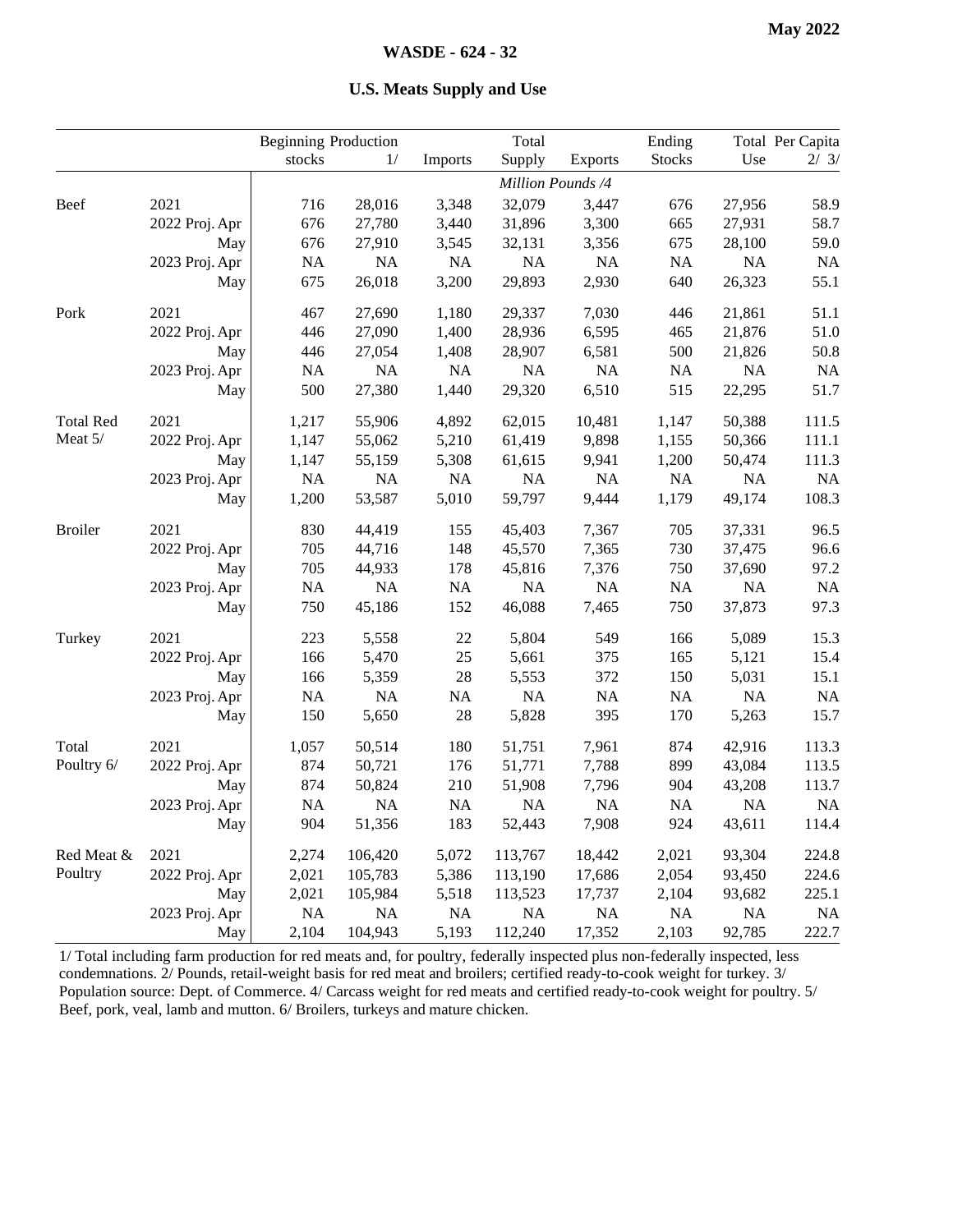|                         | 2020    | 2021    | 2022 Proj.           | 2022 Proj. | 2023 Proj. | 2023 Proj. |
|-------------------------|---------|---------|----------------------|------------|------------|------------|
|                         |         |         | Apr                  | May        | Apr        | May        |
| Eggs                    |         |         | <b>Million Dozen</b> |            |            |            |
| Supply                  |         |         |                      |            |            |            |
| <b>Beginning Stocks</b> | 31.6    | 24.5    | 19.1                 | 19.1       | <b>NA</b>  | 19.0       |
| Production              | 9,291.8 | 9,237.8 | 9,070.0              | 8,996.8    | <b>NA</b>  | 9,490.0    |
| Imports                 | 15.5    | 18.2    | 48.5                 | 45.1       | <b>NA</b>  | 28.5       |
| <b>Total Supply</b>     | 9,338.9 | 9,280.5 | 9,137.6              | 9,061.0    | <b>NA</b>  | 9,537.5    |
| Use                     |         |         |                      |            |            |            |
| <b>Exports</b>          | 344.0   | 392.3   | 277.0                | 281.1      | <b>NA</b>  | 320.0      |
| <b>Hatching Use</b>     | 1,078.5 | 1.103.7 | 1.130.4              | 1,130.9    | <b>NA</b>  | 1,140.0    |
| <b>Ending Stocks</b>    | 24.5    | 19.1    | 19.0                 | 19.0       | NA         | 21.0       |
| Disappearance           |         |         |                      |            |            |            |
| Total                   | 7,891.8 | 7.765.4 | 7.711.2              | 7,630.0    | <b>NA</b>  | 8,056.5    |
| Per Capita (number)     | 285.5   | 280.5   | 277.8                | 274.8      | <b>NA</b>  | 289.0      |

### **U.S. Egg Supply and Use**

### **U.S. Milk Supply and Use**

|                         | 2020  | 2021  | 2022 Proj.            | 2022 Proj. | 2023 Proj. | 2023 Proj. |
|-------------------------|-------|-------|-----------------------|------------|------------|------------|
|                         |       |       | Apr                   | May        | Apr        | May        |
| Milk                    |       |       | <b>Billion Pounds</b> |            |            |            |
| Production              | 223.3 | 226.3 | 226.3                 | 226.7      | <b>NA</b>  | 229.5      |
| Farm Use                | 1.1   | 1.0   | 1.1                   | 1.1        | NA         | 1.1        |
| <b>Fat Basis Supply</b> |       |       |                       |            |            |            |
| <b>Beginning Stocks</b> | 13.6  | 15.6  | 14.3                  | 14.3       | <b>NA</b>  | 12.9       |
| Marketings              | 222.2 | 225.2 | 225.3                 | 225.6      | <b>NA</b>  | 228.4      |
| Imports                 | 6.8   | 6.5   | 6.4                   | 6.6        | NA         | 6.6        |
| <b>Total Supply</b>     | 242.6 | 247.4 | 246.0                 | 246.5      | NA         | 247.9      |
| Fat Basis Use           |       |       |                       |            |            |            |
| <b>Exports</b>          | 9.3   | 11.6  | 11.5                  | 12.0       | <b>NA</b>  | 11.5       |
| <b>Ending Stocks</b>    | 15.6  | 14.3  | 12.9                  | 12.9       | <b>NA</b>  | 13.6       |
| Domestic Use            | 217.8 | 221.4 | 221.6                 | 221.6      | NA         | 222.8      |
| Skim-solid Basis Supply |       |       |                       |            |            |            |
| <b>Beginning Stocks</b> | 10.2  | 10.9  | 11.0                  | 11.1       | <b>NA</b>  | 11.0       |
| Marketings              | 222.2 | 225.2 | 225.3                 | 225.6      | <b>NA</b>  | 228.4      |
| Imports                 | 5.6   | 5.8   | 5.8                   | 5.9        | NA         | 6.0        |
| <b>Total Supply</b>     | 238.0 | 241.9 | 242.1                 | 242.6      | NA         | 245.4      |
| Skim-solid Basis Use    |       |       |                       |            |            |            |
| <b>Exports</b>          | 47.2  | 51.1  | 50.3                  | 49.9       | <b>NA</b>  | 51.0       |
| <b>Ending Stocks</b>    | 10.9  | 11.1  | 11.0                  | 11.0       | <b>NA</b>  | 11.7       |
| Domestic Use            | 179.9 | 179.7 | 180.8                 | 181.7      | NA         | 182.7      |

Dairy domestic use for 2020 includes additional milk marketed but not processed. Note: Totals may not add due to rounding.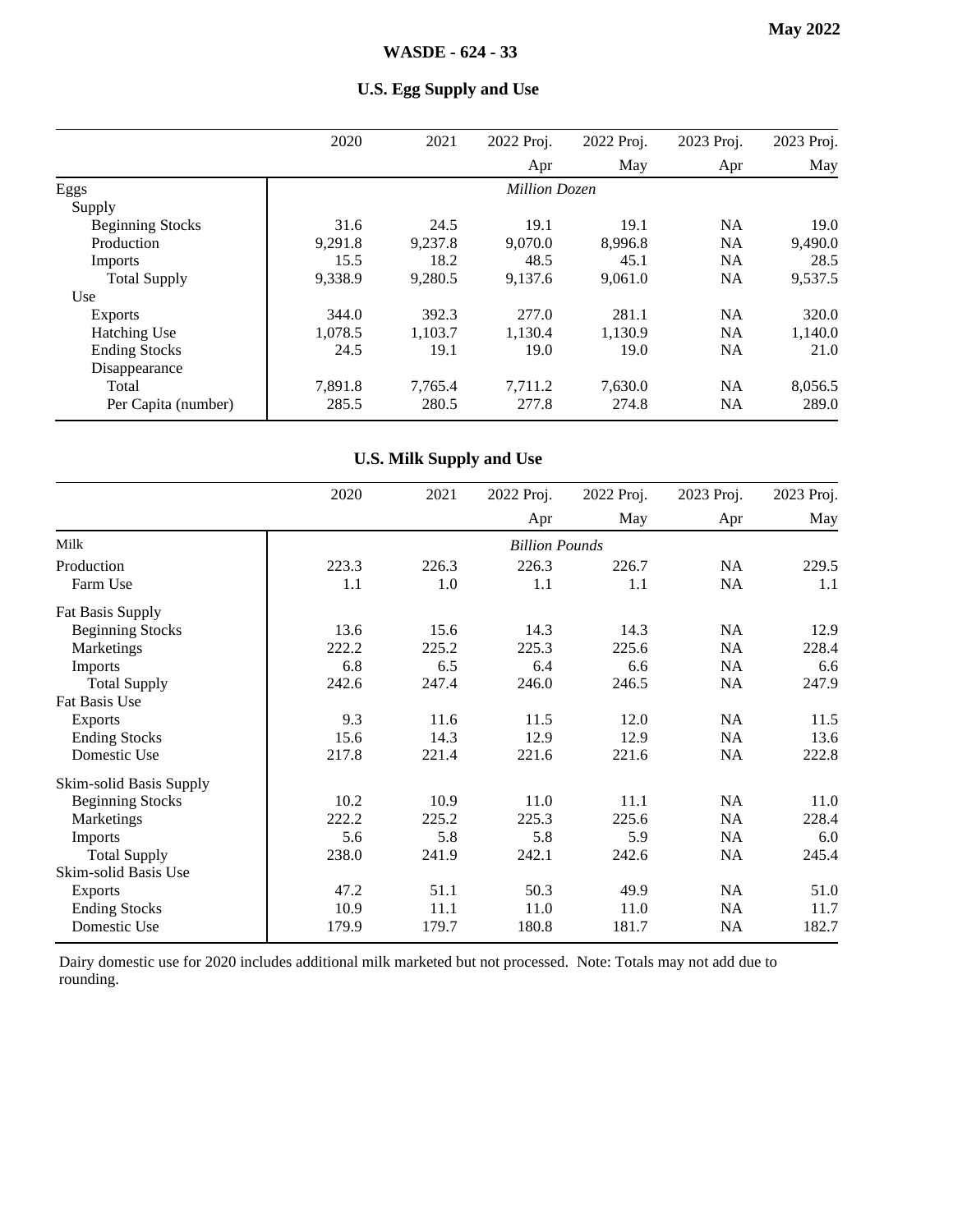|                   | 2020   | 2021   | 2022 Proj.             | 2022 Proj. | 2023 Proj. | 2023 Proj. |
|-------------------|--------|--------|------------------------|------------|------------|------------|
|                   |        |        | Apr                    | May        | Apr        | May        |
| Product Prices 1/ |        |        | Dollars Per Pound      |            |            |            |
| Cheese            | 1.9236 | 1.6755 | 2.150                  | 2.175      | <b>NA</b>  | 2.040      |
| <b>Butter</b>     | 1.5808 | 1.7325 | 2.640                  | 2.650      | <b>NA</b>  | 2.350      |
| Nonfat Dry Milk   | 1.0417 | 1.2693 | 1.745                  | 1.715      | <b>NA</b>  | 1.580      |
| Dry Whey          | 0.3621 | 0.5744 | 0.690                  | 0.655      | <b>NA</b>  | 0.520      |
|                   |        |        | <b>Dollars Per Cwt</b> |            |            |            |
| Milk Prices 2/    |        |        |                        |            |            |            |
| Class III         | 18.16  | 17.08  | 22.75                  | 22.75      | <b>NA</b>  | 20.50      |
| Class IV          | 13.49  | 16.09  | 24.05                  | 23.80      | <b>NA</b>  | 21.40      |
| All Milk $3/$     | 18.13  | 18.53  | 25.80                  | 25.75      | NA         | 23.55      |

#### **U.S. Dairy Prices**

All prices are January-December averages. 1/ Simple average of monthly prices calculated by AMS from weekly average dairy product prices for class price computations. 2/ Annual Class III and Class IV prices are the simple averages of monthly minimum Federal order milk prices paid by regulated plants for milk used in the respective classes. All milk price is the simple average of monthly prices received by farmers for milk at average test. 3/ Does not reflect any deductions from producers as authorized by legislation.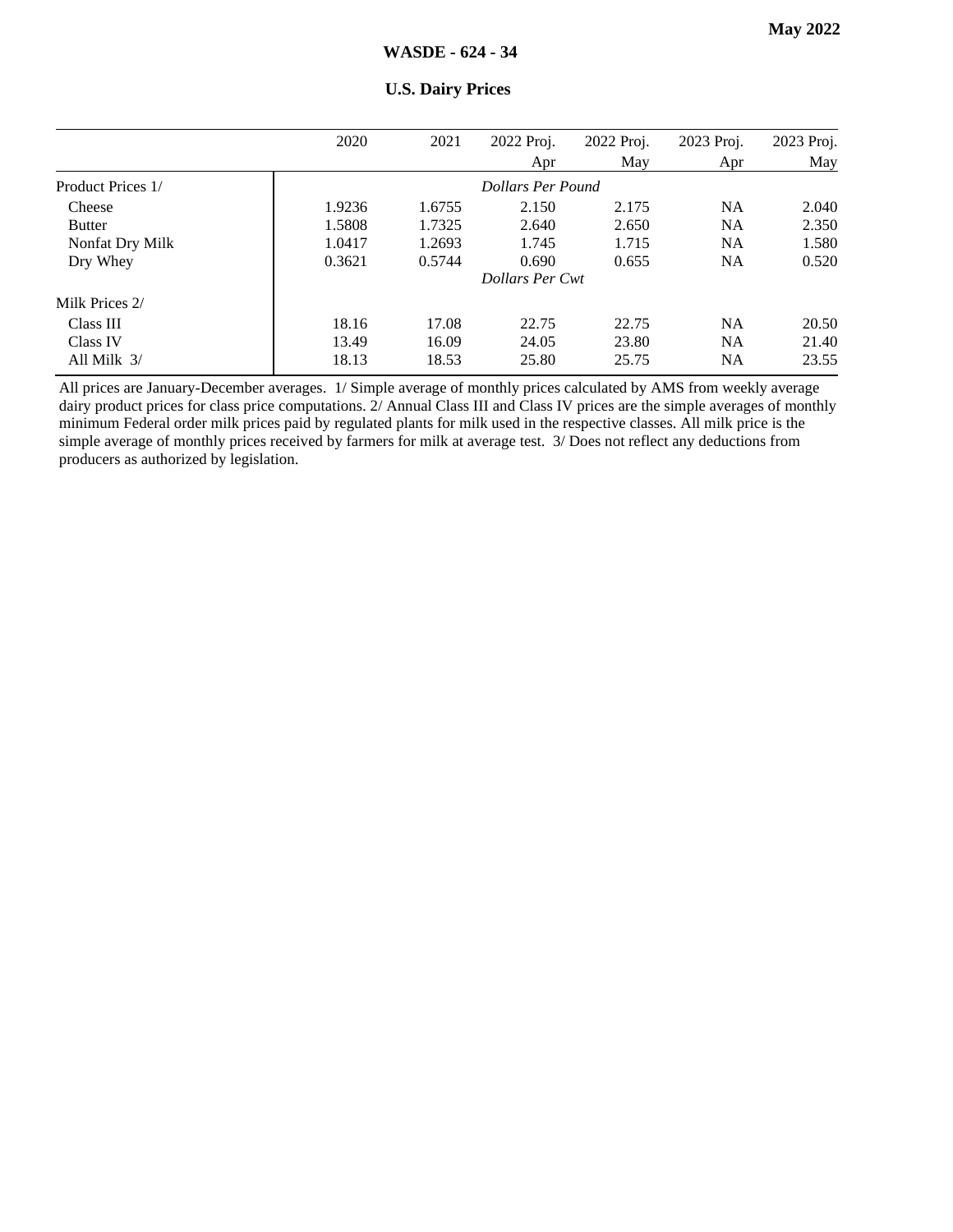#### **WASDE - 624 - 35**

#### **Reliability of May Projections 1/**

Note: Tables on pages 35-37 present a record of the May projection and the final Estimate. Using world wheat production as an example, the "root mean square error" means that chances are 2 out of 3 that the current forecast will not be above or below the final estimate by more than 3.1 percent. Chances are 9 out of 10 (90% confidence level) that the difference will not exceed 5.1 percent. The average difference between the May projection and the final estimate is 16.1 million tons, ranging from 1.7 million to 35 million tons. The May projection has been below the estimate 24 times and above 17 times.

|                                    |              |            | Differences between forecast and final estimate |                            |         |              |                  |  |
|------------------------------------|--------------|------------|-------------------------------------------------|----------------------------|---------|--------------|------------------|--|
|                                    |              | 90 percent |                                                 |                            |         |              | Years            |  |
|                                    | Root mean    | confidence |                                                 |                            |         | <b>Below</b> | Above            |  |
|                                    | square error | interval   | Average                                         | Smallest                   | Largest | Final        | Final            |  |
| <b>WHEAT</b>                       | Percent      |            |                                                 | <b>Million Metric Tons</b> |         |              |                  |  |
| Production                         |              |            |                                                 |                            |         |              |                  |  |
| World                              | 3.1          | 5.1        | 16.1                                            | 1.7                        | 35.0    | 24           | 17               |  |
| U.S.                               | 6.8          | 11.5       | 3.0                                             | 0.0                        | 9.8     | 21           | 20               |  |
| Foreign                            | 3.2          | 5.4        | 14.9                                            | 1.6                        | 32.9    | 23           | 18               |  |
| <b>Exports</b>                     |              |            |                                                 |                            |         |              |                  |  |
| World                              | 5.9          | 9.9        | 6.0                                             | 0.1                        | 17.6    | 27           | 14               |  |
| U.S.                               | 12.3         | 20.7       | 3.0                                             | 0.0                        | 10.2    | 23           | 17               |  |
| Foreign                            | 6.8          | 11.5       | 5.7                                             | 0.4                        | 17.8    | 29           | 12               |  |
| Domestic Use                       |              |            |                                                 |                            |         |              |                  |  |
| World                              | 2.2          | 3.7        | 10.5                                            | 0.3                        | 28.3    | 26           | 15               |  |
| U.S.                               | 7.1          | 12.0       | 1.7                                             | 0.1                        | 6.4     | 20           | 21               |  |
| Foreign                            | 2.2          | 3.7        | 10.1                                            | 0.2                        | 28.0    | 27           | 14               |  |
| <b>Ending Stocks</b><br>World      | 9.9          | 16.6       |                                                 |                            | 35.9    | 24           |                  |  |
| U.S.                               | 20.3         | 34.3       | 12.4<br>3.6                                     | 0.2<br>0.1                 | 14.1    | 22           | 17<br>19         |  |
|                                    |              | 16.8       | 10.6                                            | 2.5                        | 31.0    | 24           | 17               |  |
| Foreign<br><b>COARSE GRAINS 2/</b> | 10.0         |            |                                                 |                            |         |              |                  |  |
| Production                         |              |            |                                                 |                            |         |              |                  |  |
| World                              | 3.6          | 6.1        | 26.3                                            | 1.1                        | 103.6   | $20\,$       | 21               |  |
| U.S.                               | 13.7         | 23.1       | 21.1                                            | 0.9                        | 103.8   | $22\,$       | 19               |  |
| Foreign                            | 2.7          | 4.5        | 14.3                                            | 0.2                        | 42.8    | 20           | 21               |  |
| <b>Exports</b>                     |              |            |                                                 |                            |         |              |                  |  |
| World                              | 7.4          | 12.5       | 7.6                                             | 1.2                        | 20.9    | 29           | 12               |  |
| U.S.                               | 26.9         | 45.4       | 8.3                                             | 0.1                        | 29.5    | 19           | $22\,$           |  |
| Foreign                            | 13.3         | 22.4       | 6.4                                             | 0.3                        | 20.8    | 28           | 13               |  |
| Domestic Use                       |              |            |                                                 |                            |         |              |                  |  |
| World                              | $2.0\,$      | 3.3        | 15.2                                            | 0.4                        | 68.4    | 22           | 19               |  |
| U.S.                               | 5.8          | 9.8        | 8.0                                             | 0.2                        | 38.4    | 25           | 16               |  |
| Foreign                            | $2.0\,$      | 3.4        | 12.2                                            | $0.2\,$                    | 32.8    | 21           | $20\,$           |  |
| <b>Ending Stocks</b>               |              |            |                                                 |                            |         |              |                  |  |
| World                              | 20.8         | 35.0       | 25.7                                            | 2.6                        | 155.8   | 25           | 16               |  |
| U.S.                               | 57.5         | 96.8       | 17.1                                            | 1.3                        | 57.6    | 19           | $22\,$           |  |
| Foreign                            | 18.1         | 30.5       | 14.4                                            | 0.0                        | 145.0   | 28           | 13               |  |
| RICE, milled                       |              |            |                                                 |                            |         |              |                  |  |
| Production                         |              |            |                                                 |                            |         |              |                  |  |
| World                              | 2.3          | 4.0        | 6.8                                             | 0.0                        | 21.8    | 25           | 16               |  |
| U.S.                               | 7.9          | 13.3       | 0.4                                             | 0.0                        | 1.1     | 22           | 19               |  |
| Foreign                            | 2.4          | 4.0        | 6.8                                             | 0.4                        | 22.0    | 25           | $16\,$           |  |
| <b>Exports</b>                     |              |            |                                                 |                            |         |              |                  |  |
| World                              | 9.7          | 16.3       | 1.9                                             | 0.1                        | $7.5$   | 30           | 11               |  |
| U.S.                               | 11.6         | 19.5       | 0.2                                             | 0.0                        | 1.0     | 19           | 17               |  |
| Foreign                            | 10.4         | 17.5       | 1.8                                             | 0.2                        | 7.1     | 30           | 11               |  |
| Domestic Use<br>World              | 1.8          | 3.1        | 4.7                                             | 0.0                        | 19.4    | $27\,$       | 14               |  |
| U.S.                               | 9.3          | 15.7       | 0.2                                             | $0.0\,$                    | 0.7     | 15           | 25               |  |
| Foreign                            | 1.9          | 3.1        | 4.7                                             | 0.2                        | 20.0    | 28           | 13               |  |
| <b>Ending Stocks</b>               |              |            |                                                 |                            |         |              |                  |  |
| World                              | 14.0         | 23.6       | 6.8                                             | 0.1                        | 26.7    | 28           | 13               |  |
| U.S.                               | 35.3         | 59.4       | 0.3                                             | 0.0                        | 0.9     | 21           | 18               |  |
| Foreign                            | 15.3         | 25.8       | 6.8                                             | 0.1                        | 26.3    | 28           | 13               |  |
| 1/ Footnotes at end of table.      |              |            |                                                 |                            |         |              | <b>CONTINUED</b> |  |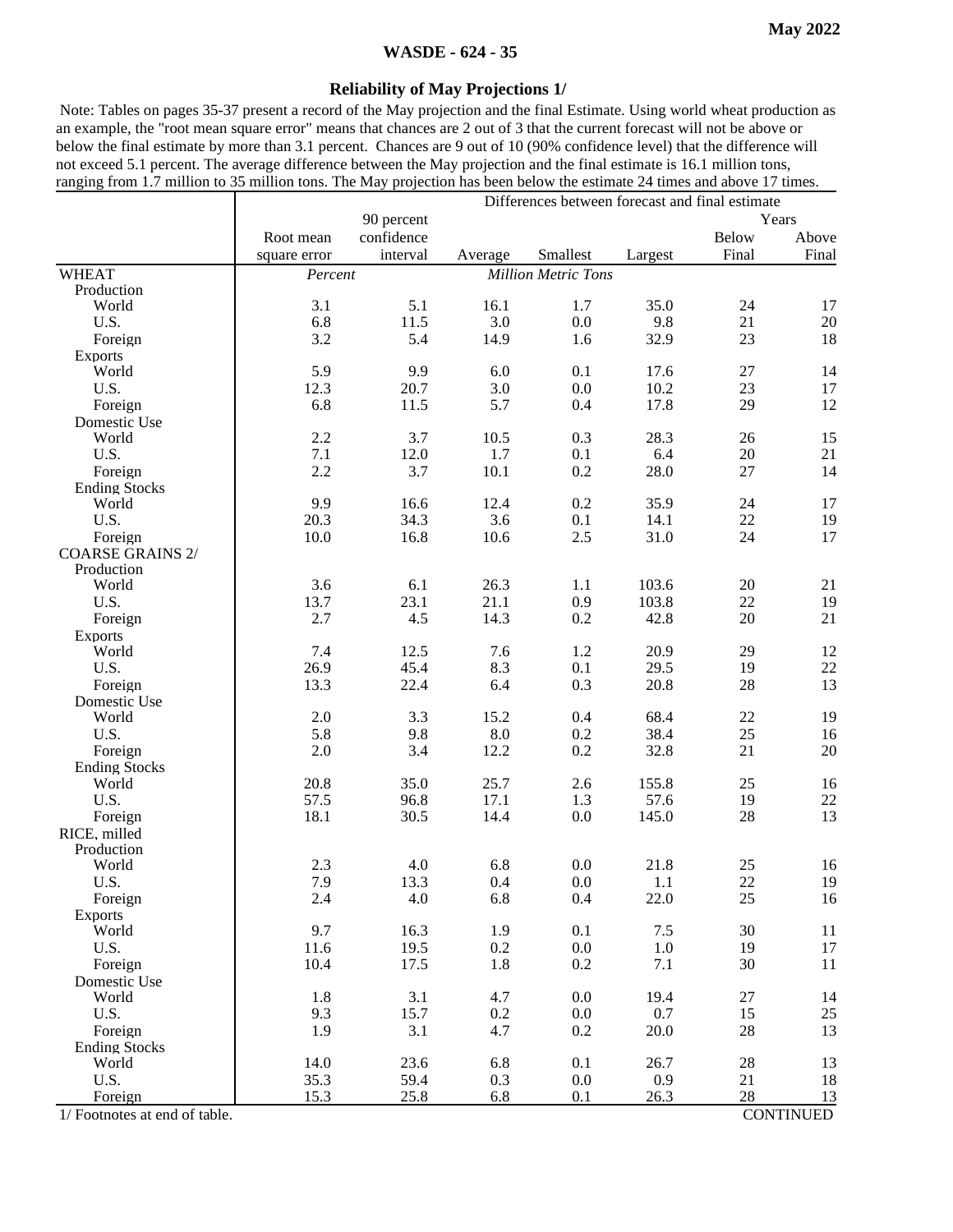|                      |              | Differences between forecast and final estimate |         |                            |         |       |                  |
|----------------------|--------------|-------------------------------------------------|---------|----------------------------|---------|-------|------------------|
|                      |              | 90 percent                                      |         |                            |         |       | Years            |
|                      | Root mean    | confidence                                      |         |                            |         | Below | Above            |
|                      | square error | interval                                        | Average | Smallest                   | Largest | Final | Final            |
| <b>SOYBEANS</b>      | Percent      |                                                 |         | <b>Million Metric Tons</b> |         |       |                  |
| Production           |              |                                                 |         |                            |         |       |                  |
| World                | NA           | NA                                              | 12.5    | 0.4                        | 34.8    | 7     | $\sqrt{6}$       |
| U.S.                 | 8.9          | 15.0                                            | 4.7     | 0.0                        | 16.1    | 22    | 19               |
| Foreign              | NA           | NA                                              | 8.5     | 0.2                        | 35.6    | 8     | 5                |
| Exports              |              |                                                 |         |                            |         |       |                  |
| World                | NA           | NA                                              | 6.6     | 0.4                        | 17.6    | 10    | $\mathfrak{Z}$   |
| U.S.                 | 15.3         | 25.8                                            | 3.3     | 0.0                        | 11.3    | 22    | 18               |
| Foreign              | NA           | NA                                              | 4.9     | 0.7                        | 18.7    | 10    | 3                |
| Domestic Use         |              |                                                 |         |                            |         |       |                  |
| World                | NA           | NA                                              | 7.7     | 1.2                        | 18.9    | 6     | $\tau$           |
| U.S.                 | 6.1          | 10.3                                            | 1.9     | 0.2                        | 7.5     | 25    | 16               |
| Foreign              | NA           | NA                                              | 7.2     | 0.2                        | 18.6    | 6     | $\overline{7}$   |
| <b>Ending Stocks</b> |              |                                                 |         |                            |         |       |                  |
| World                | <b>NA</b>    | NA                                              | 9.6     | 1.5                        | 20.7    | 6     | $\boldsymbol{7}$ |
| U.S.                 | 71.1         | 119.7                                           | 3.5     | 0.2                        | 13.3    | 14    | $27\,$           |
| Foreign              | NA           | NA                                              | 6.4     | 0.1                        | 15.7    | 8     | 5                |
| <b>COTTON</b>        |              | Million 480-Pound Bales                         |         |                            |         |       |                  |
| Production           |              |                                                 |         |                            |         |       |                  |
| World                | 6.1          | 10.3                                            | 4.3     | 0.1                        | 16.7    | 24    | 17               |
| U.S.                 | 12.0         | 20.2                                            | 1.6     | 0.1                        | 5.5     | 20    | 21               |
| Foreign              | 6.1          | 10.3                                            | 3.3     | 0.1                        | 12.2    | 22    | 19               |
| Exports              |              |                                                 |         |                            |         |       |                  |
| World                | 10.0         | 16.9                                            | 2.2     | 0.1                        | 12.4    | 24    | 17               |
| U.S.                 | 28.8         | 48.5                                            | 1.4     | 0.1                        | 3.9     | 24    | 17               |
| Foreign              | 12.9         | 21.7                                            | 1.6     | 0.1                        | 10.4    | 23    | 18               |
| Domestic Use         |              |                                                 |         |                            |         |       |                  |
| World                | 4.8          | 8.1                                             | 3.3     | 0.1                        | 17.2    | 17    | 24               |
| U.S.                 | 10.1         | 17.1                                            | 0.5     | 0.0                        | 1.4     | 18    | $22\,$           |
| Foreign              | 4.9          | 8.2                                             | 3.3     | 0.0                        | 16.6    | 19    | 22               |
| <b>Ending Stocks</b> |              |                                                 |         |                            |         |       |                  |
| World                | 17.4         | 29.3                                            | 6.6     | 1.0                        | 18.1    | 26    | 15               |
| U.S.                 | 44.5         | 74.9                                            | 1.5     | 0.0                        | 4.3     | 19    | $22\,$           |
| Foreign              | 16.6         | 27.9                                            | 5.6     | 0.1                        | 17.2    | 26    | 15               |

1/ Marketing years 1981/82 through 2021/22 for grains, soybeans (U.S. only), and cotton. Final for grains, soybeans, and cotton is defined as the first November estimate following the marketing year for 1981/82 through 2020/21, and for 2021/22 the last month's estimate. 2/ Includes corn, sorghum, barley, oats, rye, millet, and mixed grain.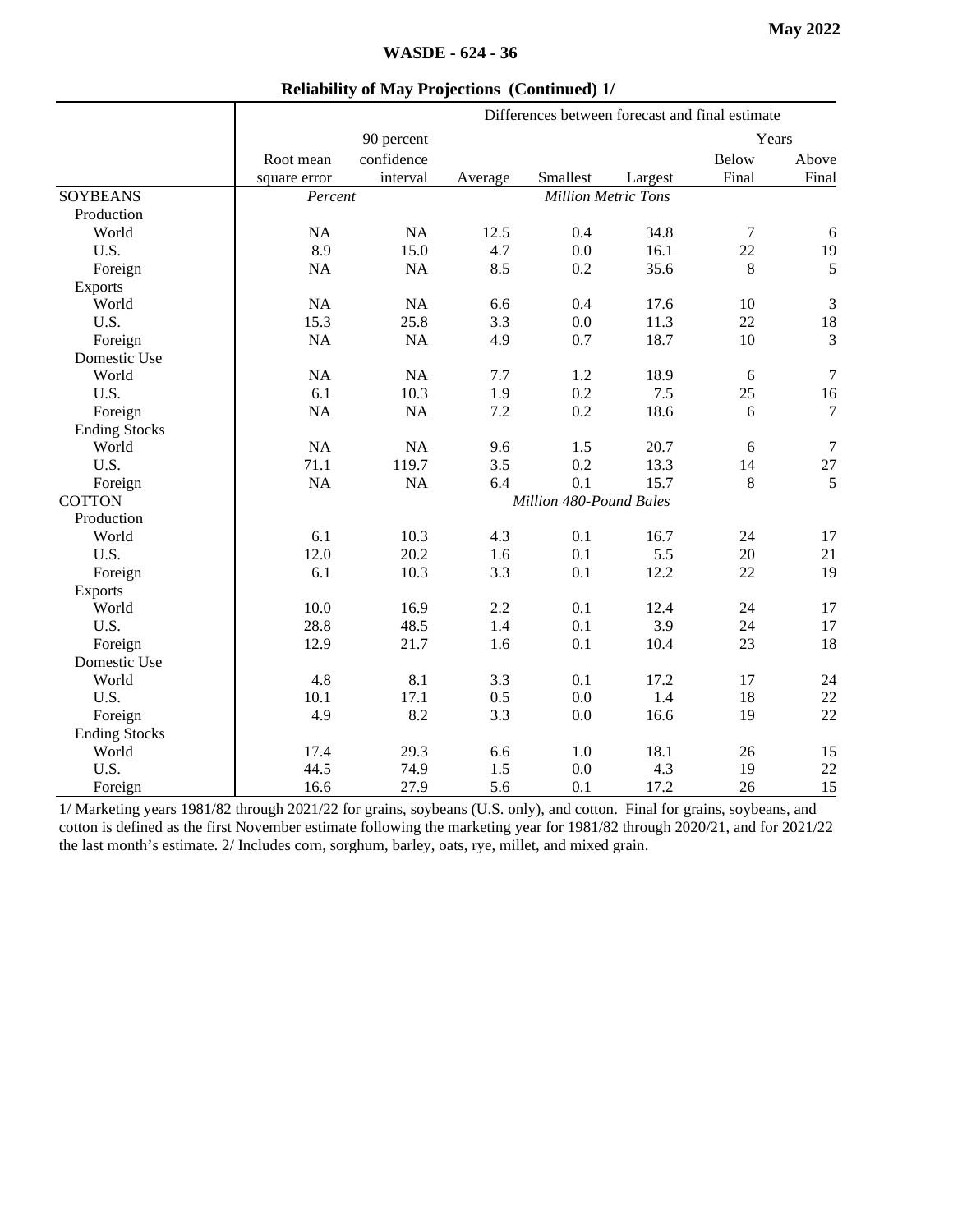| <b>Reliability of United States May Projections 1/</b> |  |  |
|--------------------------------------------------------|--|--|
|                                                        |  |  |

|                      | Differences between forecast and final estimate |                            |              |                        |         |              |       |
|----------------------|-------------------------------------------------|----------------------------|--------------|------------------------|---------|--------------|-------|
|                      |                                                 | 90 percent                 |              |                        | Years   |              |       |
|                      | Root mean                                       | confidence                 |              |                        |         | <b>Below</b> | Above |
|                      | square error                                    | interval                   | Average      | Smallest               | Largest | Final        | Final |
| <b>CORN</b>          | Percent                                         |                            |              | <b>Million Bushels</b> |         |              |       |
| Production           | 14.6                                            | 24.6                       | 756          | 8                      | 4,010   | 18           | 23    |
| Exports              | 28.2                                            | 47.6                       | 303          | $\overline{0}$         | 1,100   | 20           | 20    |
| Domestic Use         | 6.2                                             | 10.4                       | 312          | 11                     | 1,538   | 26           | 15    |
| <b>Ending Stocks</b> | 68.0                                            | 114.6                      | 617          | 41                     | 2,091   | 19           | 22    |
| <b>SORGHUM</b>       |                                                 |                            |              |                        |         |              |       |
| Production           | 19.6                                            | 33.0                       | 83           | $\boldsymbol{0}$       | 228     | 21           | 19    |
| <b>Exports</b>       | 35.4                                            | 59.6                       | 47           | $\mathbf{0}$           | 190     | 20           | 20    |
| Domestic Use         | 27.3                                            | 46.0                       | 55           | $\boldsymbol{0}$       | 162     | 17           | 23    |
| <b>Ending Stocks</b> | 69.0                                            | 116.2                      | 46           | $\mathbf{1}$           | 238     | 16           | 25    |
| <b>BARLEY</b>        |                                                 |                            |              |                        |         |              |       |
| Production           | 15.0                                            | 25.3                       | 27           | 1                      | 206     | 16           | 25    |
| Exports              | 75.8                                            | 127.6                      | 13           | $\boldsymbol{0}$       | 92      | 21           | 16    |
| Domestic Use         | 11.5                                            | 19.4                       | 28           | $\boldsymbol{0}$       | 95      | 18           | 22    |
| <b>Ending Stocks</b> | 22.7                                            | 38.2                       | 22           | $\overline{0}$         | 78      | 18           | 22    |
| <b>OATS</b>          |                                                 |                            |              |                        |         |              |       |
| Production           | 25.4                                            | 42.7                       | 30           | 1                      | 231     | 9            | 32    |
| <b>Exports</b>       | 108.0                                           | 181.8                      | $\mathbf{1}$ | $\mathbf{0}$           | 8       | 10           | 12    |
| Domestic Use         | 11.0                                            | 18.6                       | 20           | $\Omega$               | 160     | 13           | 27    |
| <b>Ending Stocks</b> | 34.7                                            | 58.5                       | 16           | $\overline{0}$         | 77      | 13           | 24    |
| <b>SOYBEAN MEAL</b>  |                                                 | <b>Thousand Short Tons</b> |              |                        |         |              |       |
| Production           | 5.5                                             | 9.3                        | 1,278        | $\overline{0}$         | 5,344   | 26           | 14    |
| <b>Exports</b>       | 17.3                                            | 29.1                       | 949          | $\overline{0}$         | 2,750   | 24           | 16    |
| Domestic Use         | 4.3                                             | 7.3                        | 828          | 24                     | 4,950   | 22           | 19    |
| <b>Ending Stocks</b> | 41.3                                            | 69.5                       | 55           | $\Omega$               | 388     | 12           | 18    |
| <b>SOYBEAN OIL</b>   | <b>Million Pounds</b>                           |                            |              |                        |         |              |       |
| Production           | 5.3                                             | 8.9                        | 638          | 18                     | 2,500   | 29           | 12    |
| <b>Exports</b>       | 34.5                                            | 58.1                       | 473          | 25                     | 1,700   | 24           | 17    |
| Domestic Use         | 4.0                                             | 6.7                        | 478          | 8                      | 1,800   | 24           | 17    |
| <b>Ending Stocks</b> | 35.8                                            | 60.3                       | 448          | 24                     | 1,702   | 25           | 16    |
| ANIMAL PROD.         | <b>Million Pounds</b>                           |                            |              |                        |         |              |       |
| Beef                 | 3.7                                             | 6.3                        | 699          | 40                     | 2,727   | 19           | 9     |
| Pork                 | 3.3                                             | 5.6                        | 533          | 40                     | 1,722   | 17           | 10    |
| <b>Broilers</b>      | 2.4                                             | 4.0                        | 654          | 75                     | 1,640   | 12           | 16    |
| Turkeys              | 4.0                                             | 6.8                        | 173          | $\overline{c}$         | 500     | 12           | 16    |
|                      |                                                 |                            |              |                        |         |              |       |
|                      |                                                 |                            |              | <b>Million Dozen</b>   |         |              |       |
| Eggs                 | 1.9                                             | 3.2                        | 117          | $\mathfrak{D}$         | 400     | 17           | 11    |
|                      |                                                 |                            |              | <b>Billion Pounds</b>  |         |              |       |
| Milk                 | 1.6                                             | 2.7                        | 2.4          | 0.2                    | 6.7     | 13           | 15    |

1/ See pages 35 and 36 for record of reliability for U.S. wheat, rice, soybeans, and cotton. Marketing years 1981/82 through 2021/22 for grains, soybeans, and cotton. Final for grains, soybeans, and cotton is defined as the first November estimate following the marketing year for 1981/82 through 2021/22. Calendar years 1982 through 2021 for meats, eggs, and milk. Final for animal products is defined as the latest annual production estimate published by NASS for 1982-2021.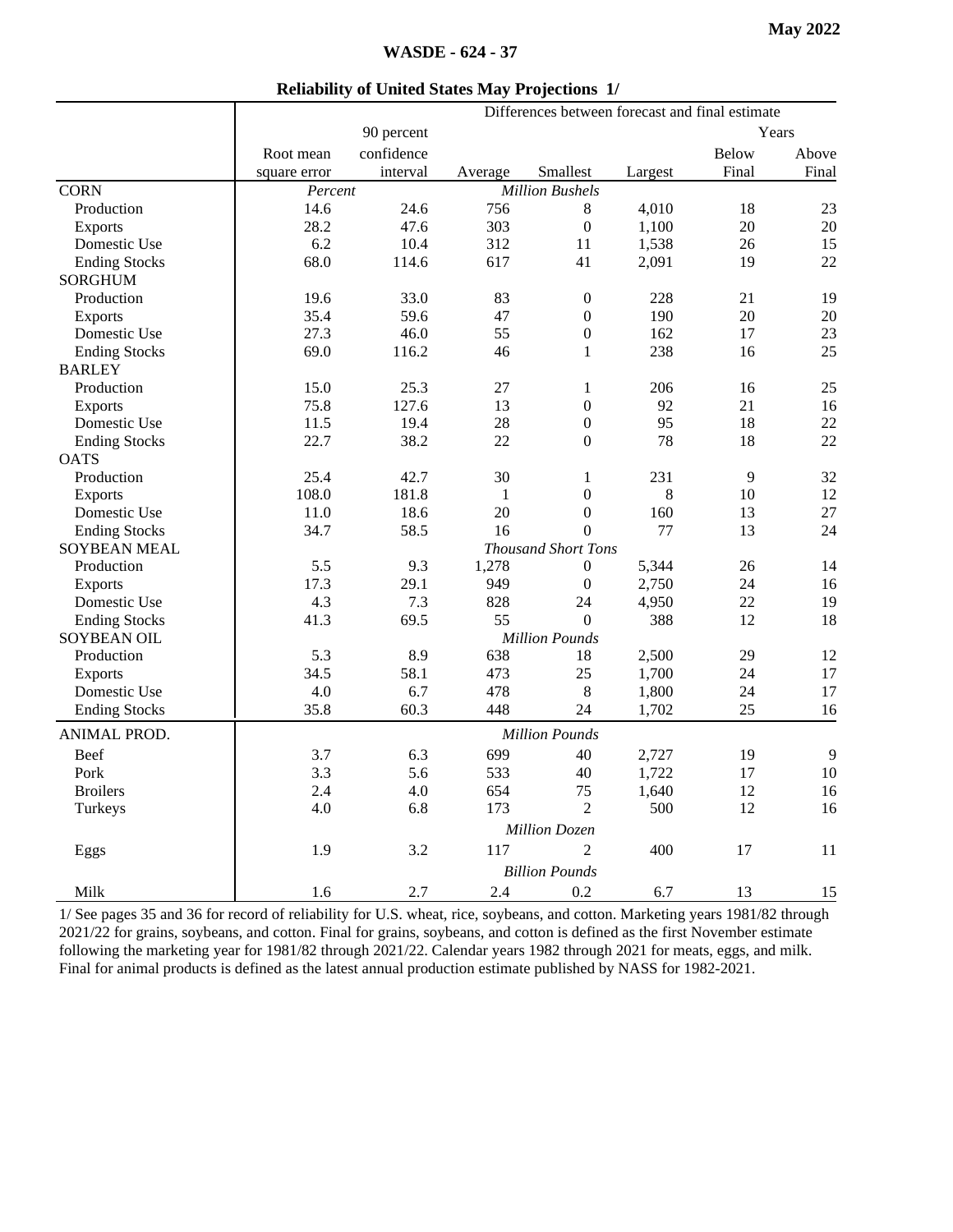## **Related USDA Reports**

The *WASDE* report incorporates information from a number of statistical reports published by USDA and other government agencies. In turn, the *WASDE* report provides a framework for more detailed reports issued by USDA's Economic Research Service and Foreign Agricultural Service. For more information on how the *WASDE* report is prepared, go to: http://www.usda.gov/oce/commodity/wasde.

## **Supply and Demand Database**

The Foreign Agricultural Service publishes Production, Supply, and Demand Online, a comprehensive database of supply and demand balances by commodity for 190 countries and regions at https://apps.fas.usda.gov/psdonline/app/index.html. Data for grains, oilseeds, and cotton are updated monthly and data for other commodities are updated less frequently.

## **Foreign Production Assessments**

Preliminary foreign production assessments and satellite imagery analysis used to prepare the *WASDE* report are provided by the International Production Assessment Division (IPAD) of the Foreign Agricultural Service. IPAD is located at [https://ipad.fas.usda.gov/.](https://gcc02.safelinks.protection.outlook.com/?url=https%3A%2F%2Fipad.fas.usda.gov%2F&data=02%7C01%7C%7C29f32aed80ba45f7952b08d7f1b5f50f%7Ced5b36e701ee4ebc867ee03cfa0d4697%7C0%7C0%7C637243636109752291&sdata=9IpKngEdDfYDP0LIFS2E3Ke9krbVRVdzQF28Zshdfys%3D&reserved=0)

## **Metric Conversion Factors**

| $\mathsf{I}$ Niloyi dili = 2.20402 Founds |               |  |  |  |  |
|-------------------------------------------|---------------|--|--|--|--|
| = Domestic Unit                           | <b>Factor</b> |  |  |  |  |
| bushels                                   | .027216       |  |  |  |  |
| cwt                                       | .045359       |  |  |  |  |
| bushels                                   | .025401       |  |  |  |  |
| bushels                                   | .021772       |  |  |  |  |
| bushels                                   | .014515       |  |  |  |  |
| short tons                                | .907185       |  |  |  |  |
| 480-lb bales                              | .217720       |  |  |  |  |
|                                           |               |  |  |  |  |

#### **1 Hectare = 2.4710 Acres 1 Kilogram = 2.20462 Pounds**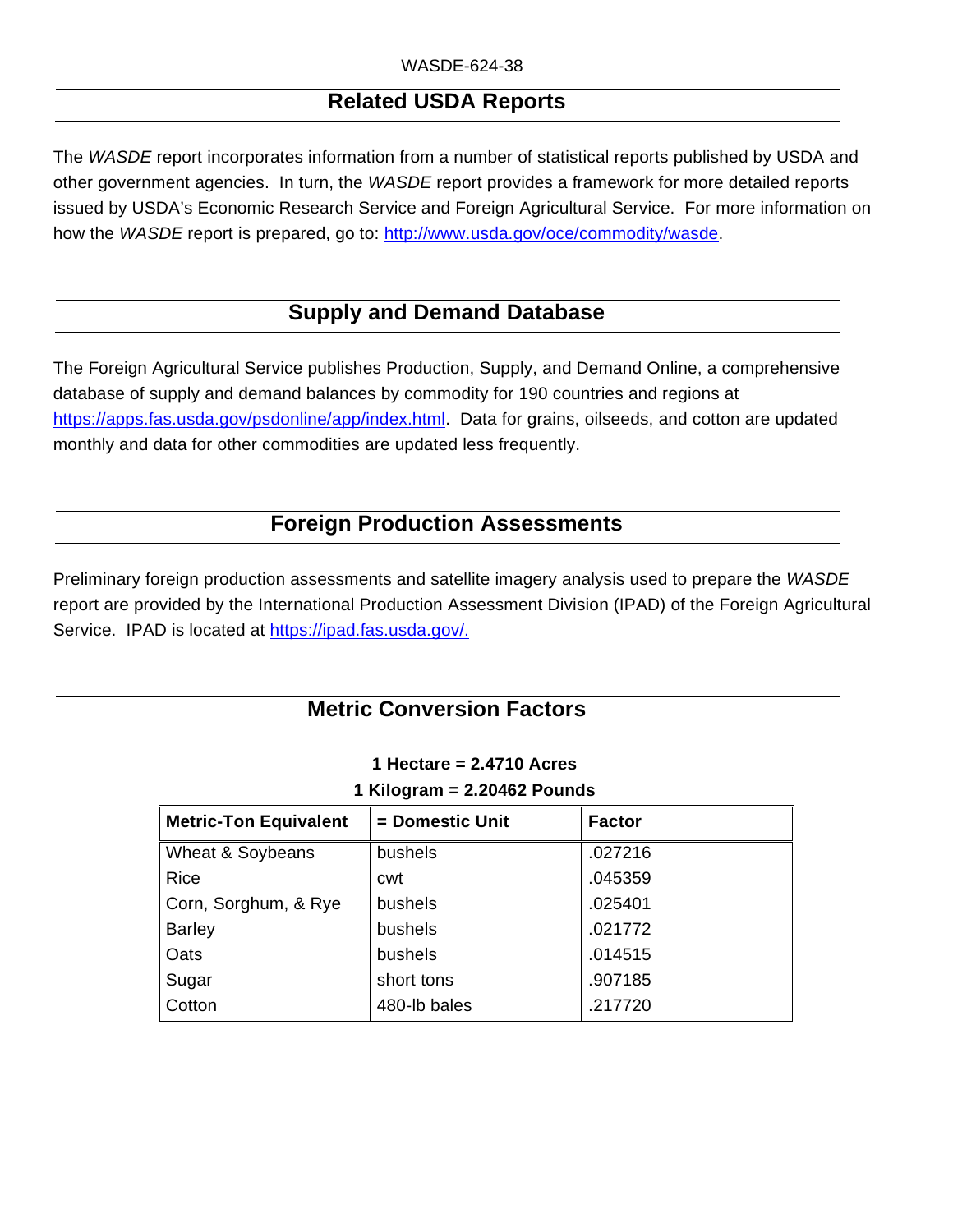(Continued from page 5)

the U.S. cotton projections for 2022/23 include a smaller crop as abandonment is projected to more than double. Production is forecast at 16.5 million bales, based on 12.2 million planted acres as indicated in the March *Prospective Plantings*, but harvested area is expected to fall 1.1 million acres to 9.1 million as limited precipitation in the Southwest suggests more abandonment compared with 2021/22's below-average level. With a higher national yield, production is forecast about 1 million bales lower. With a larger carryin, supplies are projected slightly lower. Exports are also expected to fall slightly, to 14.5 million bales, as the U.S. share of world trade declines. At 2.9 million bales, 2022/23 U.S. ending stocks are projected 500,000 bales lower than the year before, and equivalent to 17 percent of total use. The marketing year average upland farm price is projected at 90 cents per pound, down slightly from the previous year's record high.

For 2021/22, U.S. cotton production is reduced about 100,000 bales from last month to 17.5 million bales. Exports and consumption are unchanged, and ending stocks are estimated 100,000 bales lower, at 3.4 million. The projected season-average price is 1 cent higher than in April, at 92 cents per pound.

Global supplies in 2022/23 are projected below a year earlier, as lower beginning stocks more than offset a 2.6-million-bale increase in production, with consumption and ending stocks also lower. Increased area is expected to drive production higher, with a 2-million-bale increase expected in India's crop, 500,000-bale gains expected in China and Turkey, and smaller increases forecast for Uzbekistan, Pakistan, and Mexico. World consumption in 2022/23 is projected to fall 1 million bales from the year before to 122 million bales, with cotton prices currently the highest since 2011 and the highest ever relative to polyester. World ending stocks are expected to fall 1 percent from the year before, to 82.8 million bales. World trade is expected to rise 2 million bales as China's imports partly rebound.

The global 2021/22 estimates show lower production and use compared with the previous month. India's crop is reduced 1 million bales as late-season marketings fell, accounting for much of the 1.8 million-bale global decrease. Projected world consumption is down 1.1 million bales from April as China's forecast is reduced 500,000 bales and historical revisions to Uzbekistan's balance sheet reduced estimated consumption there 500,000 bales. Ending stocks are slightly lower as well, down 270,000 bales to 83.6 million.

Approved by the Secretary of Agriculture and the Chairman of the World Agricultural Outlook Board, Mark Jekanowski, (202) 720-6030. This report was prepared by the Interagency Commodity Estimates Committees.

APPROVED BY:

 ROBERT BONNIE SECRETARY OF AGRICULTURE DESIGNATE